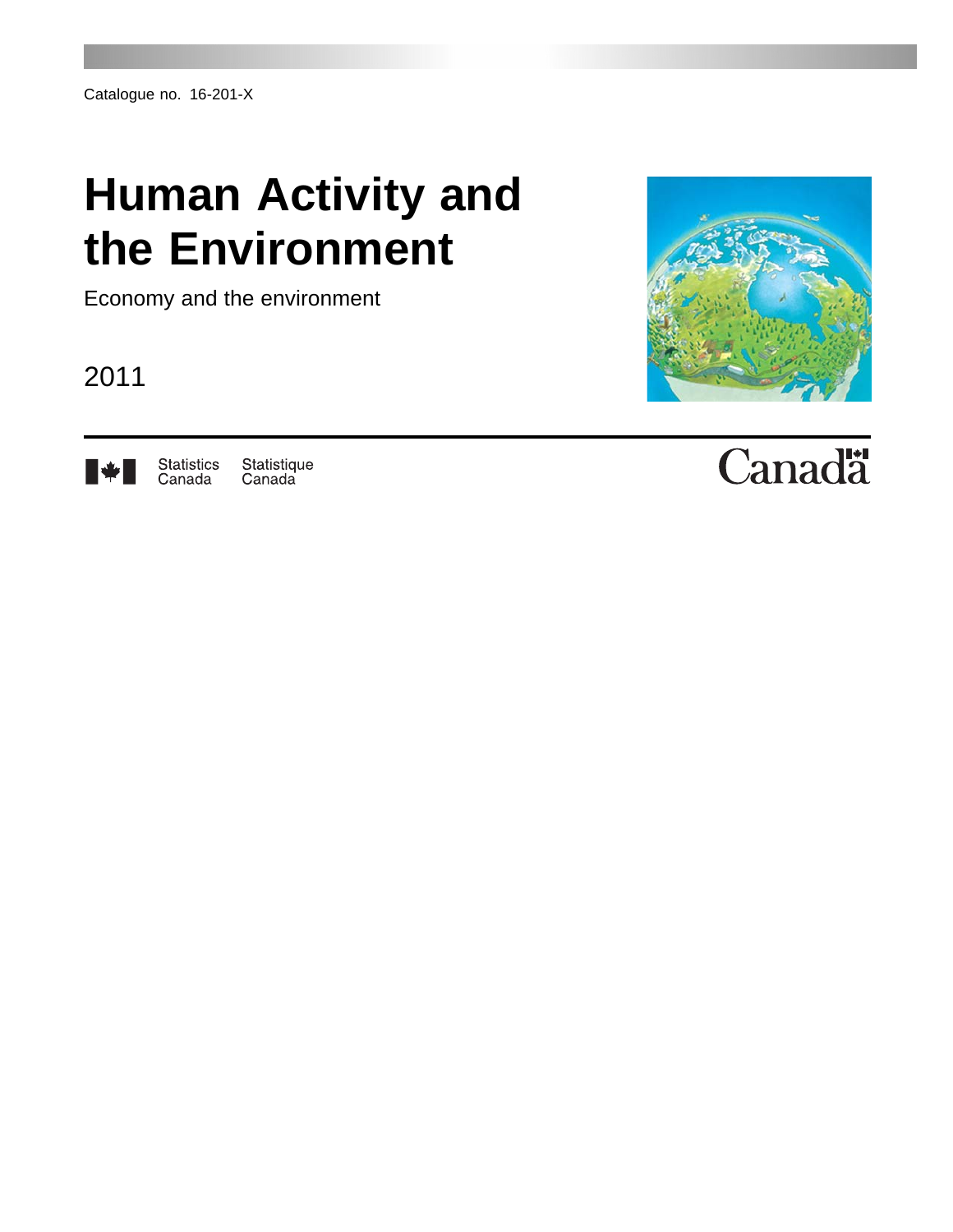## **How to obtain more information**

For information about this product or the wide range of services and data available from Statistics Canada, visit our website at *www.statcan.gc.ca*, e-mail us at *infostats@statcan.gc.ca,* or telephone us, Monday to Friday from 8:30 a.m. to 4:30 p.m., at the following numbers:

## **Statistics Canada's National Contact Centre**

| Toll-free telephone (Canada and the United States):         |                |
|-------------------------------------------------------------|----------------|
| Inquiries line                                              | 1-800-263-1136 |
| National telecommunications device for the hearing impaired | 1-800-363-7629 |
| Fax line                                                    | 1-877-287-4369 |
| Local or international calls:                               |                |
| Inquiries line                                              | 1-613-951-8116 |
| Fax line                                                    | 1-613-951-0581 |
| <b>Depository Services Program</b>                          |                |
| Inquiries line                                              | 1-800-635-7943 |
| Fax line                                                    | 1-800-565-7757 |

## **Accessing and ordering information**

This product, Catalogue no. 16-201-X, is available for free in electronic format. To obtain a single issue, visit our website at *www.statcan.gc.ca* and browse by "Key resource" > "Publications."

This product is also available as a standard printed publication at a price of CAN\$20.00 per issue.

The following additional shipping charges apply for delivery outside Canada:

**United States** a single issue at a price of CAN\$6.00.

**Other countries** a single issue at a price of CAN\$10.00.

All prices exclude sales taxes.

The printed version of this publication can be ordered by

- Phone (Canada and United States) **1-800-267-6677**
- Fax (Canada and United States) **1-877-287-4369**
- E-mail *infostats@statcan.gc.ca*
	- Mail Statistics Canada Finance Division R.H. Coats Bldg., 6th Floor 100 Tunney's Pasture Driveway Ottawa, ON K1A 0T6
- In person from authorised agents and bookstores.

When notifying us of a change in your address, please provide both old and new addresses.

## **Standards of service to the public**

Statistics Canada is committed to serving its clients in a prompt, reliable and courteous manner. To this end, Statistics Canada has developed *standards of service* that its employees observe. To obtain a copy of these service standards, please contact Statistics Canada toll-free at 1-800-263-1136. The service standards are also published on *www.statcan.gc.ca* under "About us" > "The agency" > "Providing services to Canadians."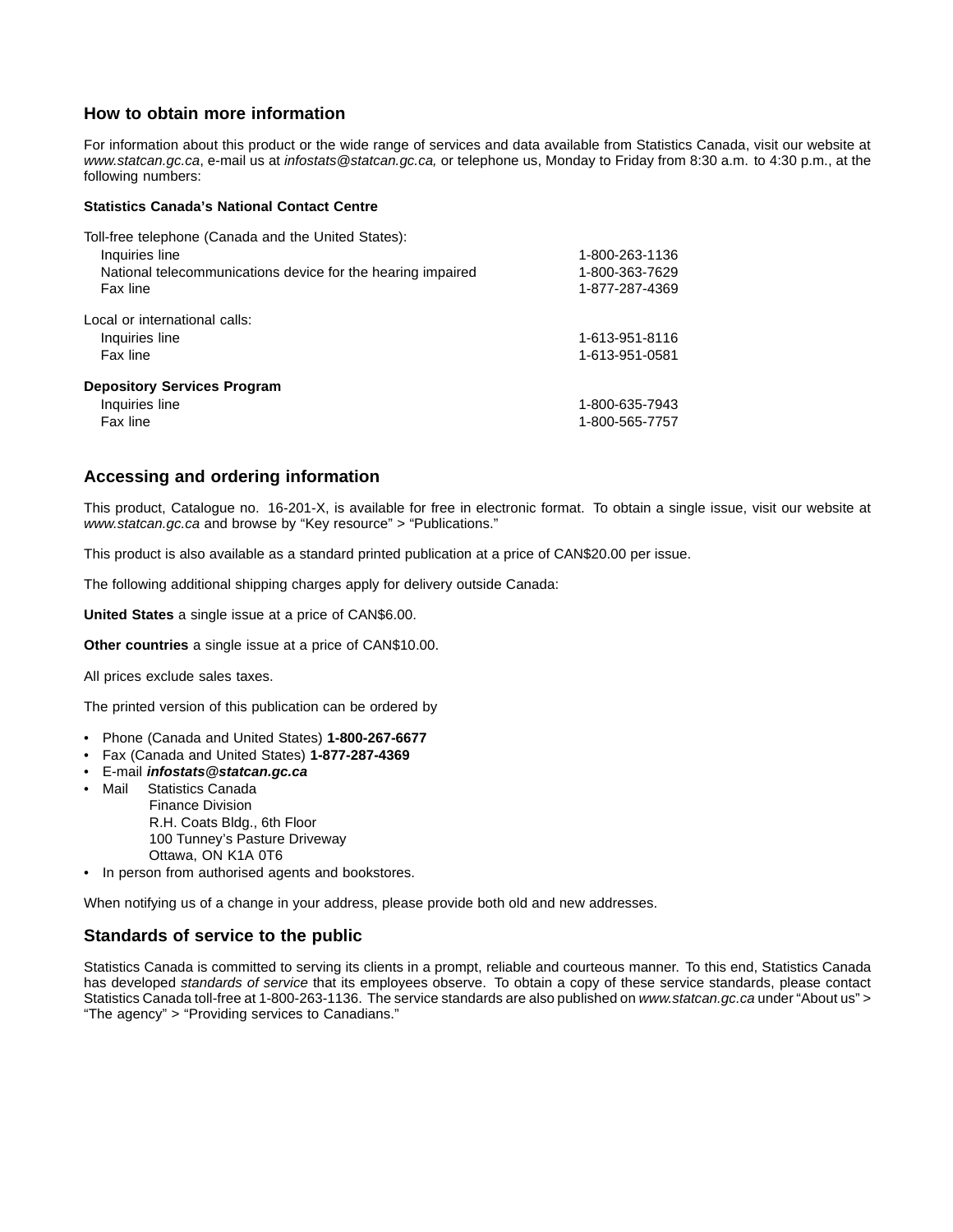## **Human Activity and the Environment**

Economy and the environment

2011

| Published by authority of the Minister responsible for Statistics Canada                                                                                                                                                                                                                                                                                                                                                                                                                                                                                                                                                                                                                                                                                                                                                                                                                                                                             |
|------------------------------------------------------------------------------------------------------------------------------------------------------------------------------------------------------------------------------------------------------------------------------------------------------------------------------------------------------------------------------------------------------------------------------------------------------------------------------------------------------------------------------------------------------------------------------------------------------------------------------------------------------------------------------------------------------------------------------------------------------------------------------------------------------------------------------------------------------------------------------------------------------------------------------------------------------|
| © Minister of Industry, 2011                                                                                                                                                                                                                                                                                                                                                                                                                                                                                                                                                                                                                                                                                                                                                                                                                                                                                                                         |
| The content of this electronic publication may be reproduced, in whole or in part, and<br>by any means, without further permission from Statistics Canada, subject to the<br>following conditions: that it be done solely for the purposes of private study, research,<br>criticism, review or newspaper summary, and/or for non-commercial purposes; and<br>that Statistics Canada be fully acknowledged as follows: Source (or "Adapted from", if<br>appropriate): Statistics Canada, year of publication, name of product, catalogue<br>number, volume and issue numbers, reference period and page(s). Otherwise, no<br>part of this publication may be reproduced, stored in a retrieval system or transmitted<br>in any form, by any means-electronic, mechanical or photocopy-or for any purposes<br>without prior written permission of Licensing Services, Client Services Division,<br>Statistics Canada, Ottawa, Ontario, Canada K1A 0T6. |
| June 2011                                                                                                                                                                                                                                                                                                                                                                                                                                                                                                                                                                                                                                                                                                                                                                                                                                                                                                                                            |
| Catalogue no. 16-201-X                                                                                                                                                                                                                                                                                                                                                                                                                                                                                                                                                                                                                                                                                                                                                                                                                                                                                                                               |
| ISSN 1923-6743                                                                                                                                                                                                                                                                                                                                                                                                                                                                                                                                                                                                                                                                                                                                                                                                                                                                                                                                       |
| Catalogue no. 16-201-XIE                                                                                                                                                                                                                                                                                                                                                                                                                                                                                                                                                                                                                                                                                                                                                                                                                                                                                                                             |
| ISSN 1923-6751                                                                                                                                                                                                                                                                                                                                                                                                                                                                                                                                                                                                                                                                                                                                                                                                                                                                                                                                       |
| Frequency: Annual                                                                                                                                                                                                                                                                                                                                                                                                                                                                                                                                                                                                                                                                                                                                                                                                                                                                                                                                    |
| Ottawa                                                                                                                                                                                                                                                                                                                                                                                                                                                                                                                                                                                                                                                                                                                                                                                                                                                                                                                                               |
| La version française de cette publication est disponible sur demande (nº 16-201-X<br>au catalogue).                                                                                                                                                                                                                                                                                                                                                                                                                                                                                                                                                                                                                                                                                                                                                                                                                                                  |
|                                                                                                                                                                                                                                                                                                                                                                                                                                                                                                                                                                                                                                                                                                                                                                                                                                                                                                                                                      |
|                                                                                                                                                                                                                                                                                                                                                                                                                                                                                                                                                                                                                                                                                                                                                                                                                                                                                                                                                      |
| Note of appreciation                                                                                                                                                                                                                                                                                                                                                                                                                                                                                                                                                                                                                                                                                                                                                                                                                                                                                                                                 |
| Canada owes the success of its statistical system to a long-standing partnership between<br>Statistics Canada, the citizens of Canada, its businesses, governments and other<br>institutions. Accurate and timely statistical information could not be produced without<br>their continued cooperation and goodwill.                                                                                                                                                                                                                                                                                                                                                                                                                                                                                                                                                                                                                                 |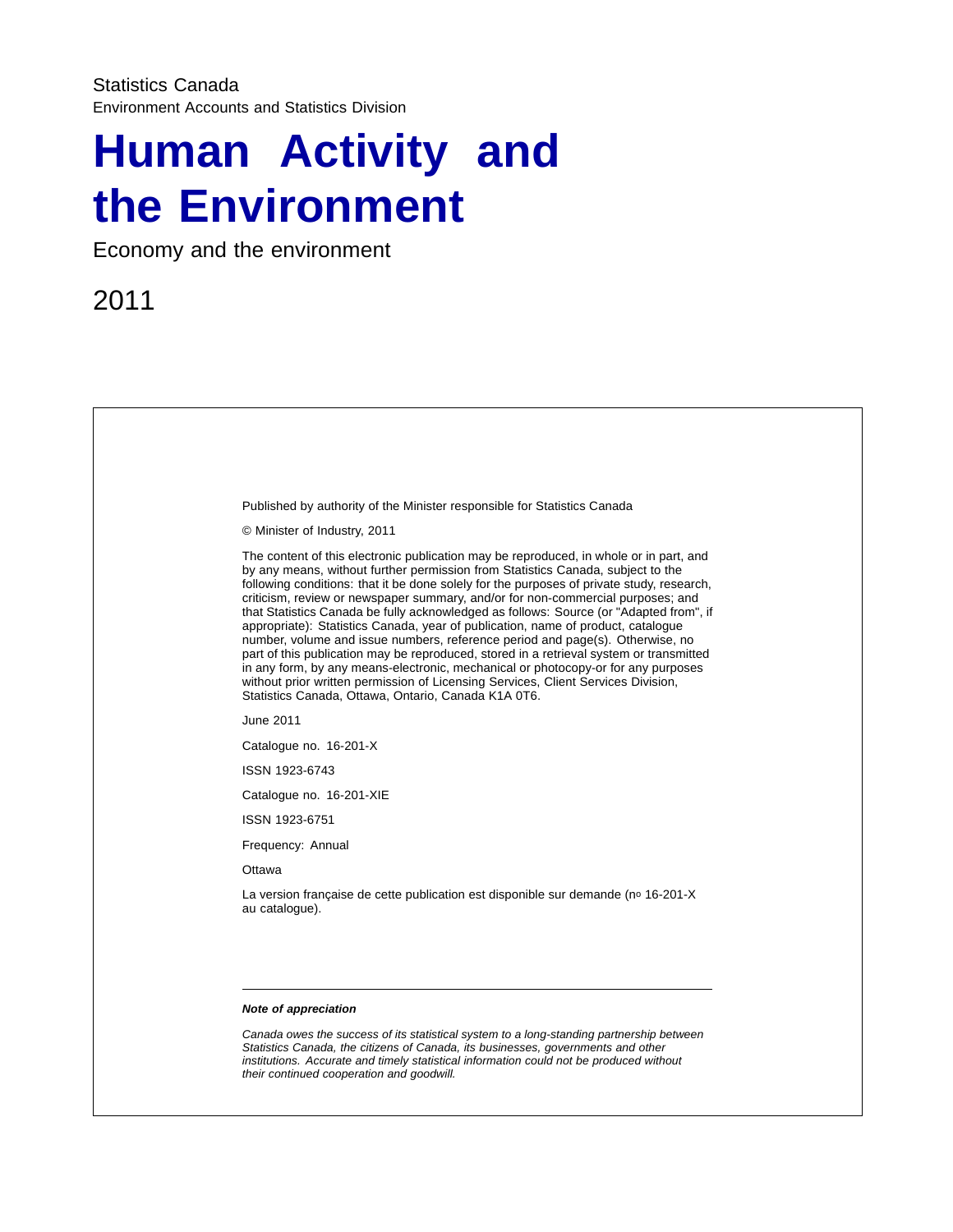## User information

## **Symbols**

The following standard symbols are used in Statistics Canada publications:

- . not available for any reference period
- .. not available for a specific reference period
- ... not applicable
- 0 true zero or a value rounded to zero
- 0s value rounded to 0 (zero) where there is a meaningful distinction between true zero and the value that was rounded
- p preliminary
- r revised
- x suppressed to meet the confidentiality requirements of the *Statistics Act*
- E use with caution
- F too unreliable to be published
- \* significantly different from reference category (p < 0.05)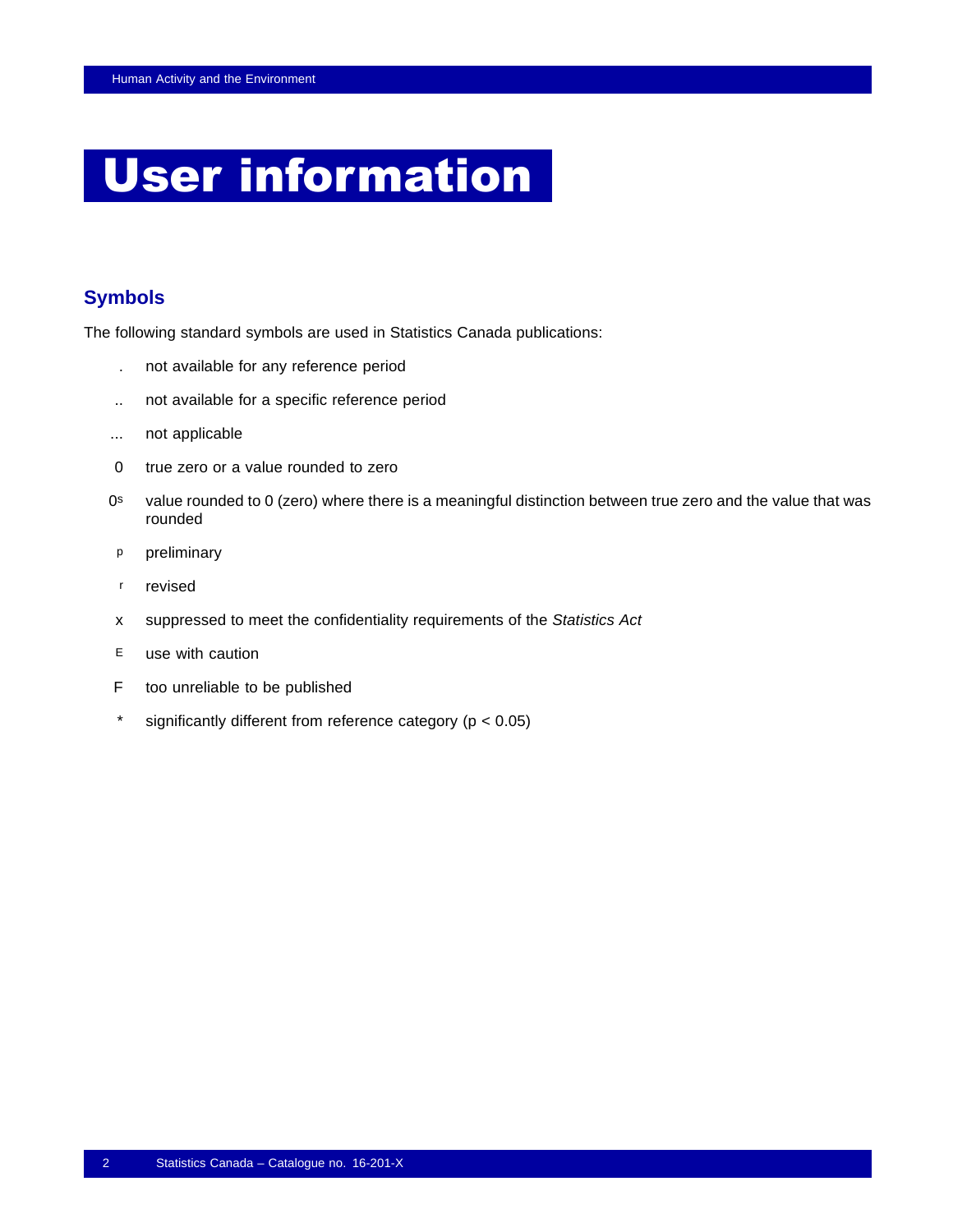## Acknowledgements

*Human Activity and the Environment 2011* has been prepared by the Environment Accounts and Statistics Division under the direction of Robert Smith (Director). Doug Trant was the editor and project manager and Monique Deschambault managed dissemination and production.

## **Major contributions were made by:**

- Patrick Adams **Kazi Islam** Alison Clark Milito **Alison Clark Milito** Alison John Marshall Heather Dewar **Francois** Soulard Gordon Dewis **Michelle Tait** Giuseppe Filoso **Sheri Vermette** Sheri Vermette Mark Henry
- Geneviève Clavet **Joe St. Lawrence**

**Thanks to the following people for their technical support in the areas of data provision, marketing, graphic design, map creation, translation, reviewing, editing, proofreading, dissemination and technical development:**

Michelle-Anne Auger **Hugo Larocque** Gilbert Côté and Francine Roy Marta Marianska Louise Demers and the Composition unit Iman Mustapha Laurie Jong Translation and Terminology services Lucie Lacroix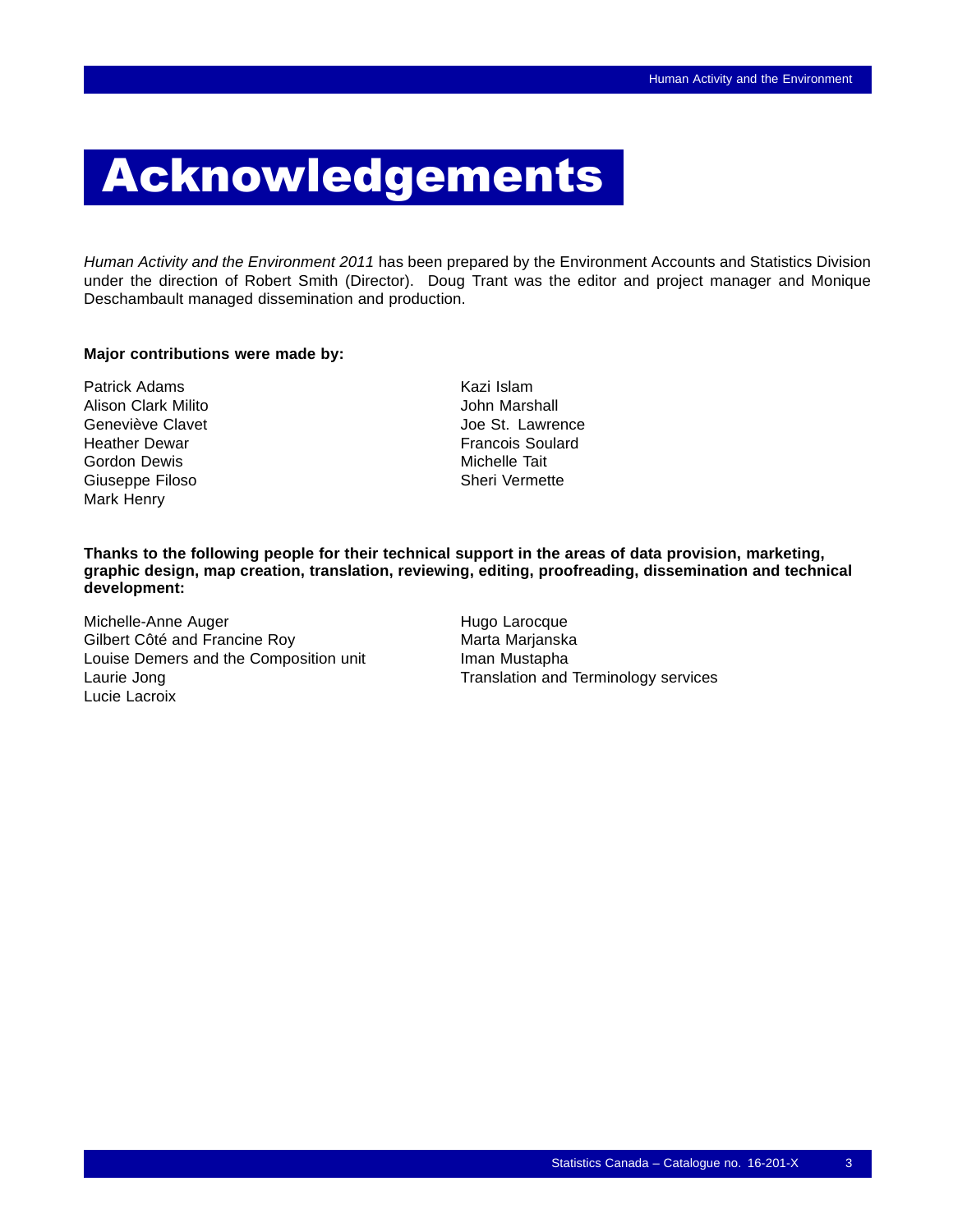# Table of contents

|     | <b>Highlights</b>                     |                                                    | $5^{\circ}$ |
|-----|---------------------------------------|----------------------------------------------------|-------------|
|     |                                       | <b>Related products</b>                            | 6           |
|     | <b>Section 1</b>                      | <b>Introduction</b>                                | 11          |
|     |                                       | Section 2 Linking the environment and the economy  | 12          |
|     | <b>Section 3</b>                      | Canada's environment in the international context  | 15          |
|     | <b>Section 4</b>                      | <b>Natural wealth</b>                              | 17          |
| 4.1 |                                       | Natural wealth trends                              | 17          |
| 4.2 |                                       | Selected natural resource trends                   | 18          |
|     | <b>Section 5</b>                      | <b>Water resources</b>                             | 21          |
|     | <b>Section 6</b>                      | <b>Land resources</b>                              | 24          |
| 6.1 | Land cover and terrestrial ecosystems |                                                    | 24          |
| 6.2 |                                       | Settlements                                        | 27          |
| 6.3 |                                       | Land and the economy                               | 27          |
|     |                                       | Section 7 Energy use and greenhouse gas emissions  | 30          |
| 7.1 |                                       | Household greenhouse gas emissions and energy use  | 30          |
| 7.2 |                                       | Industrial greenhouse gas emissions and energy use | 33          |
|     | <b>Section 8</b>                      | <b>Environmental protection efforts</b>            | 34          |
| 8.1 |                                       | Protecting ecosystems                              | 34          |
| 8.2 |                                       | Managing solid wastes                              | 36          |
| 8.3 |                                       | Spending to control industrial impacts             | 37          |
| 8.4 |                                       | Households actions to protect the environment      | 40          |
|     | <b>Appendix</b>                       |                                                    |             |
| A   |                                       | Energy and greenhouse gas emissions                | 43          |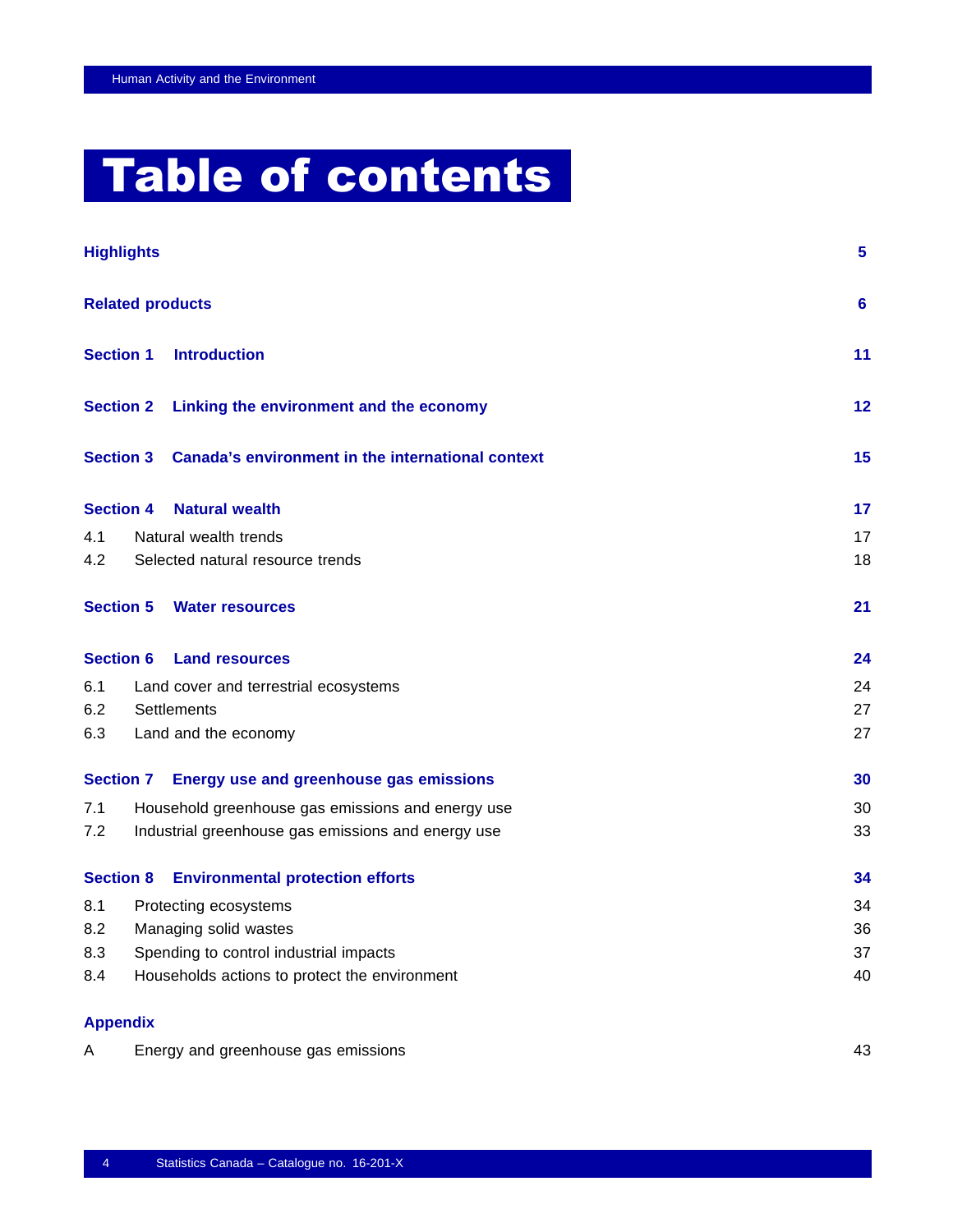# <span id="page-6-0"></span>**Highlights**

*Human Activity and the Environment 2011: Economy and the environment*, presents information on the relationship between Canada's economy and the environment. Statistics on Canada's environment are first looked at from an international perspective and are then presented for the following main themes: natural wealth, natural resource stocks, flows of energy and materials and environmental protection efforts.

## **Natural wealth**

- In 2009, Canada's natural wealth—the dollar value of selected natural resource stocks and land—stood at \$3 trillion.
- From 2005 to 2009, natural wealth per capita averaged about \$89,000; over the same period produced wealth stood at \$121,000 per capita.

## **Natural resource stocks**

- Stocks of crude bitumen increased eight-fold between 1990 and 2008.
- From 1971 to 2004, water yield decreased an average of 3.5 km<sup>3</sup> per year in Southern Canada, which is equivalent to an overall loss of 8.5% of the water yield over this time period.
- Settled areas in Canada grew by 14.1% between 2001 and 2006, moving from 14,040 km<sup>2</sup> to 16,020 km<sup>2</sup>.

## **Energy use and greenhouse gases (GHG)**

• Between 1990 and 2007, GHG emissions resulting from household consumption increased 15% to 329 megatonnes. Households accounted for 45% of Canadian GHG emissions in 2007.

### **Environmental protection efforts**

- In 2011, 9.8% of Canada's land and freshwater area was considered protected.
- The largest proportions of land and freshwater areas protected are found in the North.
- In 2008, Canadians sent 777 kg of waste per capita for disposal on average, representing a rise of 1.1% over 2002.
- Waste diversion and recycling activities have been on the rise in Canada. Nationally, diversion rates rose from 21.6% in 2002 to 24.7% in 2008.
- Businesses operating in Canada spent \$9.1 billion in 2008 to protect the environment, up 5.3% from 2006.
- Of households with thermostats almost half (49%) had programmable ones in 2009. Slightly more than six out of ten households (61%) that had a thermostat lowered the temperature during the winter while they slept.
- Sixty-three percent of Canadian households had a low-flow shower head in 2009 while 42% had a low-volume toilet.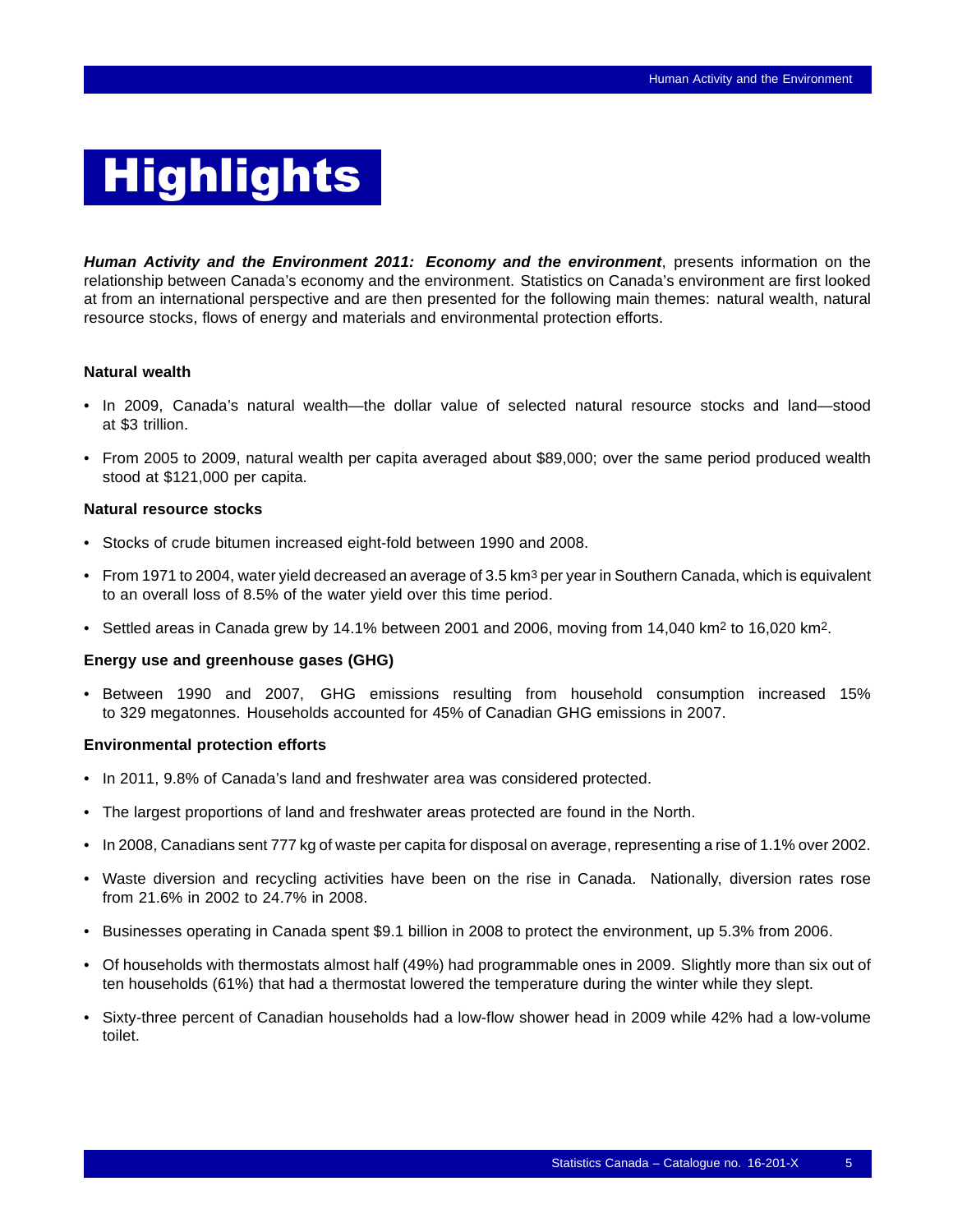## <span id="page-7-0"></span>Related products

## **Selected publications from Statistics Canada**

| 11-526-S       | Households and the Environment: Energy Use                                                     |
|----------------|------------------------------------------------------------------------------------------------|
| $11 - 526 - X$ | Households and the Environment                                                                 |
| 16-001-M       | Environment Accounts and Statistics Analytical and Technical Paper Series                      |
| 16-002-X       | EnviroStats                                                                                    |
| $16 - 257 - X$ | <b>Environment Accounts and Statistics Product Catalogue</b>                                   |
| 16-505-G       | Concepts, Sources and Methods of the Canadian System of Environmental and Resource<br>Accounts |
| 16F0006X       | Environmental Protection Expenditures in the Business Sector                                   |
| 16F0023X       | Waste Management Industry Survey: Business and Government Sectors                              |

## **Selected technical and analytical products from Statistics Canada**

| 16-001-M2008005      | Canadian Industry's Expenditures to Reduce Greenhouse Gas Emissions                                                            |
|----------------------|--------------------------------------------------------------------------------------------------------------------------------|
| 16-001-M2008006      | Controlling the Temperature in Canadian Homes                                                                                  |
| 16-001-M2009007      | The Water Yield for Canada As a Thirty-year Average (1971 to 2000):<br>Concepts, Methodology and Initial Results               |
| 16-001-M2009010      | Drinking Water Decisions of Canadian Municipal Households                                                                      |
| 16-001-M2010011      | Introducing a New Concept and Methodology for Delineating Settlement<br>Boundaries: A Research Project on Canadian Settlements |
| 16-001-M2010012      | Greenhouse Gas Emissions from Private Vehicles in Canada, 1990 to 2007                                                         |
| 16-001-M2010013      | Recycling by Canadian Households, 2007                                                                                         |
| 16-001-M2010014      | Using a Trend-cycle Approach to Estimate Changes in Southern Canada's<br>Water Yield from 1971 to 2004                         |
| 16-002-X200800210623 | Canadian industry's expenditures to reduce greenhouse gas emissions                                                            |
| 16-002-X200800310684 | Thermostat use in Canadian homes                                                                                               |
| 16-002-X200800310686 | Who uses water-saving fixtures in the home?                                                                                    |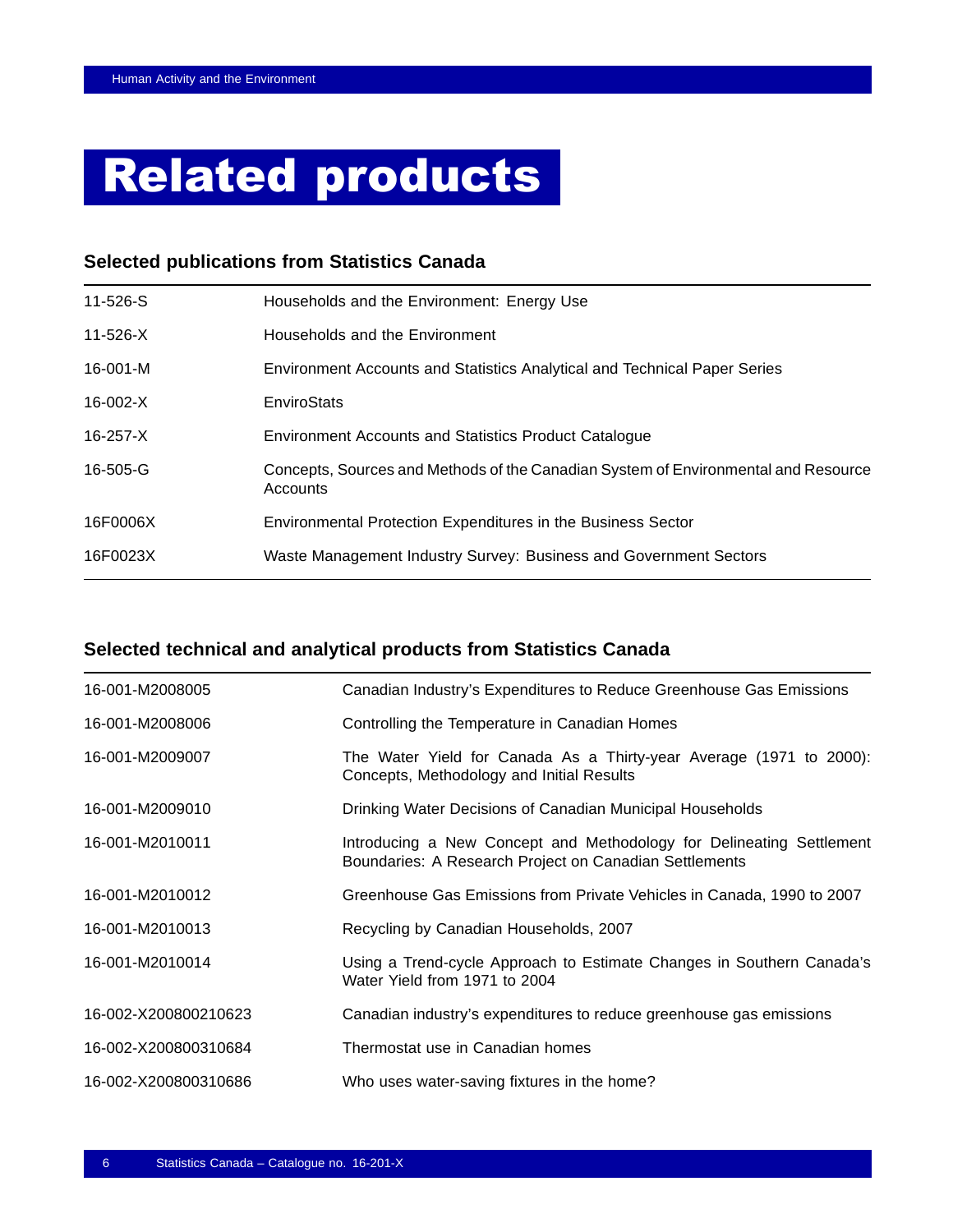| 16-002-X200800410749 | Greenhouse gas emissions: a focus on Canadian households                                                |
|----------------------|---------------------------------------------------------------------------------------------------------|
| 16-002-X200800410752 | Households' use of water and wastewater services                                                        |
| 16-002-X200900210890 | Targeting environmental protection expenditures in the manufacturing sector                             |
| 16-002-X200900310926 | Canada's natural resource wealth, 2008                                                                  |
| 16-002-X200900411030 | The Canadian manufacturing industry: Investments and use of energy-related<br>processes or technologies |
| 16-002-X201000111134 | A new research project on Canadian settlements: Initial geographic results                              |
| 16-002-X201000211284 | Natural resource wealth, 1990 to 2009                                                                   |

## **Selected CANSIM tables from Statistics Canada**

| 153-0001 | Value of established natural gas reserves, annual                       |
|----------|-------------------------------------------------------------------------|
| 153-0002 | Value of established crude oil reserves, annual                         |
| 153-0003 | Value of recoverable subbituminous coal and lignite reserves, annual    |
| 153-0004 | Value of recoverable bituminous coal reserves, annual                   |
| 153-0005 | Value of established crude bitumen reserves, annual                     |
| 153-0006 | Value of proven and probable potash reserves, annual                    |
| 153-0007 | Value of proven and probable gold reserves from gold mines, annual      |
| 153-0008 | Value of proven and probable iron reserves, annual                      |
| 153-0010 | Value of proven and probable reserves of miscellaneous minerals, annual |
| 153-0011 | Value of timber stocks (methods I and II), annual                       |
| 153-0012 | Established crude bitumen reserves, annual                              |
| 153-0013 | Established crude oil reserves, annual                                  |
| 153-0014 | Established natural gas reserves, annual                                |
| 153-0015 | Established reserves of natural gas liquids, annual                     |
| 153-0016 | Established sulphur reserves, annual                                    |
| 153-0017 | Recoverable reserves of bituminous coal, annual                         |
| 153-0018 | Recoverable subbituminous coal and lignite reserves, annual             |
| 153-0019 | Recoverable uranium reserves, annual                                    |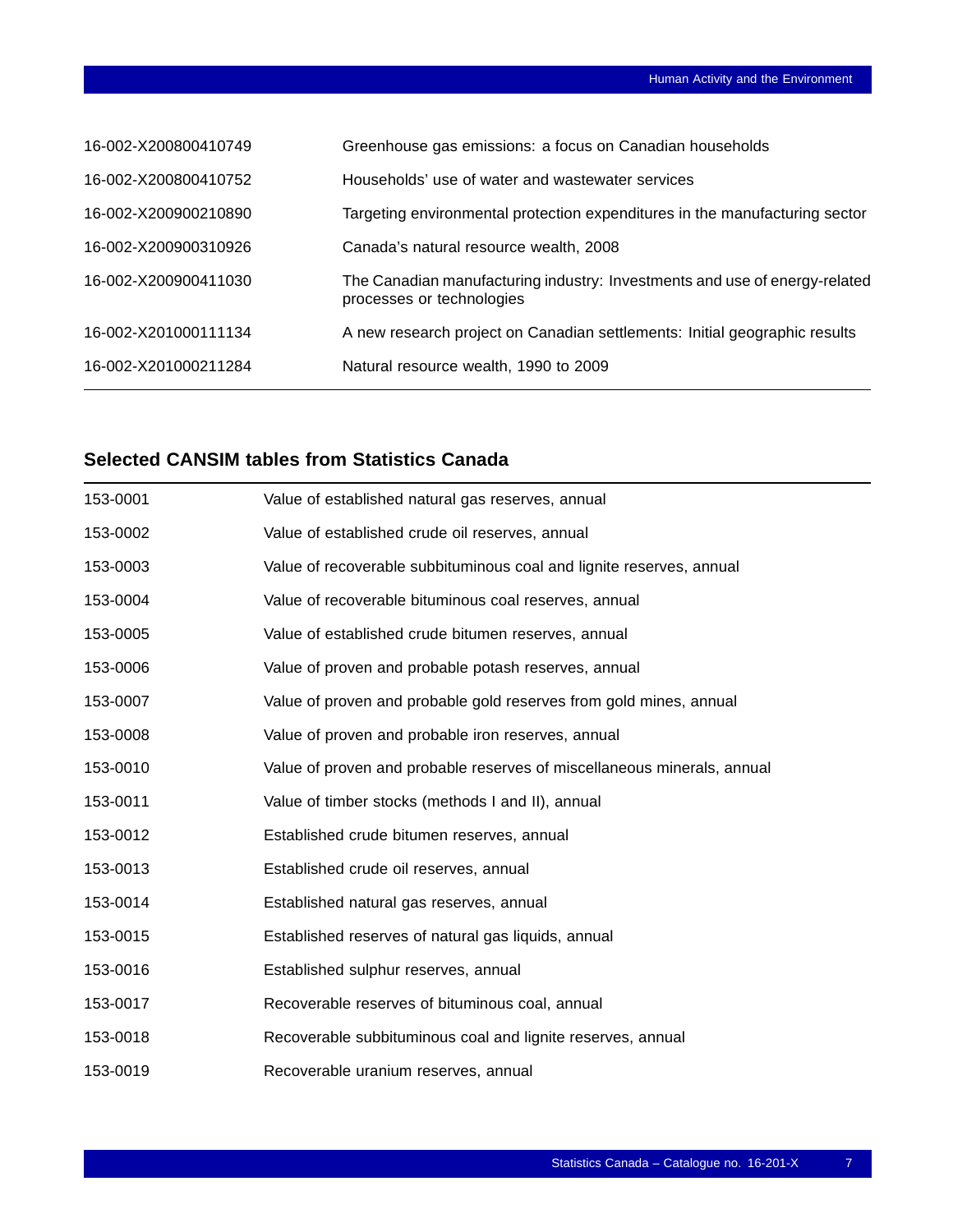| 153-0020 | Proven and probable copper reserves, annual                                                                                                                                                                                       |
|----------|-----------------------------------------------------------------------------------------------------------------------------------------------------------------------------------------------------------------------------------|
| 153-0021 | Proven and probable gold reserves from gold mines, annual                                                                                                                                                                         |
| 153-0022 | Proven and probable iron reserves, annual                                                                                                                                                                                         |
| 153-0023 | Proven and probable lead reserves, annual                                                                                                                                                                                         |
| 153-0024 | Proven and probable molybdenum reserves, annual                                                                                                                                                                                   |
| 153-0025 | Proven and probable nickel reserves, annual                                                                                                                                                                                       |
| 153-0026 | Proven and probable potash reserves, annual                                                                                                                                                                                       |
| 153-0027 | Proven and probable silver reserves, annual                                                                                                                                                                                       |
| 153-0028 | Proven and probable zinc reserves, annual                                                                                                                                                                                         |
| 153-0031 | Direct plus indirect energy intensity, by industry, annual                                                                                                                                                                        |
| 153-0032 | Energy use, by sector, annual                                                                                                                                                                                                     |
| 153-0033 | Direct plus indirect greenhouse gas emissions intensity, by industry, annual                                                                                                                                                      |
| 153-0034 | Greenhouse gas emissions (carbon dioxide equivalents), by sector, annual                                                                                                                                                          |
| 153-0041 | Disposal of waste, by source, Canada, provinces and territories, biennial                                                                                                                                                         |
| 153-0042 | Materials diverted, by source, Canada, provinces and territories, biennial                                                                                                                                                        |
| 153-0043 | Materials diverted, by type, Canada, provinces and territories, biennial                                                                                                                                                          |
| 153-0044 | Business sector characteristics of the waste management industry, Canada, provinces<br>and territories, biennial                                                                                                                  |
| 153-0045 | Local government characteristics of the waste management industry, Canada, provinces<br>and territories, biennial                                                                                                                 |
| 153-0046 | Direct and indirect household energy use and household greenhouse gas emissions,<br>annual                                                                                                                                        |
| 153-0052 | Capital and operating expenditures on environmental protection, by North American<br>Industry Classification System (NAICS) and type of activity, Canada, biennial                                                                |
| 153-0053 | Capital and operating expenditures on environmental protection, by type of activity,<br>Canada, provinces and territories, biennial                                                                                               |
| 153-0054 | Distribution of capital expenditures on pollution abatement and control (end-of-pipe) and<br>pollution prevention, by North American Industry Classification System (NAICS) and type<br>of environmental medium, Canada, biennial |
| 153-0055 | Distribution of capital expenditures on pollution abatement and control (end-of-pipe) and<br>pollution prevention, by type of environmental medium, Canada, provinces and territories,<br>biennial                                |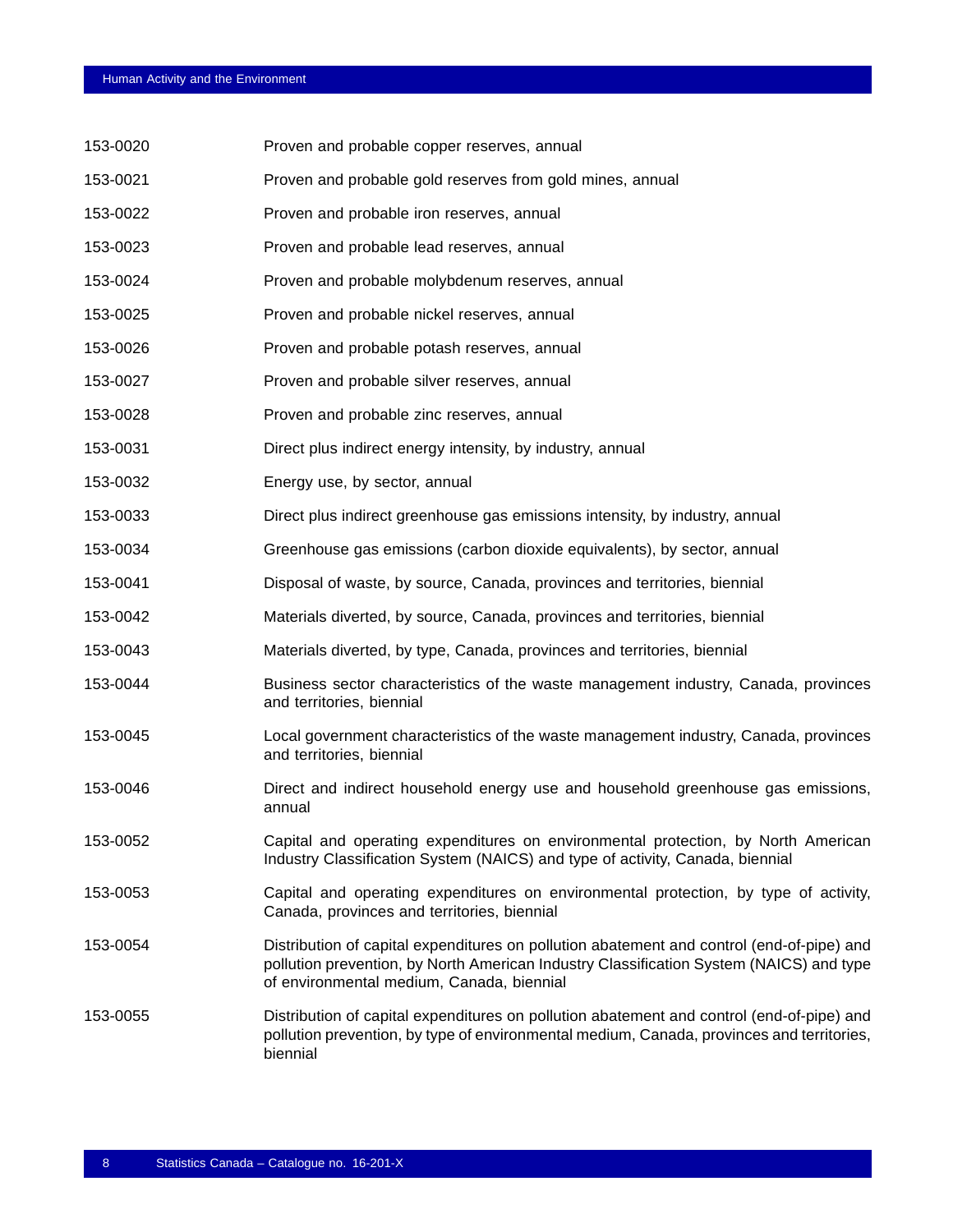| 153-0056 | Capital and operating expenditures on environmental protection, by type of activity and<br>establishment size, Canada, biennial                 |
|----------|-------------------------------------------------------------------------------------------------------------------------------------------------|
| 153-0059 | Households and the environment survey, use of energy-saving lights, Canada and<br>provinces, biennial                                           |
| 153-0060 | Households and the environment survey, use of thermostats, Canada and provinces,<br>biennial                                                    |
| 153-0062 | Households and the environment survey, dwelling's main source of water, Canada and<br>provinces, biennial                                       |
| 153-0063 | Households and the environment survey, primary type of drinking water consumed,<br>Canada and provinces, biennial                               |
| 153-0064 | Households and the environment survey, use of fertilizer and pesticides, Canada and<br>provinces, biennial                                      |
| 153-0065 | Households and the environment survey, awareness of air quality advisories and their<br>influence on behaviours, Canada and provinces, biennial |
| 153-0066 | Households and the environment survey, treatment of drinking water, Canada and<br>provinces, biennial                                           |
| 153-0098 | Households and the environment survey, knowledge of radon and testing, Canada and<br>provinces, biennial                                        |

## **Selected surveys from Statistics Canada**

| 1736 | Waste Management Industry Survey: Government Sector                                           |
|------|-----------------------------------------------------------------------------------------------|
| 1903 | Survey of Environmental Protection Expenditures                                               |
| 2009 | Waste Management Industry Survey: Business Sector                                             |
| 3881 | Households and the Environment Survey                                                         |
| 5114 | Canadian System of Environmental and Resource Accounts - Natural Resource Stock<br>Accounts   |
| 5115 | Canadian System of Environmental and Resource Accounts - Material and Energy Flow<br>Accounts |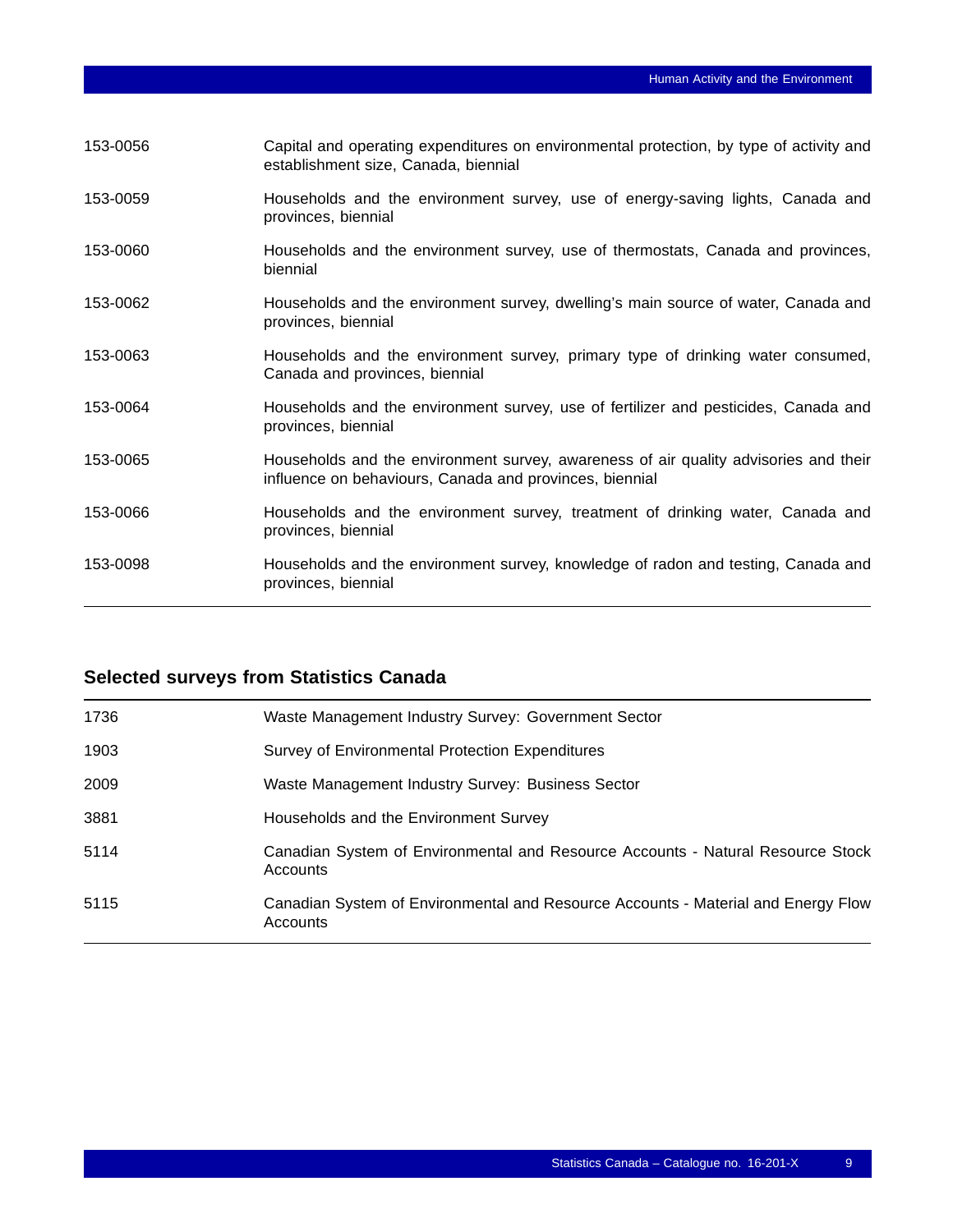## **Selected summary tables from Statistics Canada**

- *Waste disposal by source, province and territory*
- *Disposal and diversion of waste, by province and territory*
- *Capital expenditures on pollution abatement and control (end-of-pipe) by medium and industry*
- *Capital expenditures on pollution prevention by medium and industry*
- *Expenditures on environmental protection by industry and activity*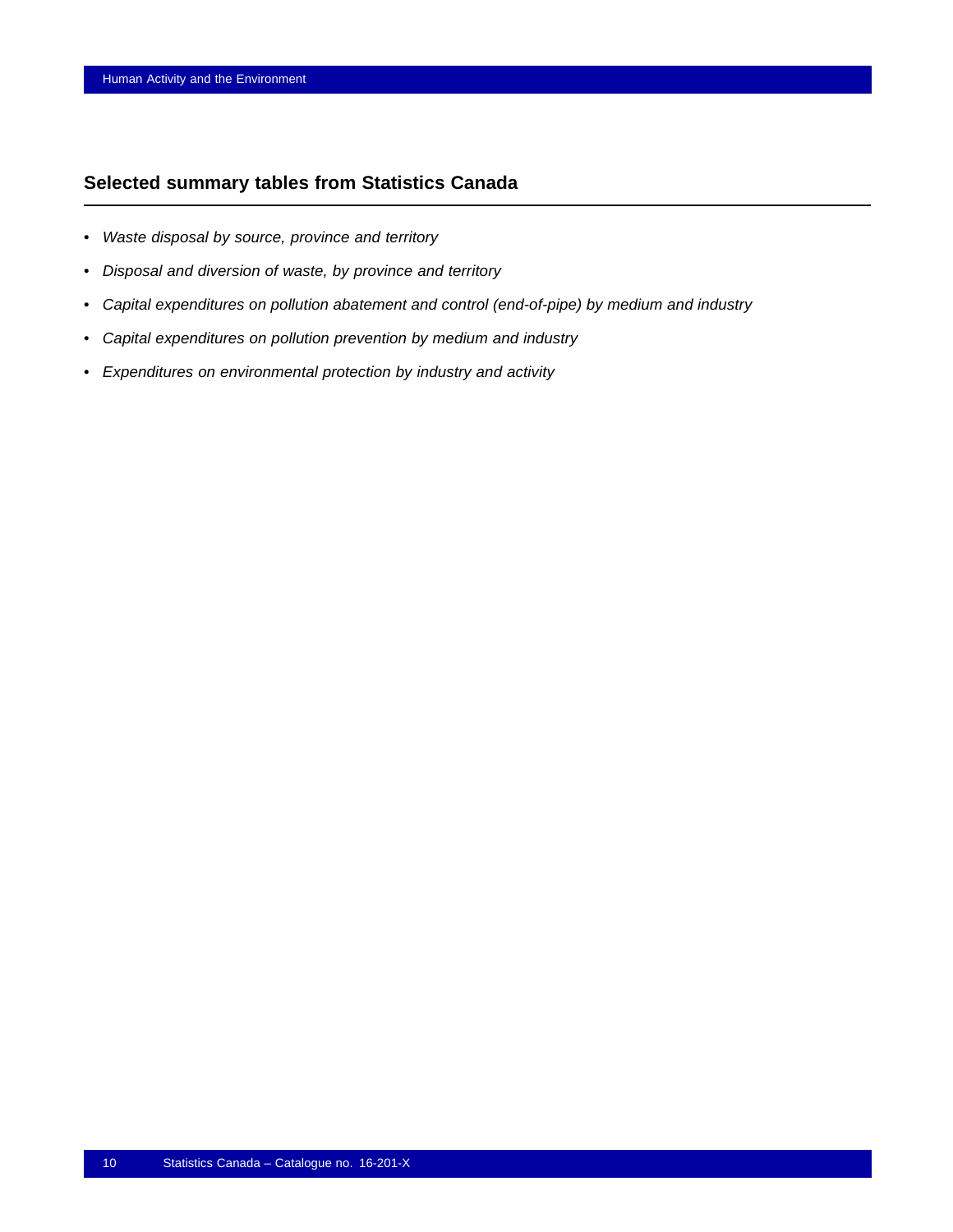<span id="page-12-0"></span>

## *Introduction*

*Human Activity and the Environment 2011: Economy and the environment* gathers together statistics describing the relationship between Canada's economy and environment. The report starts with a discussion of how the economy and the environment can be linked in conceptual terms (Section 2). It then presents Canada's environment in the international context (Section 3). Sections 4, 5 and 6 highlight Canada's endowment of natural resources and

underline their role in our economy with statistics on timber, energy, minerals, land and fresh water. Section 7 focuses on the flow of materials and energy between the economy and the environment with statistics on the intensity of energy use and resulting greenhouse gas emissions. Finally, Section 8 presents a selection of statistics on what households, businesses and governments are doing to reduce their impact on the environment.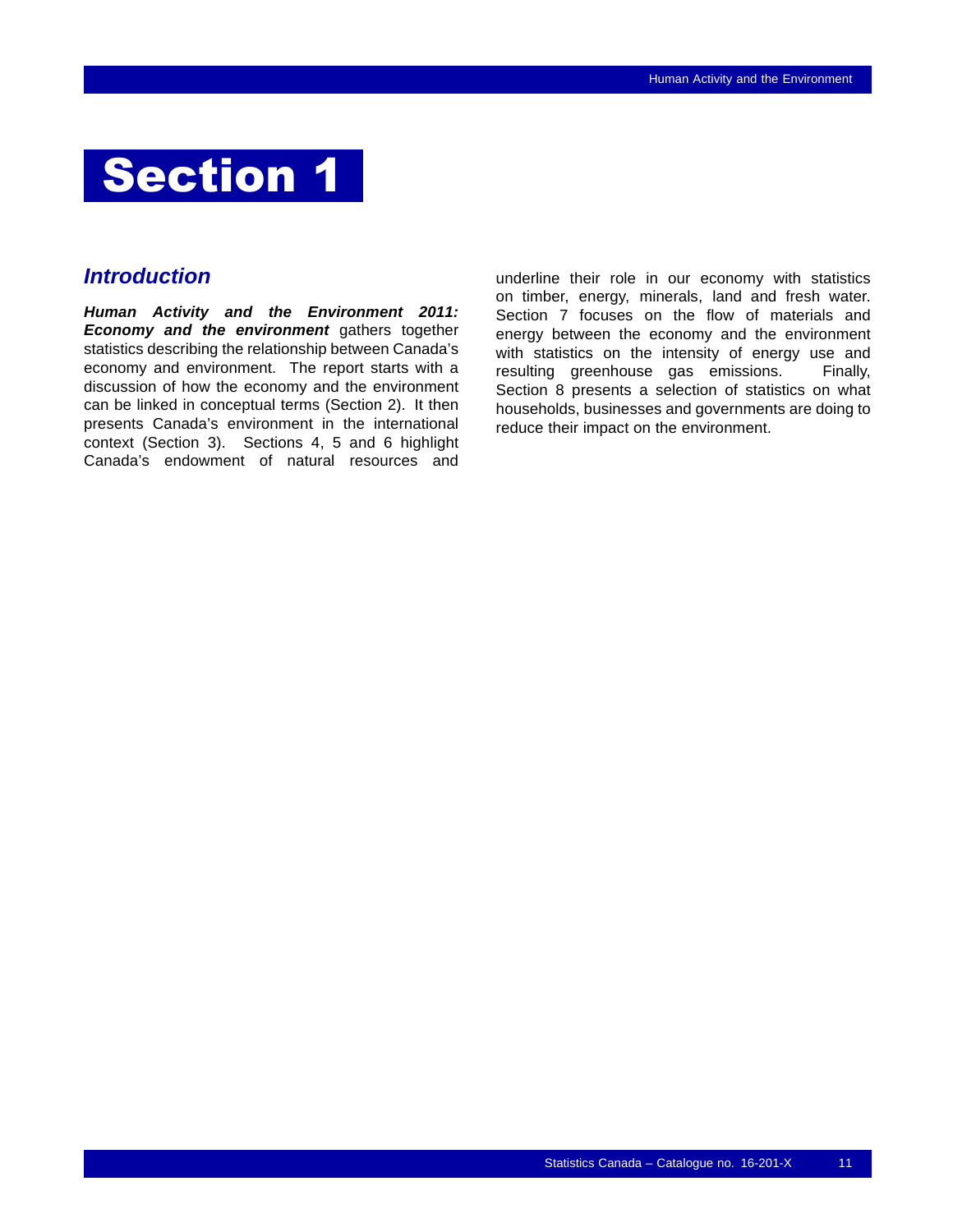## <span id="page-13-0"></span>**Section 2**

## *Linking the environment and the economy*

The economy and environment are closely linked. Canada benefits from rich endowments of forests, cropland, fresh water, wildlife and other environmental features. These endowments are increasingly seen as a form of natural wealth with real value<sup>1</sup> to the economy.2 This value might be financial, in the sense that it can be measured in dollars and cents. Or it might simply be the value that humans place on the environment because they believe it has worth. Either way, the environment today is understood to be fundamentally linked to the economy and its success.

This understanding has led, in turn, to new ways of measuring the environment. Much effort is devoted to measuring the key environmental **stocks** that support economic activities and the related **flows** of materials between the environment and the economy that impact these stocks. This measurement is sometimes carried out using monetary units, where and when value can be meaningfully defined in financial terms. Even when this is possible, measurement in physical terms first is essential. And when monetary values are not meaningful, physical measurement is the only possibility.

The environment is seen to comprise three key stocks: land, non-renewable natural resources and ecosystems. All three provide essential flows into the economy. Land is important primarily because of the space that it provides for economic activities to take place. Non-renewable resources—minerals, oil, natural gas, coal and other sub-soil stocks—are important because they are sources of key raw materials and energy needed to create the goods and services that are traded in the economy. Ecosystems are the most complex of the three and, so, deserve a fuller description.

"An ecosystem is a system in which the interaction between different organisms and their environment generates a cyclic interchange of materials and energy."3 Ecosystems can also be defined as biological communities that are hierarchical, integrated, dynamic and self-sustaining. They can be divided into three major groups: terrestrial, freshwater and marine. Each is further subdivided according to the unique features that it comprises. For example, terrestrial ecosystems may be divided into forest, grassland, tundra, desert and alpine ecosystems.

Ecosystems are immensely diverse. They can be as small as a wetland beside a river or as large as the Amazon rainforest. They provide many flows into the economy. Some are flows of material goods, such as timber from forests and water from rivers, lakes and aquifers. Other flows are not material in nature, but are the beneficial outcomes—or services—that are the result of important ecosystem functions; examples include water purification, absorption of pollutants and climate regulation. A more complete listing of ecosystem goods and services is provided in Table [2.1.](#page-15-0)

Thinking of the environment in terms of stocks and flows aligns very well with the broad concept of sustainability. Stocks of land, resources and ecosystems are an important part of what should be passed on to future generations so that economic production and consumption—not to mention the environment itself—may continue (see **Text box: Economic production**- for a fuller discussion).

<sup>1.</sup> The World Bank, 2006, *Where Is the Wealth of Nations? - Measuring Capital for the 21st Century*, *http://siteresources.worldbank.org/INTEEI/214578-1110886258964/ 20744844/Introduction.pdf* (accessed March 11, 2011).

<sup>2.</sup> It is important to note that value to the economy is far from the only reason humans might value the environment. Equally or more important is the value humans ascribe to it because of its "inherent" worth.

<sup>3.</sup> United Nations Statistics Division, Department for Economic and Social Information and Policy Analysis, 1997, "Glossary of Environment Statistics," *Studies in Methods*, Series F, No. 67, New York.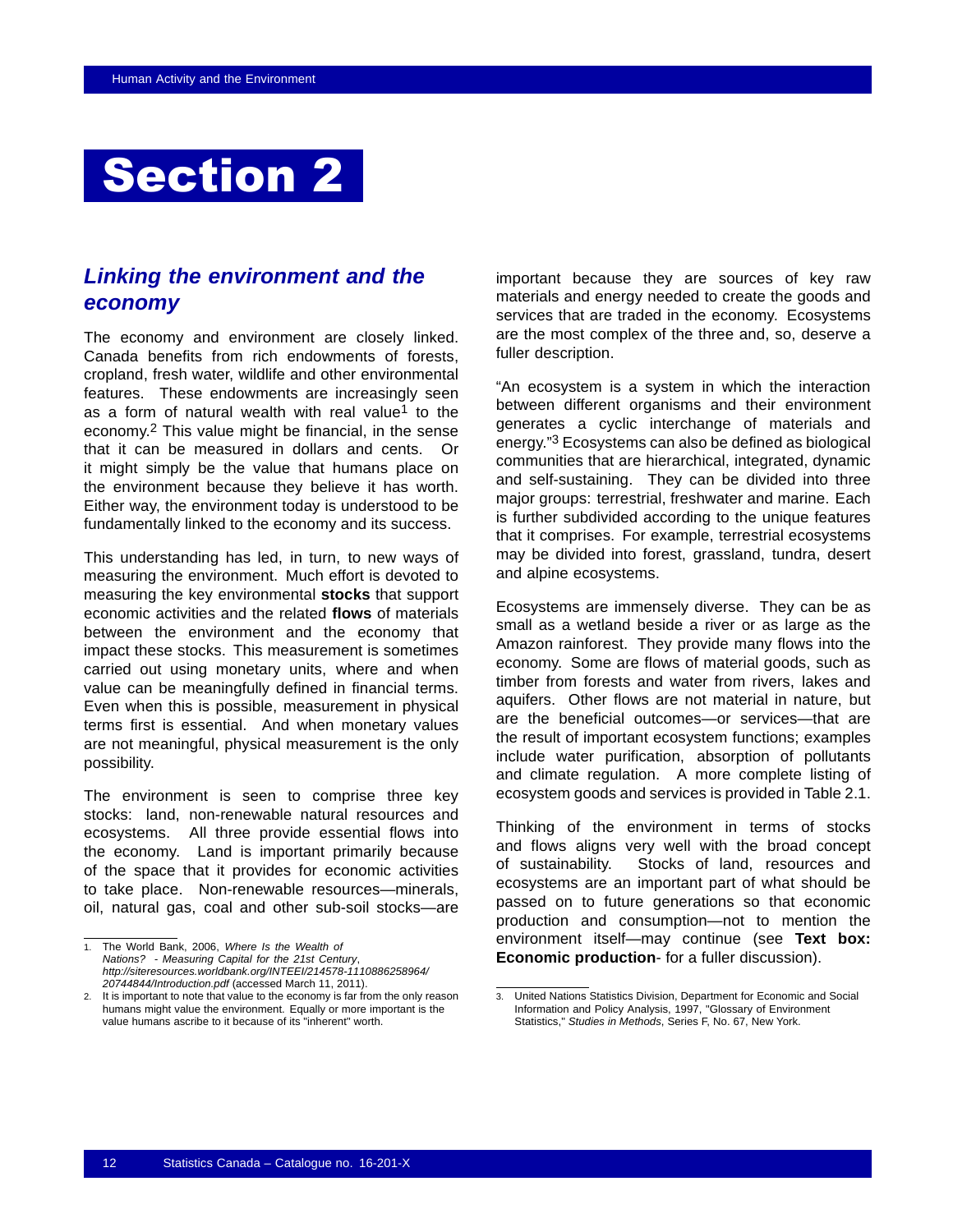## **Economic production**

Economic production is a function of three key factors: labour, capital services and environmental inputs. In turn, each of these factors is a function of an underlying stock. Labour is a function of the population and its characteristics (level of health and education, age distribution, etc.). Capital services are a function of stocks of produced and financial capital employed by the population. Environmental inputs are functions of the stocks of land, non-renewable resources and ecosystems found within the country. The size of each of these stocks is what determines the possibilities for production (and income generation) now and in the future.

While labour and capital services were considered the primary determinants of production traditionally in economics, the contemporary view is that environmental stocks are a third and equally significant determinant. All these stocks are subject to deterioration over time and must be maintained if production is to be sustainable. In the cases of labour and capital services, maintenance requires investments in health and education for the population and replacement of worn-out machinery, equipment, and so forth. For environmental stocks, maintenance implies the need to restrict environmental flows to levels that will not result in long term and permanent declines of their availability (or the availability of substitutes).

Statistics Canada publishes three sets of statistics<sup>4</sup> that help shed light on the links between the environment and the economy. These statistics cover the following:

- The quantities (in physical and monetary terms) of environmental stocks as well as changes in these stocks due to natural or economic processes. These statistics cover land, non-renewable natural resources and ecosystems.
- The flows of material and energy between the economy and the environment. These statistics cover flows related to the activities of businesses, governments and households and measure both the flows into the economy from the environment (for example, raw materials) and the flows in the opposite direction (for example, pollution).
- Spending by businesses, government and households for the purpose of protecting the environment.

Many of the statistics presented in the remainder of this report are taken from these three sets.

<sup>4.</sup> These sets of statistics are more formally known as environmental accounts. For more information, please refer to Statistics Canada, 2006, *Concepts Sources and Methods of the Canadian System of Environmental and Resource Accounts*, Catalogue no. 16-505-G.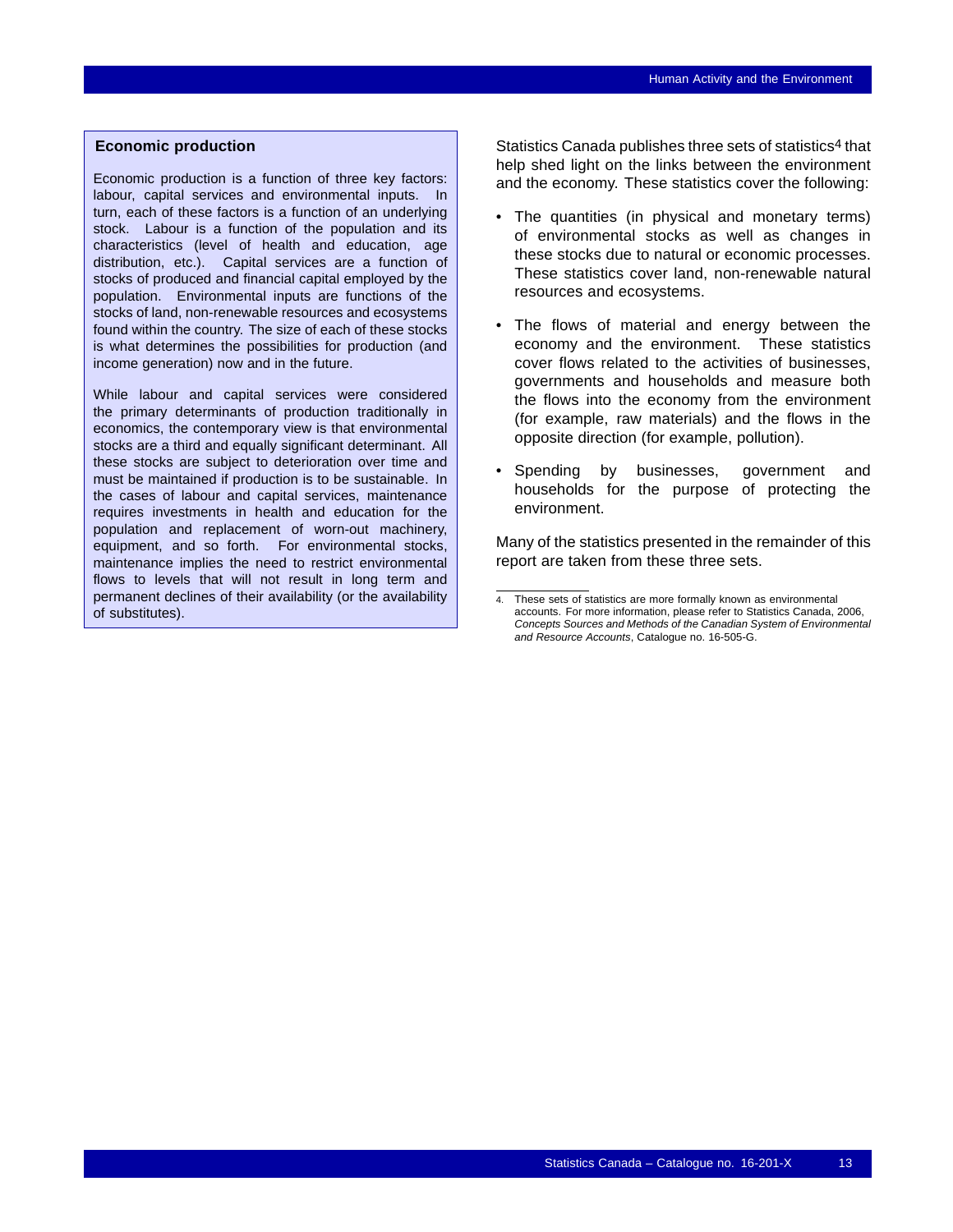#### <span id="page-15-0"></span>**Table 2.1 Ecosystem goods and services**

| Ecosystem<br>service                                      | Ecosystem<br>function                                                                               | Examples of<br>services                                                                                                   |  |  |  |  |
|-----------------------------------------------------------|-----------------------------------------------------------------------------------------------------|---------------------------------------------------------------------------------------------------------------------------|--|--|--|--|
| Atmospheric stabilization                                 | Stabilization of atmospheric chemical composition                                                   | $CO2/O2$ balance, stratospheric ozone, $SO2$ levels                                                                       |  |  |  |  |
| Climate stabilization                                     | Regulation of global temperature, precipitation and<br>other climate processes affected by land use | Greenhouse gas production, cloud formation                                                                                |  |  |  |  |
| Disturbance avoidance                                     | Integrity of ecosystem responses to environmental<br>fluctuations                                   | Storm protection, flood control, drought recovery and how vegetation<br>structure helps control environmental variability |  |  |  |  |
| Water stabilization                                       | Stabilization of hydrological flows                                                                 | Supply water for agriculture use (irrigation), industrial use or transportation                                           |  |  |  |  |
| Water supply                                              | Storage and retention of water                                                                      | Water storage by watersheds, reservoirs and aquifers                                                                      |  |  |  |  |
| Erosion control and sediment<br>retention                 | Retention of soil within an ecosystem                                                               | Prevention of soil loss by wind, runoff, other processes, storage of silt in<br>lakes, wetlands, drainage                 |  |  |  |  |
| Soil formation                                            | Soil formation process                                                                              | Weathering of rock and accumulation of organic material                                                                   |  |  |  |  |
| Nutrient cycling                                          | Storage, internal cycling, processing and acquisition<br>of nutrients                               | Nitrogen fixation, nitrogen/phosphorus, etc. nutrient cycles                                                              |  |  |  |  |
| Waste treatment                                           | Recovery of mobile nutrients and removal or<br>breakdown of excess nutrients and compounds          | Waste treatment, pollution control, detoxification                                                                        |  |  |  |  |
| Pollination                                               | Movement of floral pollinators                                                                      | Providing pollinators for plants                                                                                          |  |  |  |  |
| <b>Biological control</b>                                 | Regulation of pest populations                                                                      | Predator control of prey species                                                                                          |  |  |  |  |
| Habitat<br>Habitat for resident and transient populations |                                                                                                     | Nurseries, habitat for migratory species, regional habitats for locally<br>harvested species, wintering grounds           |  |  |  |  |
| Raw materials                                             | Natural resource primary production                                                                 | Lumber, fuels, fodder, crops, fisheries                                                                                   |  |  |  |  |
| Genetic resources                                         | Sources of unique biological materials and products                                                 | Medicine, products for materials, science, genes for plant resistance and<br>crop pests, ornamental species               |  |  |  |  |
| Recreation                                                | Provides opportunities for recreation                                                               | Ecotourism, sportfishing, swimming, boating, etc.                                                                         |  |  |  |  |
| Cultural                                                  | Opportunities for non-commercial uses                                                               | Aesthetic, artistic, education, spiritual, scientific, aboriginal sites                                                   |  |  |  |  |

**Source(s):** Sauer, A., 2002, *The Values of Conservation Easements* discussion paper, World Resources Institute, presented by West Hill Foundation for Nature, December 1, 2002. Costanza, R., R. D'Arge, R. de Groot, S. Farber, M. Grasso, B. Hannon, K. Limburg, S. Naeem, R.V. O'Neill, J.<br>Paruelo, R.G. Raskin, P. Sutton and M. van den Belt, 1997, "The value of the world's e Nature Conservancy of Canada, 36 pages.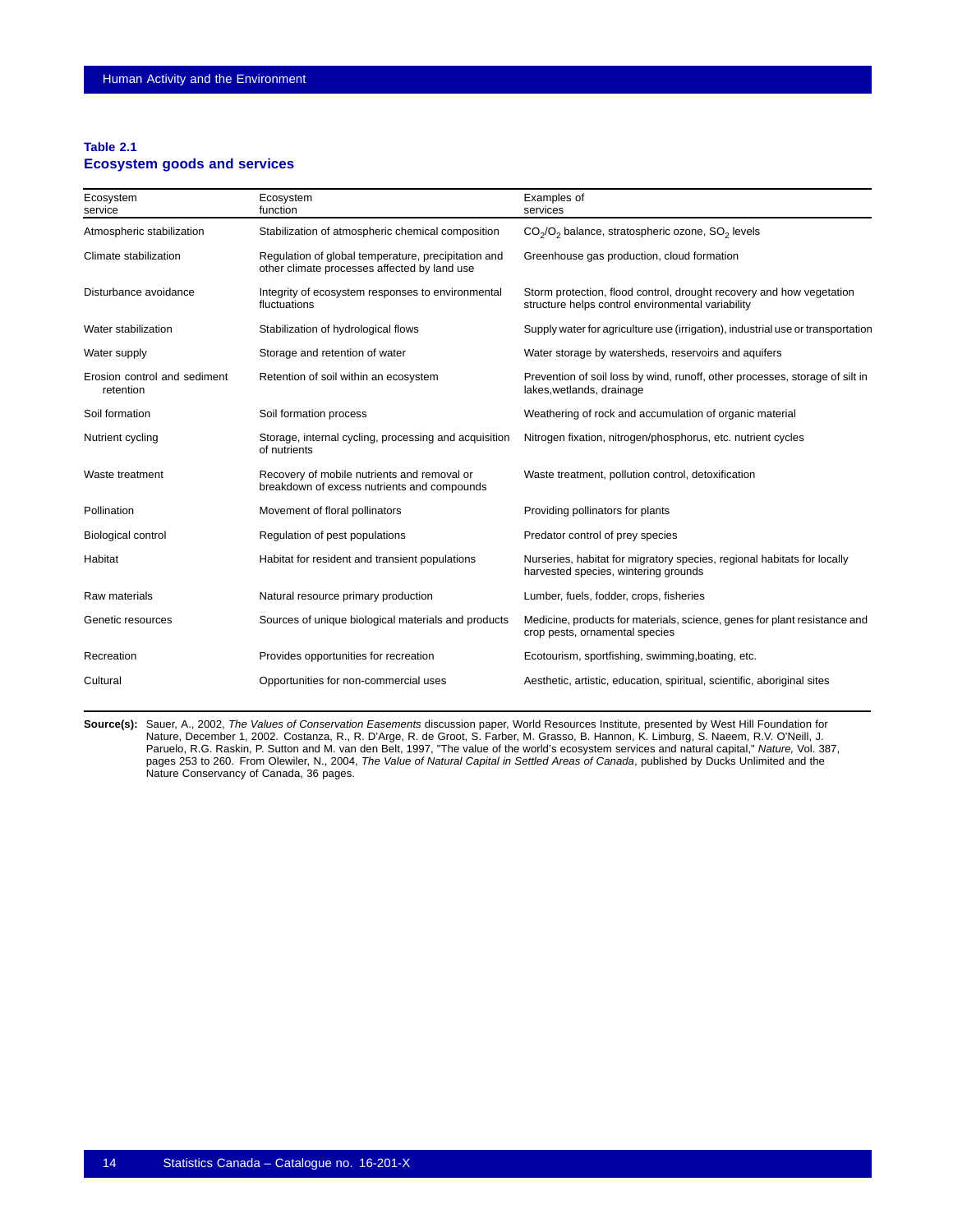## <span id="page-16-0"></span>Section 3

## *Canada's environment in the international context*

Every country has natural endowments. Table 3.1 and Map [3.1](#page-17-0) place Canada's environment in the international context using a few basic statistics. As can be seen, Brazil—with its rainforests containing more plant and animal species and habitats than any other nation—is the most biologically diverse country in the world according to the Global Environmental Facility biodiversity index (Table 3.1). It is followed by the United States and Australia. These countries all have broad ranges of plant and animal species and supporting habitats.

Canada, due to a colder climate, offers a more challenging habitat for plants and animals and supports fewer species as a result. Despite having the world's 2<sup>nd</sup> largest land area, Canada ranks 17<sup>th</sup> in terms of biological diversity potential.

Another important environmental stock is arable land, or land fit for the cultivation of crops. Arable land provides a nation with the capacity to provide food and other key materials. The United States has the world's largest supply of arable land with 12.3% of the global supply. In contrast, Canada, despite its larger land area, has 3.2% of the global stock.

**Table 3.1**

## **Natural capital endowments, for selected countries**

|                           | Population <sup>1</sup> | Land            | Selected indicators of natural capital |          |                                                                |    |                                     |             |                 |             |                                                               |             |
|---------------------------|-------------------------|-----------------|----------------------------------------|----------|----------------------------------------------------------------|----|-------------------------------------|-------------|-----------------|-------------|---------------------------------------------------------------|-------------|
|                           |                         | area            | Arable land 2                          |          | Global Environmental<br>Facility (GEF) 3 biodiversity<br>index |    | Renewable fresh water 4             |             | Forest area     |             | Estimated value of natural<br>capital <sup>5</sup> per capita |             |
|                           | millions                | km <sup>2</sup> |                                        |          | global rank index value                                        |    | global rank km <sup>3</sup> peryear | global rank | km <sup>2</sup> | global rank | \$ U.S. per<br>capita                                         | global rank |
| World                     | 6.692                   | 130,134,750     | 14,212,000                             | $\cdots$ | $\cdots$                                                       |    | 54,111                              | $\cdots$    | 40,152,175      | $\cdots$    |                                                               |             |
| Brazil                    | 192                     | 8.514.880       | 590,000                                | 5        | 100.0                                                          |    | 8,233                               |             | 4,714,920       | 2           | 6,752                                                         | 18          |
| India                     | 1.140                   | 3.287.260       | 1,597,000                              |          | 39.9                                                           | 8  | 1.892                               | 9           | 677.598         | 11          | 1.928                                                         | 51          |
| France                    | 62                      | 549.190         | 185,000                                | 17       | 5.3                                                            | 48 | 204                                 | 43          | 156,352         | 37          | 6,335                                                         | 21          |
| Canada                    | 33                      | 9.976.183       | 457.000                                |          | 21.5                                                           | 17 | 3.472                               |             | 3.101.340       |             | 34.771                                                        |             |
| <b>United States</b>      | 304                     | 9.632.030       | 1.744.000                              |          | 94.2                                                           |    | 3,051                               |             | 3.034.070       |             | 14,752                                                        | 5           |
| China                     | ,326                    | 9,598,090       | 1,433,000                              |          | 66.6                                                           | 6  | 2,830                               | 6           | 2,054,056       | 5           | 2,223                                                         | 46          |
| <b>Russian Federation</b> | 142                     | 17.098.240      | 1,218,000                              |          | 34.1                                                           | 10 | 4.508                               |             | 8.085.986       |             | 17.217                                                        | 4           |
| Mexico                    | 106                     | 1,964,380       | 250,000                                | 11       | 68.7                                                           |    | 457                                 | 25          | 637,172         | 13          | 8.493                                                         | 14          |
| Australia                 | 21                      | 7.741.220       | 494,000                                | 6        | 87.7                                                           |    | 492                                 | 21          | 1,632,912       | 6           | 24,167                                                        | 3           |
| South Africa              | 49                      | 1,219,090       | 148,000                                | 19       | 20.7                                                           | 18 | 50                                  | 95          | 92,030          | 59          | 3,400                                                         | 40          |

1. Population data are for 2008.

2. Arable land is land fit for cultivation of crops that are replanted after each harvest like wheat, maize, and rice. Arable land data are for 2005.

3. The Global Environmental Facility (GEF) is an international partnership that includes 10 agencies: the UN Development Programme, the UN Environment Programme, the World Bank, the UN Food and Agriculture Organization, the UN Industrial Development Organization, the African Development Bank, the Asian Development Bank, the European Bank of Reconstruction and Development, the Inter-American Development Bank, and the International Fund for Agricultural Development. (*www.thegef.org*) GEF biodiversity index is a composite index of relative biodiversity potential for each country based on the species represented in each country, their threat status, and the diversity of habitat types in each country. The index has been normalized so that values run from 0 (no biodiversity potential) to 100 (maximum biodiversity potential). GEF biodiversity data are for 2008.

4. Renewable water resource data are annual volumes listed in the United Nations AQUASTAT database for the period 2003 to 2007, with the exception of Canada, which is a long term average for 1971 to 2004. The estimate of world total renewable freshwater does not include the Antarctic or Greenland and a number of other small islands.

5. Value of natural capital is for the year 2000 and includes energy resources (oil, natural gas, hard coal, and lignite), mineral resources (bauxite, copper, gold, iron, lead, nickel, phosphate, silver, tin, and zinc), timber resources, non-timber forest resources, cropland, pastureland, and protected areas (recreational value, tourism and other existence values).

**Source(s):** Food and Agriculture Organization of the United Nations, n.d. (no date), *AQUASTAT Database Query*, *www.fao.org/nr/water/aquastat/data/query/index.html* (accessed April 27, 2010). Statistics Canada, Environment Accounts and Statistics Division, 2010, special tabulation. The World Bank, 2010, *World Development Report 2010*, Development and Climate Change, *http://siteresources.worldbank.org/INTWDR2010/Resources/5287678-1226014527953/WDR10-Full-Text.pdf* (accessed January 12, 2011). The World Bank, 2011, *Indicators - Data*, *http://data.worldbank.org/indicator* (accessed January 12, 2011).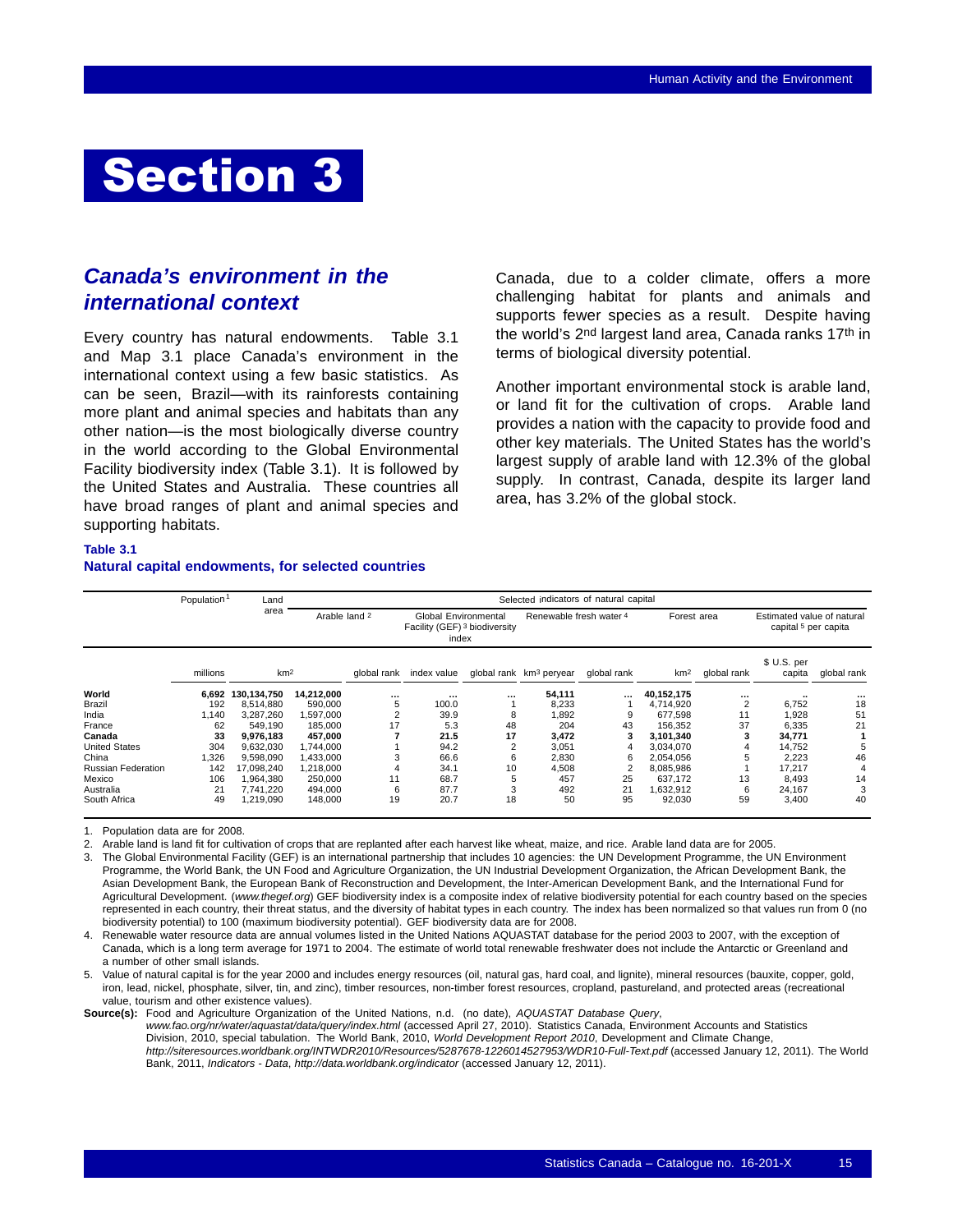<span id="page-17-0"></span>Forests provide a wide variety of ecosystem services. Thirty-one percent of the earth's land area is covered by forest. The Russian Federation has the largest area of forest with 20% of the world's stock. Canada has approximately 8% of the world's forest land.

Table [3.1](#page-16-0) also provides World Bank estimates of the value of natural wealth per capita for a selection **Map 3.1 Biodiversity potential, 2008**

of countries for the year 2000. According to these estimates, Canadians had the highest per capita natural wealth of any country in the world with U.S. \$34,771 per person in 2000.



GEF benefits index for biodiversity is a composite index of relative biodiversity potential for each country based on the species represented in each country, their threat status, and the diversity of habitat types in each country. The index has been normalized so that values run from 0 (no biodiversity potential) to 100 (maximum biodiversity potential). **Note(s):**

**Source(s):** The World Bank, 2011, Indicators - Data, http://data.worldbank.org/indicator (accessed January 12, 2011).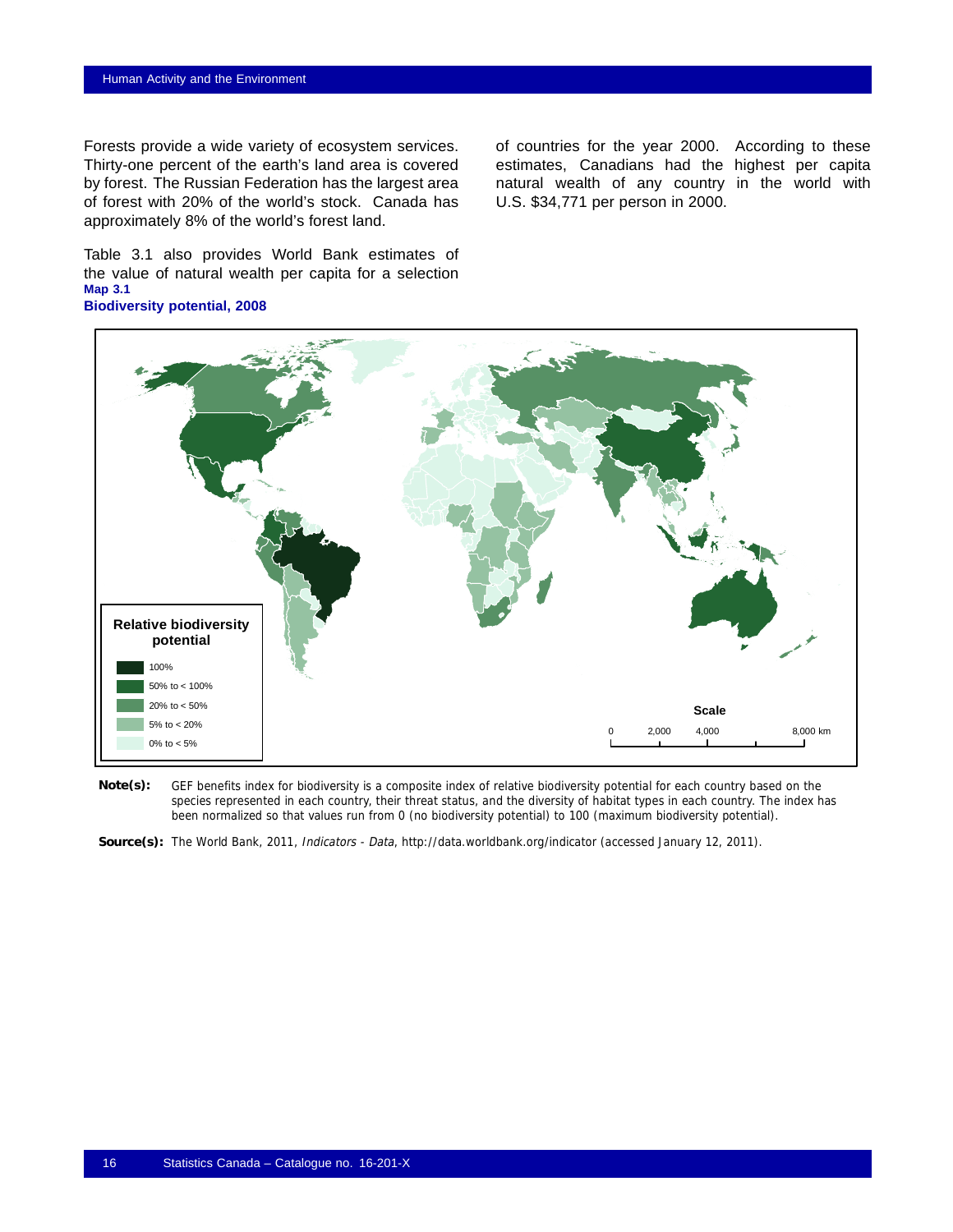## <span id="page-18-0"></span>Section 4

## *Natural wealth*

In 2009, Canada's natural wealth—the dollar value of selected<sup>1</sup> natural resource stocks and land—stood at \$2,998 billion (Chart 4.1 and Table [4.1\)](#page-19-0).2 From 2005 to 2009, natural wealth per capita averaged about \$89,000; over the same period produced wealth<sup>3</sup> stood at about \$121,000 per capita.<sup>4</sup>

#### **Chart 4.1 Produced wealth and natural wealth**

billions of dollars

## **4.1 Natural wealth trends**

Natural wealth fluctuates more than produced wealth over time. This is due to a variety of factors, primarily the volatility of natural resource prices on world markets. Most natural resource prices are driven by global demand and supply. As well, physical reserves of resources may change when prices change. For example, when the price of a resource increases, this often encourages greater exploration efforts which, in turn, can lead to more discoveries and ultimately an increase in reserves.

In 1990, natural wealth stood at \$927 billion, or \$33,000 per capita.<sup>5</sup> For the next two decades, the average annual growth rate of natural wealth was 6%, similar to that for produced wealth (5%) (Chart 4.1 and Table [4.1\)](#page-19-0).



**Source(s):** Statistics Canada, CANSIM table 378-0005 (accessed May 27, 2011).

<sup>1.</sup> Energy resources (natural gas, crude oil, crude bitumen and coal), mineral resources (gold, nickel, copper, zinc, lead, iron, molybdenum, uranium, potash and diamonds) and timber. Other natural resource stocks, including water and fish, are not currently valued due to data limitations.

<sup>2.</sup> All natural wealth values are in current prices as opposed to constant prices.

<sup>3.</sup> Produced wealth includes residential and non-residential structures, machinery and equipment, consumer durables and inventories.

<sup>4.</sup> Statistics Canada, CANSIM tables 378-0005 and 051-0001 (accessed May 27, 2011).

<sup>5.</sup> Statistics Canada, CANSIM tables 378-0005 and 051-0001 (accessed May 27, 2011).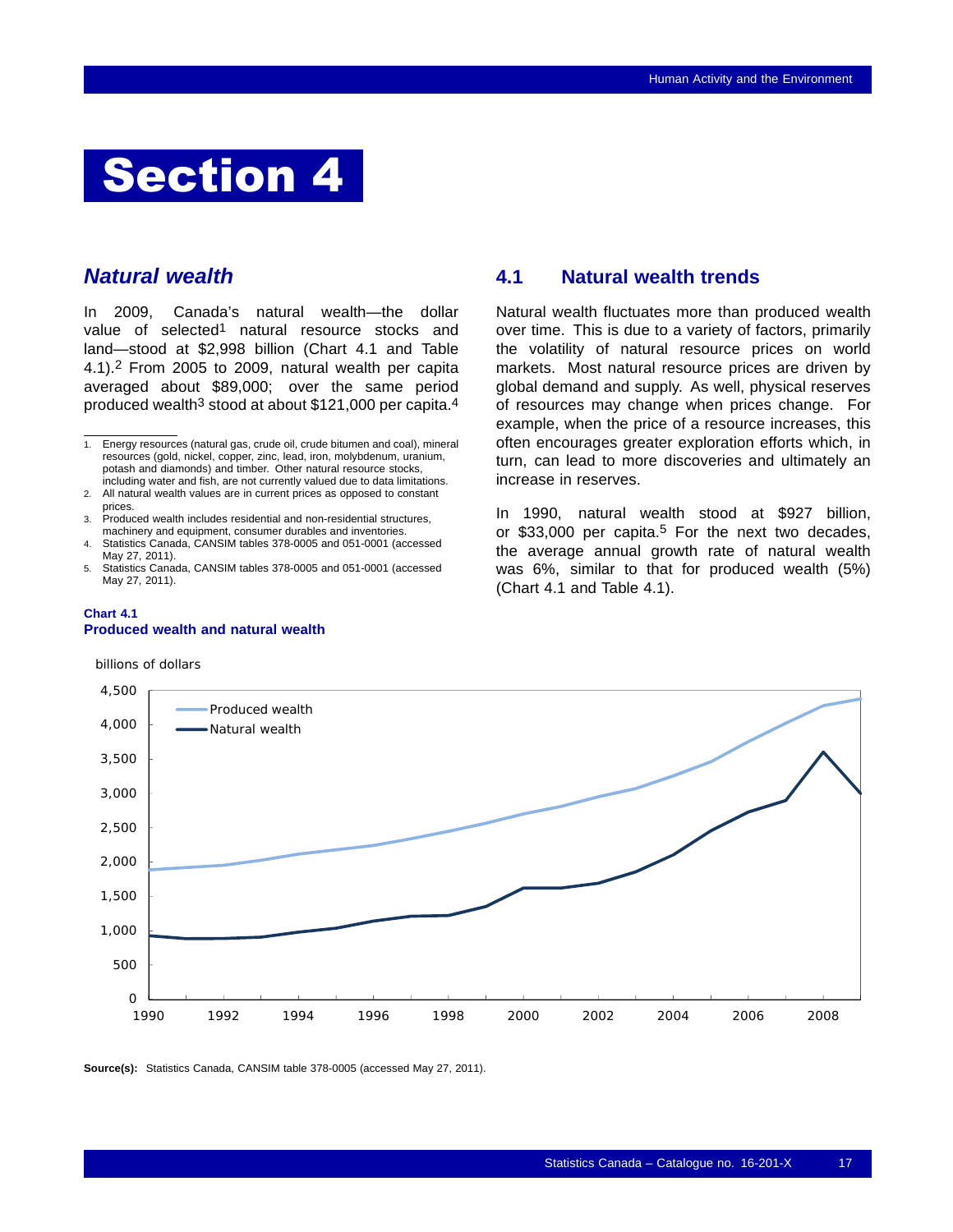## <span id="page-19-0"></span>**4.2 Selected natural resource trends**

Between 1990 and 2009, the value of selected natural resources declined several times: first, in the early 1990s as a result of a recession in North America; second, in 1998 in the wake of the East Asian financial crisis;6 third, in the early 2000s during the economic slowdown that followed the events of September 11, 2001;7 and most recently, in 2009 in the face of the global economic downturn.

In all other periods, the value of selected natural resource assets was buoyed by either increased reserves and/or increased prices fuelled by growing world demand. Notably, resource wealth exhibited sustained growth from 2003 to 2008 propelled by record growth in prices for energy and minerals. Increased demand from burgeoning economies such as China8 played a large part in this price rise.

Since 2000, energy resources have contributed the most to the overall value of natural wealth, but they have also been subject to the most volatility (Chart [4.2\)](#page-20-0).

Until 2004, timber resource wealth grew steadily—on average 4% per year. However, in recent years its value has been declining as the forest sector has faced a range of challenges, such as the downturn in the U.S. housing sector since 2006.9

Mineral resource wealth remained relatively constant from 1990 until 2002. From 2003 to 2008, the value of mineral assets grew significantly as a result of increased world prices of minerals resources. These higher prices have led to increased exploration and development and the discovery of new deposits.10

### **Table 4.1 Produced wealth and natural wealth**

|                                                                                                                                                                                                                                                                              | Produced<br>wealth                                                                                                                                                                                                                                                                                          | Natural<br>wealth                                                                                                                                                                                                                                                               |
|------------------------------------------------------------------------------------------------------------------------------------------------------------------------------------------------------------------------------------------------------------------------------|-------------------------------------------------------------------------------------------------------------------------------------------------------------------------------------------------------------------------------------------------------------------------------------------------------------|---------------------------------------------------------------------------------------------------------------------------------------------------------------------------------------------------------------------------------------------------------------------------------|
|                                                                                                                                                                                                                                                                              | billions of dollars                                                                                                                                                                                                                                                                                         |                                                                                                                                                                                                                                                                                 |
| 1975<br>1976<br>1977<br>1978<br>1979<br>1980<br>1981<br>1982<br>1983<br>1984<br>1985<br>1986<br>1987<br>1988<br>1989<br>1990<br>1991<br>1992<br>1993<br>1994<br>1995<br>1996<br>1997<br>1998<br>1999<br>2000<br>2001<br>2002<br>2003<br>2004<br>2005<br>2006<br>2007<br>2008 | 523<br>581<br>644<br>721<br>823<br>933<br>1,055<br>1,134<br>1,185<br>1,252<br>1,335<br>1,435<br>1,546<br>1,673<br>1,801<br>1,887<br>1,922<br>1,954<br>2,027<br>2,116<br>2,179<br>2,242<br>2,340<br>2,448<br>2,566<br>2,701<br>2,811<br>2,952<br>3,072<br>3,257<br>3,460<br>3,754<br>4,024<br>4,281<br>4,378 | 274<br>327<br>361<br>418<br>541<br>679<br>687<br>689<br>749<br>766<br>749<br>666<br>741<br>810<br>899<br>927<br>885<br>888<br>907<br>979<br>1,038<br>1,139<br>1,212<br>1,223<br>1,352<br>1,621<br>1,623<br>1,692<br>1,858<br>2,106<br>2,456<br>2,729<br>2,897<br>3,605<br>2,998 |
| 2009                                                                                                                                                                                                                                                                         |                                                                                                                                                                                                                                                                                                             |                                                                                                                                                                                                                                                                                 |

**Source(s):** Statistics Canada, CANSIM table 378-0005 (accessed May 27, 2011).

10. Reed, A., 2007, "Canadian Reserves of Selected Major Metals, and Recent Production Decisions," *Canadian Minerals Yearbook, 2006*, Natural Resources Canada Catalogue no. M38-5/55E-PDF, *www.nrcan-rncan.gc.ca/mms-smm/busi-indu/cmy-amc/2006cmy-eng.htm* (accessed December 10, 2009).

<sup>6.</sup> International Monetary Fund, 1998, "Global Repercussions of the Asian Crisis and Other Issues in the Current Conjuncture," *World Economic Outlook*, *www.imf.org/external/pubs/ft/weo/weo0598/pdf/0598ch2.pdf* (accessed March 22, 2010).

<sup>7.</sup> International Monetary Fund, 2001, "The Global economy after September 11," *World Economic Outlook*, *www.imf.org/external/pubs/ft/weo/2001/03/index.htm* (accessed March 22, 2010).

<sup>8.</sup> Statistics Canada, 2007, *International Merchandise Trade Annual Review, 2006*, Catalogue no. 65-208-X.

<sup>9.</sup> Cross, P., 2009, "The impact of recessions in the United States on Canada," *Canadian Economic Observer*, Statistics Canada Catalogue no. 11-010-X, Vol 22, no 3.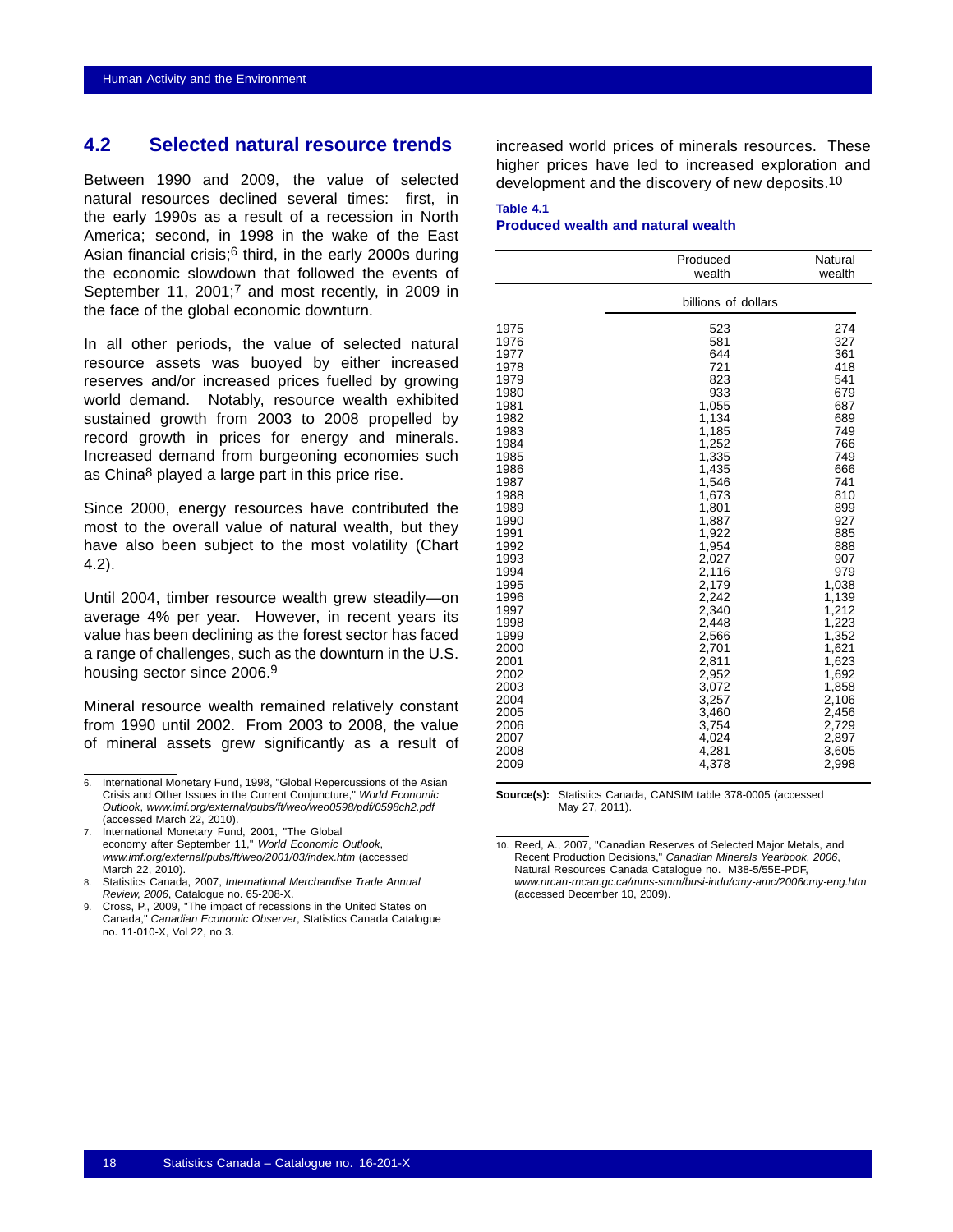#### <span id="page-20-0"></span>**Chart 4.2 Wealth from energy, timber and minerals**

billions of dollars

 $\Omega$ 200 400 600 800 1,000 1,200 1,400 1990 1992 1994 1996 1998 2000 2002 2004 2006 2008 Energy Timber Minerals

**Source(s):** Statistics Canada, CANSIM table 378-0005 (accessed May 27, 2011).

Until 2005, natural gas had the highest value among energy resources, which also include coal, crude oil, and crude bitumen.11 However, since 2006, the wealth from oil sands has exceeded that from other energy resources, mainly on account of increased reserves (Chart [4.3\)](#page-21-0).12

Canada's oil sands in Northern Alberta contain vast quantities of crude bitumen; they are one of the largest hydrocarbon deposits in the world. In 1990, the value

of crude bitumen from oil sands represented \$19 billion or 13% of energy resource wealth. In 2009, the value of crude bitumen reserves was \$441 billion—more than the combined value of coal, crude oil and natural gas. In 1990, the oil sands reserves under active development stood at around 500 million m3; by 2008 the reserves had increased to 4,300 m3—an eight-fold increase (Chart [4.4](#page-21-0)). This large jump in reserves can be explained by improvements in crude bitumen extraction technology, combined with an increase in the global demand for crude oil. As technology improves and prices rise, oil sands deposits that were uneconomic become economically extractable.

<sup>11.</sup> Crude bitumen is the hydrocarbon component of oil sands.

<sup>12.</sup> In 2006, estimates of oil sands reserves under active development doubled as compared to 2005. See Alberta Energy and Utilities Board, 2007, *Alberta's Energy Reserves 2006 and Supply/Demand Outlook 2007-2016,* Report no. ST 98-2007, table 2.1, *www.ercb.ca/docs/products/STs/st98-2007.pdf* (accessed September 14, 2009).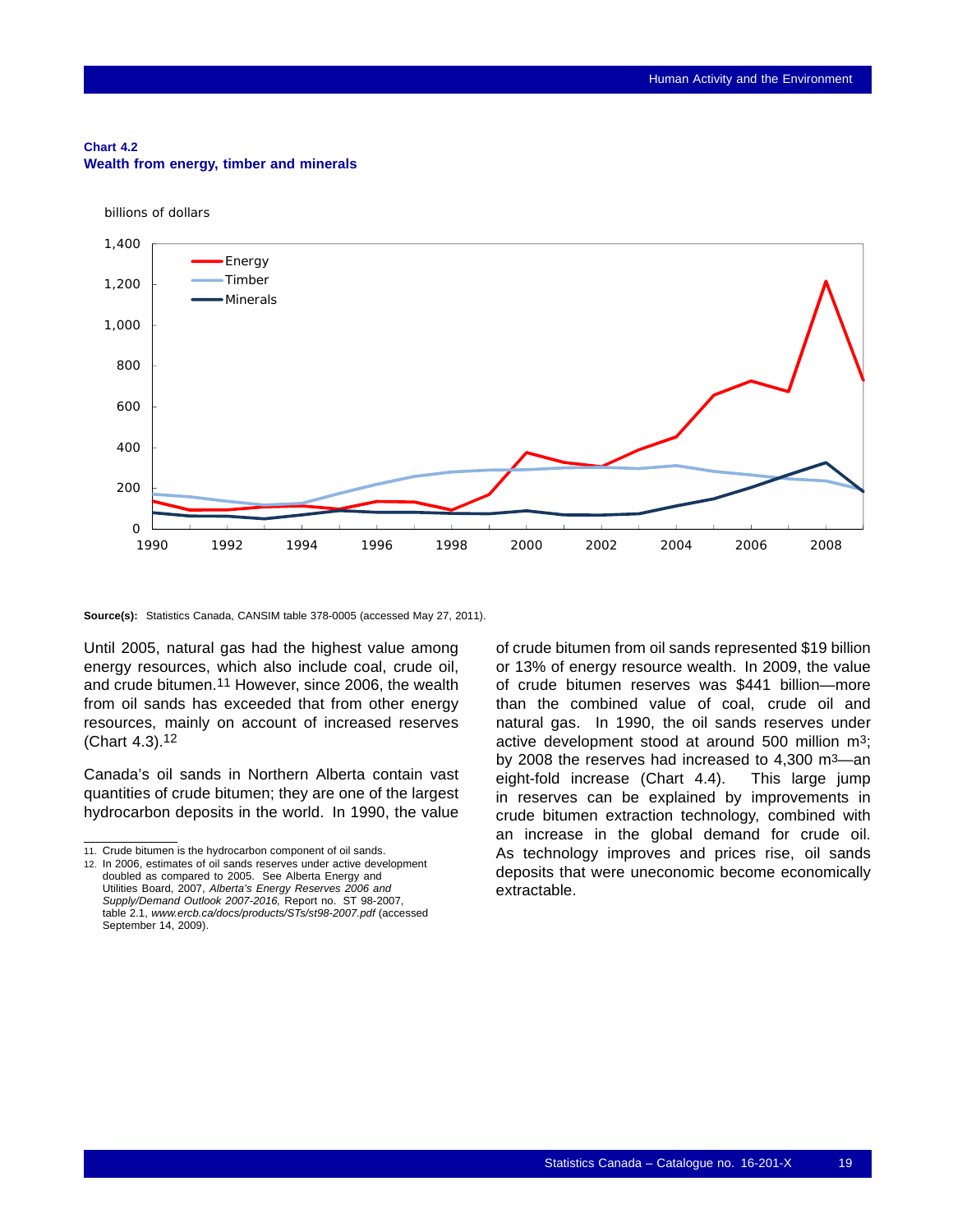#### <span id="page-21-0"></span>**Chart 4.3 Value of energy resource stocks**

billions of dollars



**Source(s):** Statistics Canada, Environment Accounts and Statistics Division.

## **Chart 4.4 Stocks of selected energy assets**



**Source(s):** Statistics Canada, CANSIM Tables 153-0012, 153-0013 and 153-0014 (accessed February 11, 2011).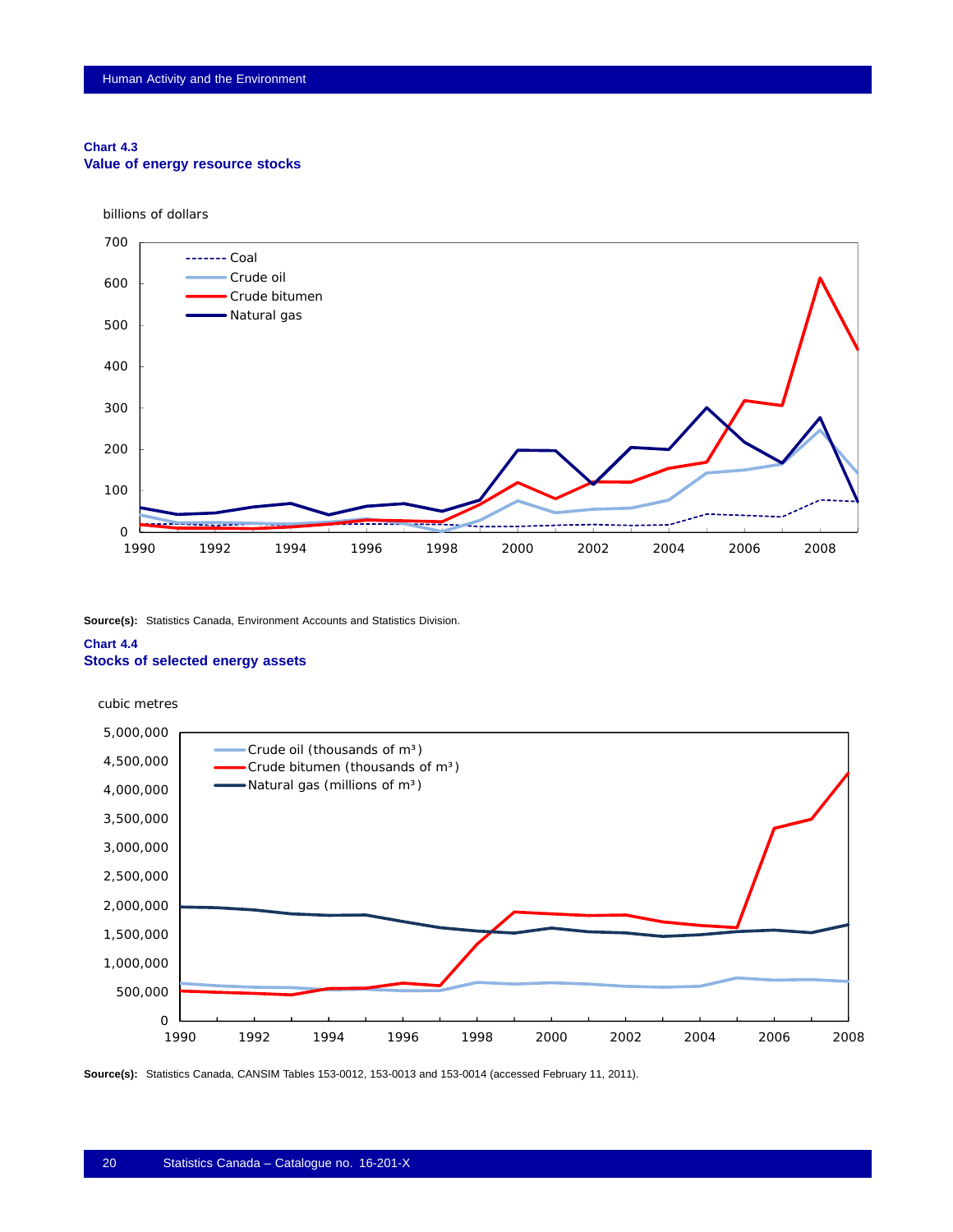## <span id="page-22-0"></span>Section 5

## *Water resources*

Canada's abundant water resources have shaped our economic activities in many ways. Our rivers and lakes have provided access to the country's interior, enabling its early exploration and the development of a rich fur trade. Today, the Great Lakes continue to provide a high-capacity shipping route for the extraction of natural resources (such as wheat, iron, coal). Also of note is the fact that the majority of the electricity produced in Canada comes from hydro electric stations.

The measurement of water in the environment is challenging. Given the size of the country and its geography, an estimate of the total quantity of water accumulated in lakes, rivers, aquifers and other stocks is impractical and not particularly meaningful. This is all the more true since water is always on the move. The measurement of water is therefore undertaken differently from other natural resources, focussing on flows rather than stocks.

The measurement of water flows is meaningful and useful, as they represent the water that replenishes the stocks of water contained in our lakes, rivers and aquifers. Year-to-year fluctuations in flows reflect natural variability stemming from a variety of climatic and geographic variables, including precipitation, temperature, soil moisture, land cover and land use. Human-induced variability due to withdrawal and consumption also affect water flows.

The flow estimates presented here are referred to as the "water yield for Canada."

3. It should be noted that the length of the time series presented here (1971 to 2004) remains short by hydrological standards.

The average annual water yield for Canada between 1971 and 2004 was 3,472 km3 (Table [5.1](#page-23-0)). To put this in perspective, this amounts to almost as much water as there is in Lake Huron (3,540 km<sup>3</sup>) and is enough to cover the full extent of Canada's landmass to a depth of 350 mm of water. This abundance, however, is distributed unequally across the country (Table [5.1](#page-23-0)). Generally, drainage regions<sup>1</sup> on the Pacific coast, northern Quebec and the Atlantic coast have the highest average water yields. Drainage regions in the Prairies and north of the Prairies produce the least water. Furthermore, areas of abundant water do not correspond with the highly populated regions of the country—98% of Canadians live in the southern part2 of the country, but this area yields only 38% of our water renewals on average.

Average water yield represents the amount of water that is expected to be renewed each year based on long-term trends.3 There are, of course, significant variations in the amount of water that is actually renewed each year (Chart [5.1](#page-24-0)). A trend analysis is therefore a useful tool to understand water yield over time.

Annual water yield from 1971 to 2004 in southern Canada was estimated by interpolating unregulated streamflow observations.4 National estimates cannot be derived because of insufficient data in the North.

Analysis of the water yield trend cycle<sup>5</sup> shows that water yield in the southern portion of Canada decreased on average by 3.5 km3 per year from 1971 to 2004, which is equivalent to an overall loss of 8.5% of the water yield over this time period. This average annual decrease of 3.5 km3 is almost as much as the 3.8 km3 of water that is supplied to the residential population of Canada in a year.6

<sup>1.</sup> Drainage regions are the spatial units used to estimate water yield for Canada. For more detail please see Statistics Canada, 2010, *Human Activity and Environment 2010: Freshwater in Canada*, Catalogue no. 16-201-X201000011295, Section 2.

<sup>2.</sup> Niven C., and H. Puderer, 2000, "Delineation of Canada's North: An Examination of the North-South Relationship in Canada," *Geography Working Paper Series*, Statistics Canada Catalogue no. 92F0138M.

Bemrose, R., P. Meszaros, B. Quenneville, M. Henry, L. Kemp and F. Soulard, 2010, "Using a Trend-Cycle Approach to Estimate Changes in Southern Canada's Freshwater Yield, from 1971 to 2004," *Environment Accounts and Statistics Analytical and Technical Paper Series*, Statistics Canada Catalogue no. 16-001-M2010014.

<sup>5.</sup> The linear trend fitted to the smoothed trend in the annual water yield data.

<sup>6.</sup> Statistics Canada, 2010, *Human Activity and the Environment 2010: Freshwater supply and demand in Canada*, Catalogue no. 16-201-X201000011295, Table *3.1*.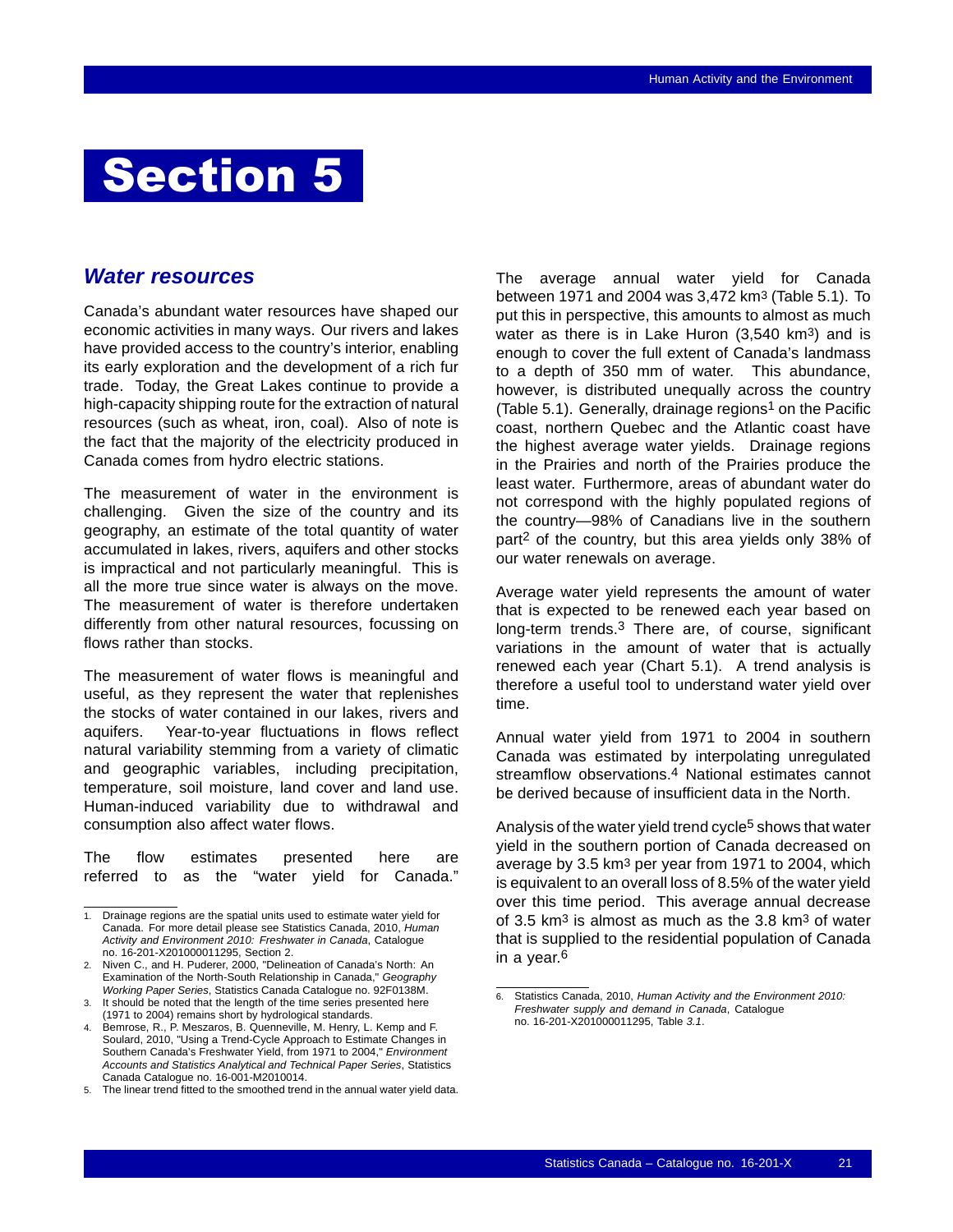#### <span id="page-23-0"></span>**Table 5.1**

### **Average annual water yield by drainage region, 1971 to 2004**

|                                 | Drainage       | Water yield         |                                   |
|---------------------------------|----------------|---------------------|-----------------------------------|
|                                 | region<br>code | Volume <sup>1</sup> | Volume<br>per unit area           |
|                                 | code           | km <sup>3</sup>     | m <sup>3</sup> per m <sup>2</sup> |
| Canada                          |                | 3,472.3             | 0.348                             |
| Pacific Coastal                 |                | 513.7               | 1.536                             |
| Fraser-Lower Mainland           | $\overline{2}$ | 128.6               | 0.552                             |
| Okanagan-Similkameen            | 3              | 4.2                 | 0.270                             |
| Columbia                        |                | 67.7                | 0.776                             |
| Yukon                           | 5              | 106.0               | 0.318                             |
| Peace-Athabasca                 | 6              | 99.9                | 0.206                             |
| Lower Mackenzie                 |                | 246.3               | 0.185                             |
| Arctic Coast-Islands            | 8              | 231.3               | 0.131                             |
| Missouri                        | 9              | 0.5                 | 0.019                             |
| North Saskatchewan              | 10             | 10.2                | 0.068                             |
| South Saskatchewan              | 11             | 9.6                 | 0.054                             |
| Assiniboine-Red                 | 12             | 6.9                 | 0.036                             |
| Winnipeg                        | 13             | 25.4                | 0.236                             |
| Lower Saskatchewan-Nelson       | 14             | 47.6                | 0.132                             |
| Churchill                       | 15             | 49.4                | 0.158                             |
| Keewatin-Southern Baffin Island | 16             | 192.0               | 0.204                             |
| Northern Ontario                | 17             | 199.2               | 0.288                             |
| Northern Quebec                 | 18             | 516.3               | 0.549                             |
| <b>Great Lakes</b>              | 19             | 133.1               | 0.419                             |
| Ottawa                          | 20             | 62.6                | 0.428                             |
| St. Lawrence                    | 21             | 71.3                | 0.600                             |
| North Shore-Gaspé               | 22             | 292.2               | 0.792                             |
| Saint John-St. Croix            | 23             | 29.2                | 0.697                             |
| <b>Maritime Coastal</b>         | 24             | 103.6               | 0.849                             |
| Newfoundland-Labrador           | 25             | 325.4               | 0.856                             |

1. The water yield estimates are 34-year annual averages (1971 to 2004), with the exception of those estimates for drainage regions 5, 7, 16, 17, 18 and the Labrador portion of 25 which are based on 20 years of data (1975 to 1996); and drainage region 8 which is based on a 23-year annual average (1972-1994) for the Arctic Archipelago (Spence and Burke 2008), and on a 20-year annual average (1975 to 1996) for the remaining area.

**Note(s):** Data were derived from discharge values contained in Environment Canada, 2010, Water Survey of Canada, Archived Hydrometric Data (HYDAT) (*http://www.wsc.ec.gc.ca/applications/H2O/index-eng.cfm*).

**Source(s):** Spence C., and A. Burke, 2008, "Estimates of Canadian Arctic Archipelago Runoff from Observed Hydrometric Data," *Journal of Hydrology*, Vol. 362, pages 247 to 259. Statistics Canada, Environment Accounts and Statistics Division, 2010, special tabulation.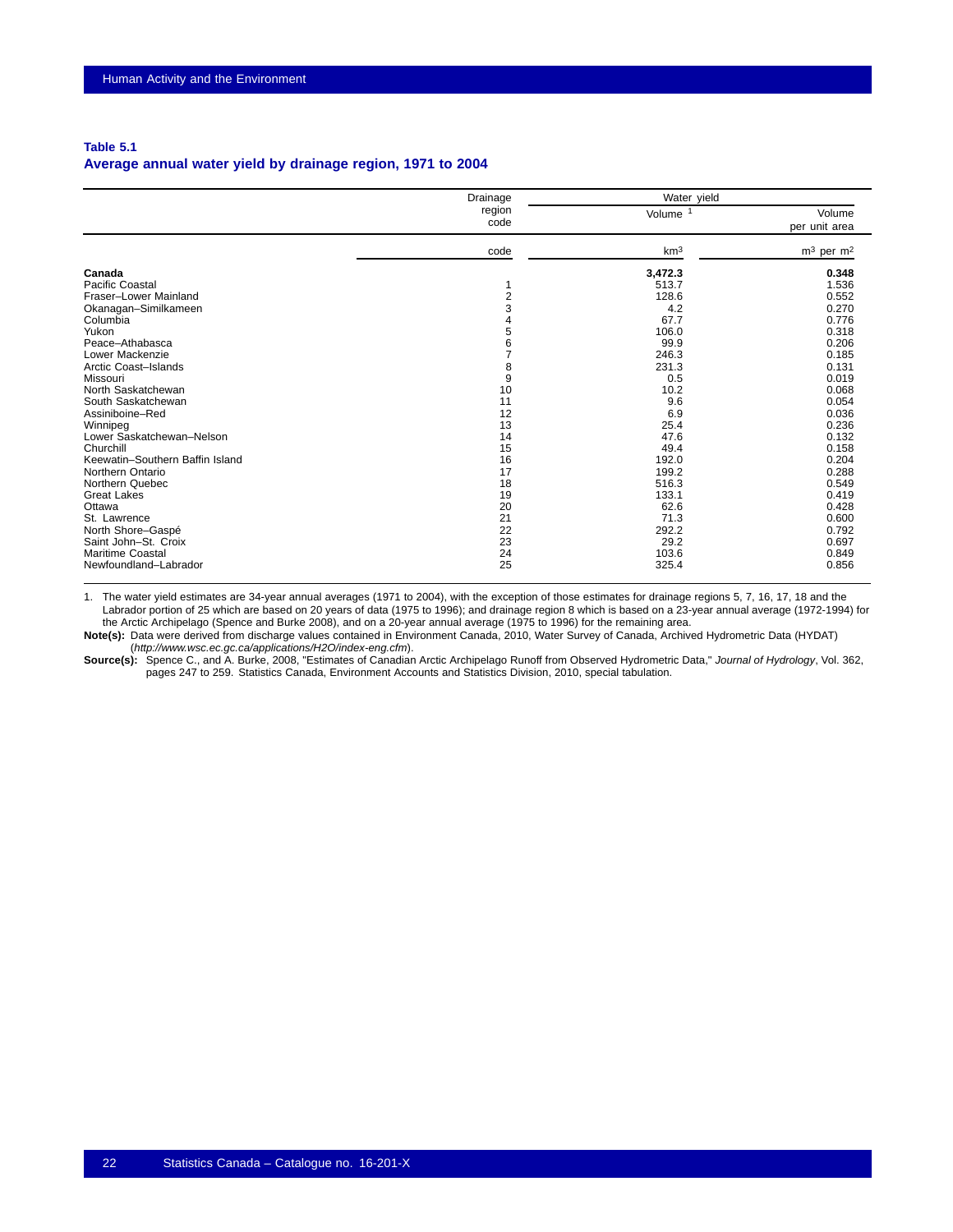## <span id="page-24-0"></span>**Chart 5.1**



### **Trends in water yield for Southern Canada**

**Note(s):** The North-line is a statistical area classification of the North based on 16 social, biotic, economic and climatic variables that delineates the North from the South in Canada.

**Source(s):** McNiven C., and H. Puderer, 2000, "Delineation of Canada's North: An Examination of the North-South Relationship in Canada," Geography working Paper, Statistics Canada Catalogue no. 92F0138M2000003. Statistics Canada, Environment Accounts and Statistics Division, 2010, special tabulation.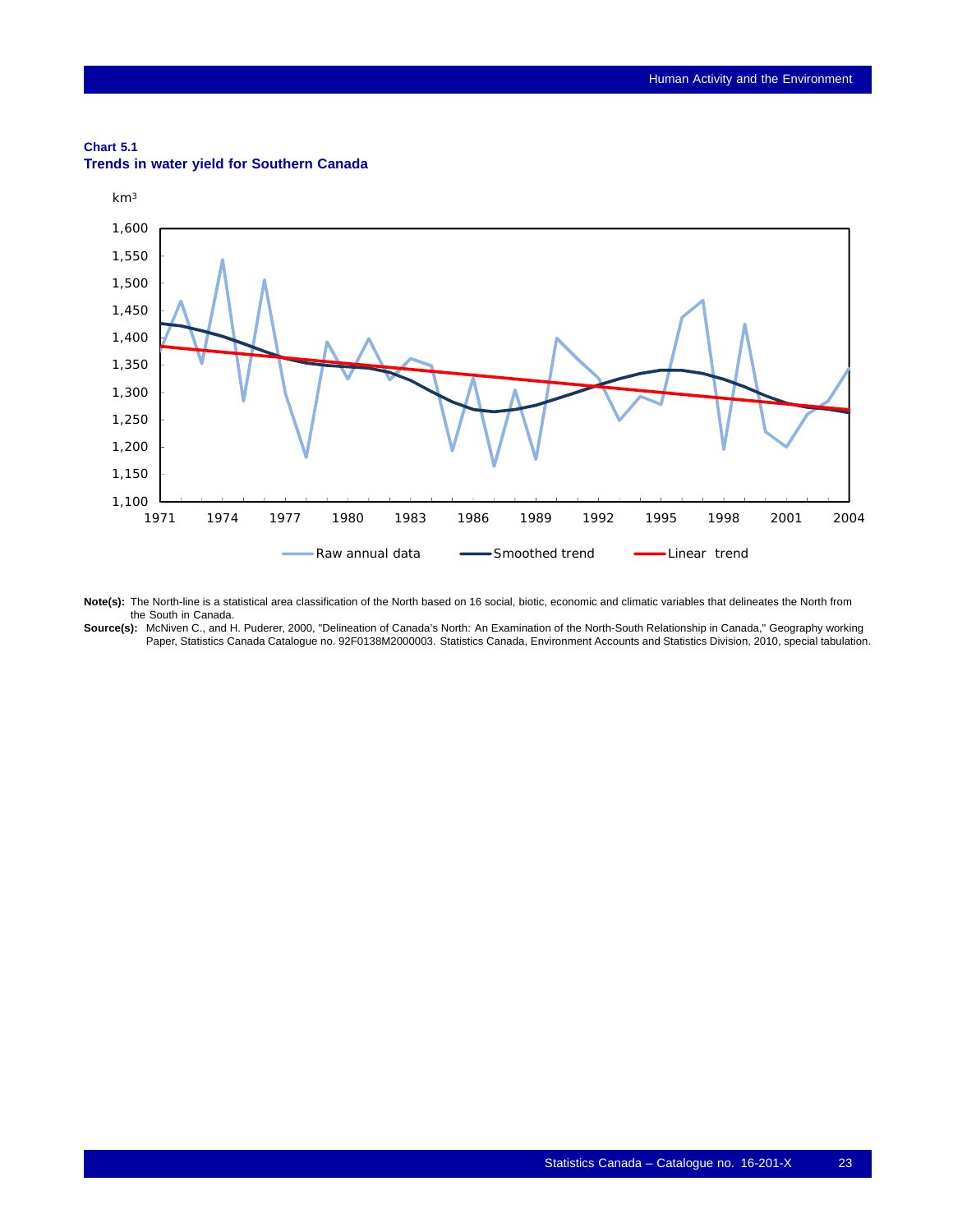<span id="page-25-0"></span>

## *Land resources*

## **6.1 Land cover and terrestrial ecosystems**

Canada is the second largest country in the world with a total area of 9,976,183 km2 (Table [3.1\)](#page-16-0). It is largely covered by forest  $(37%)$ , tundra<sup>1</sup>  $(24%)$  and fresh water (12%). The remainder is covered by land of

1. Land covered with low vegetation and barren land.

**Chart 6.1 Canada's land cover, 2006** various types (Chart 6.1). Canada's land base and the ecosystems that it supports provide many ecological goods and services (Table [2.1](#page-15-0)). These range from land for communities and businesses to build upon to flood prevention and water purification. Map [6.1](#page-27-0) outlines Canada's 15 terrestrial ecozones and depicts the range of land-cover types found within each ecozone. The bulk of Canada's grassland and cropland is located in the Prairie ecozone, while the Boreal and Taiga shields contain 49% of the country's forested area (Table [6.1\)](#page-26-0).



1. 'Disturbance' refers to forest disturbance, which can be caused by changes in forest structure or composition resulting from natural events such as fire, flood or wind; mortality caused by insect or disease outbreaks; or human-caused events such as forest harvesting.

**Note(s):** Figures may not add up to totals due to rounding.

**Source(s):** Agriculture and Agri-Food Canada and Environment Canada, 2005, *A National Ecological Framework for Canada*,

*http://sis.agr.gc.ca/cansis/nsdb/ecostrat/gis\_data.html* (accessed January 13, 2009). Latifovic, Rasim and Darren Pouliot, 2005, "Multi-temporal land cover mapping for Canada: Methodology and Products," *Canadian Journal of Remote Sensing*, Vol. 31, no. 5, pages 347 to 363. Statistics Canada, Environment Accounts and Statistics Division, 2010, special tabulation.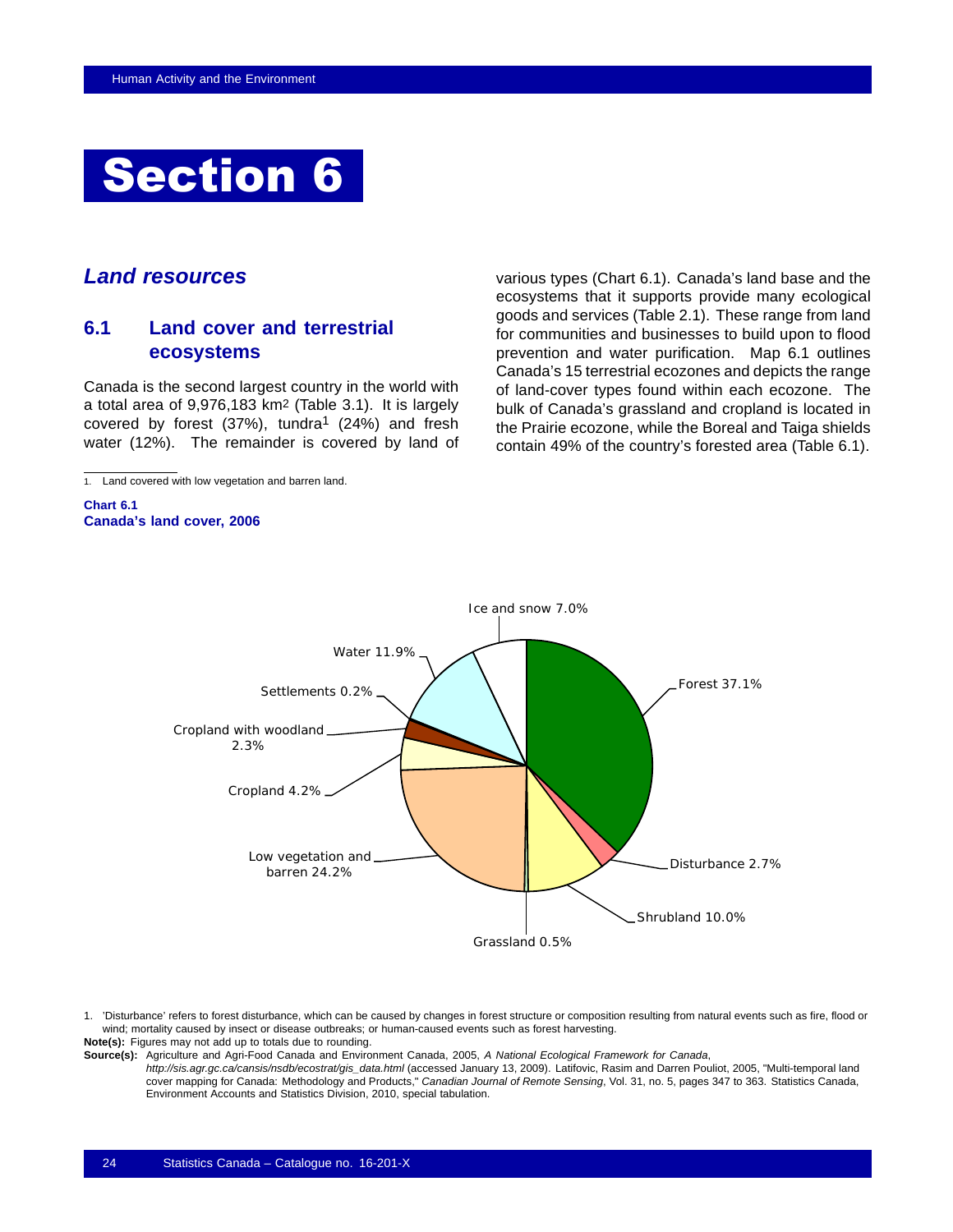#### <span id="page-26-0"></span>**Table 6.1 Land cover by ecozone, 2006**

|                          | Forest | Disturbance <sup>1</sup> Shrubland |       | Grassland | Low<br>vegetation<br>and barren | Cropland                       | with<br>woodland | <b>Cropland Settlements</b> | Water | Ice<br>and<br>snow | Total <sup>2</sup> |
|--------------------------|--------|------------------------------------|-------|-----------|---------------------------------|--------------------------------|------------------|-----------------------------|-------|--------------------|--------------------|
|                          |        |                                    |       |           |                                 | thousands of square kilometres |                  |                             |       |                    |                    |
| <b>Total</b>             | 3,702  | 267                                | 1,001 | 48        | 2,411                           | 418                            | 233              | 16                          | 1,184 | 698                | 9,976              |
| Arctic Cordillera        |        |                                    |       |           | 57                              |                                |                  |                             | 11    | 177                | 246                |
| Northern Arctic          |        |                                    |       |           | 937                             |                                |                  |                             | 158   | 416                | 1,521              |
| Southern Arctic          | 52     |                                    | 38    |           | 596                             |                                |                  |                             | 151   | 13                 | 852                |
| Taiga Plains             | 373    | 29                                 | 122   |           | 43                              |                                |                  |                             | 88    |                    | 657                |
| Taiga Shield             | 498    | 73                                 | 123   |           | 428                             |                                |                  |                             | 271   |                    | 1,393              |
| <b>Boreal Shield</b>     | 1,328  | 86                                 | 182   |           | 33                              |                                | 8                |                             | 277   |                    | 1,918              |
| <b>Atlantic Maritime</b> | 166    |                                    |       |           |                                 | 8                              | 12               |                             | 10    |                    | 201                |
| <b>Mixed Wood Plains</b> | 27     |                                    |       |           |                                 | 18                             | 54               |                             | 60    |                    | 170                |
| <b>Boreal Plains</b>     | 405    | 24                                 | 84    |           |                                 | 91                             | 62               |                             | 72    |                    | 740                |
| Prairies                 |        | $\Omega$                           |       | 46        |                                 | 296                            | 90               |                             | 23    |                    | 466                |
| Taiga Cordillera         | 24     | 9                                  | 82    |           | 140                             |                                |                  |                             | 3     | 10                 | 267                |
| <b>Boreal Cordillera</b> | 191    | 18                                 | 135   |           | 92                              |                                |                  |                             | 11    | 24                 | 471                |
| <b>Pacific Maritime</b>  | 89     |                                    | 47    |           | 14                              |                                |                  |                             | 14    | 39                 | 209                |
| Montane Cordillera       | 305    | 11                                 | 75    |           | 55                              |                                | 5                |                             | 15    | 19                 | 490                |
| <b>Hudson Plains</b>     | 238    | 12                                 | 95    | 0         | 14                              |                                | O                | O                           | 16    | 0                  | 376                |

1. 'Disturbance' refers to forest disturbance, which can be caused by changes in forest structure or composition resulting from natural events such as fire, flood or wind; mortality caused by insect or disease outbreaks; or human-caused events such as forest harvesting.

2. These figures were estimated using Agriculture and Agri-Food Canada's National Ecological Framework 1:1,000,000 base.

**Note(s):** Figures may not add up to totals due to rounding.

**Source(s):** Agriculture and Agri-Food Canada and Environment Canada, 2005, *A National Ecological Framework for Canada*,

*http://sis.agr.gc.ca/cansis/nsdb/ecostrat/gis\_data.html* (accessed January 13, 2009). Latifovic, Rasim and Darren Pouliot, 2005, "Multi-temporal land<br>cover mapping for Canada: Methodology and Products," *Canadian Journal* Environment Accounts and Statistics Division, 2010, special tabulation.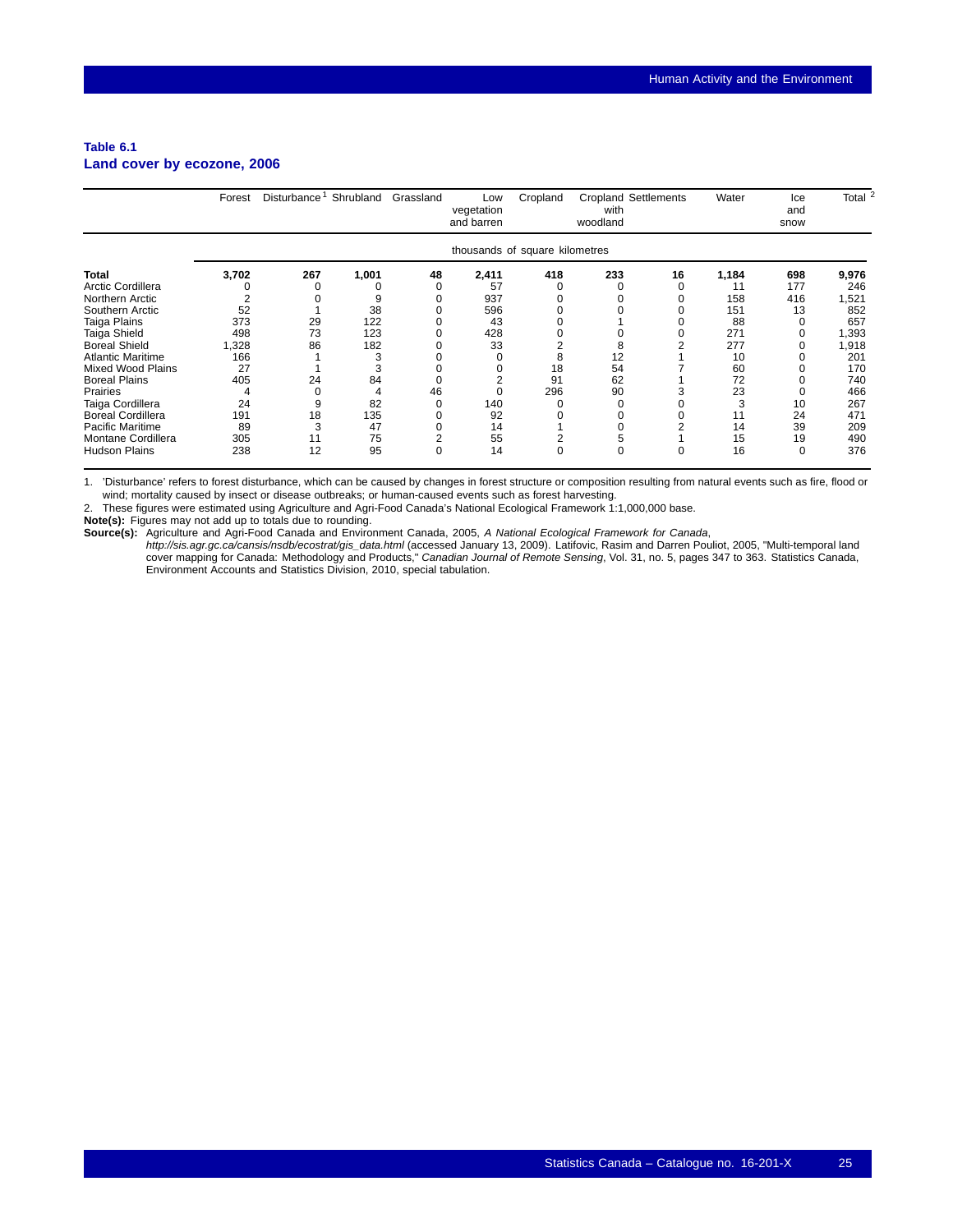### <span id="page-27-0"></span>**Map 6.1 Land cover, 2006**



Source(s): Agriculture and Agri-Food Canada and Environment Canada, 2005, A National Ecological Framework for Canada, http://sis.agr.gc.ca/cansis/nsdb/ecostrat/gis\_data.html (accessed January 13, 2009). Latifovic, Rasim and Darren Pouliot, 2005, "Multi-temporal land cover mapping for Canada: Methodology and Products," Canadian Journal of Remote Sensing, vol. 31, no. 5, pages 347 to 363. Statistics Canada, Environment Accounts and Statistics Division, 2010, special tabulation.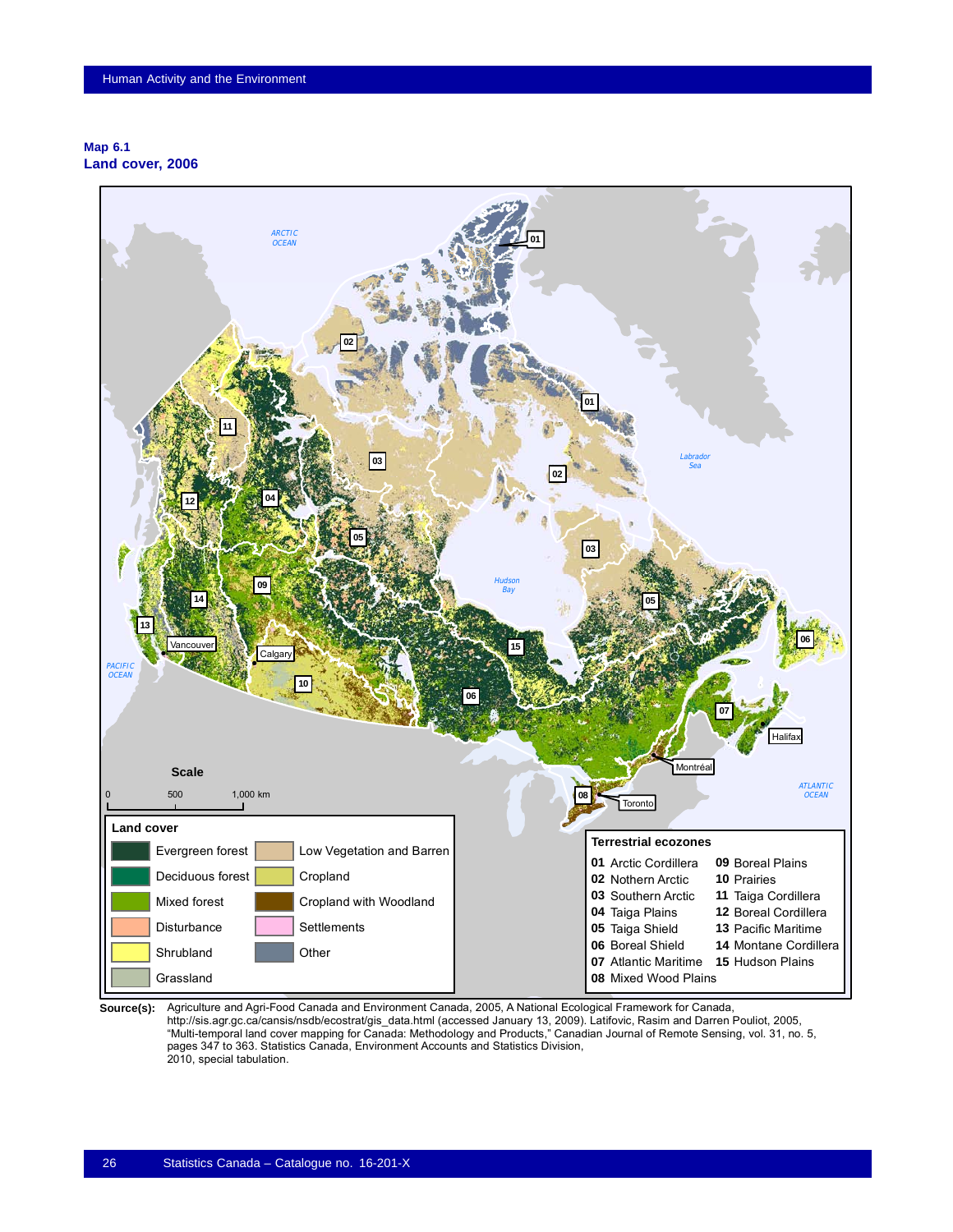## <span id="page-28-0"></span>**6.2 Settlements**

Settlements can be defined as tracts of land where humans have altered the physical environment by constructing residential, commercial and institutional buildings and the associated infrastructure of roads and public spaces. Settlements include cities, towns, villages and other dense concentrations of human population.2

In 2006, Canada had a total settled area of just over 16,020 km2 (Table [6.2\)](#page-29-0). The largest settlements were located in Ontario, Quebec, British Columbia and Alberta, accounting for 84% of the settled area in Canada.

As Canada's population grows, so does the size of its settled areas. Between 2001 and 2006, settled areas grew in size by 14.1%. The demand for new land for buildings, transportation and other uses is highest adjacent to densely populated areas such as the Quebec City–Windsor corridor, Vancouver and the Calgary-Edmonton corridor. Between 2001 and 2006, Alberta led all provinces in terms of settlement growth, with an increase of over 24%.

## **6.3 Land and the economy**

The agriculture and forestry industries are the two largest land-based primary economic activities in Canada. Both contribute significantly to the economy and create jobs not only in the primary sector, but also in the secondary and tertiary sectors. In 2009, employment in the agriculture and food products industries was more than 552,300 persons, while the forest products industries employed 134,000. In 1961, the agriculture and food products industries generated 8.3% of GDP; by 2007 this share of GDP had declined to just under 3% (Table [6.3](#page-29-0)).

In 1961, forest products industries contributed 4.8% to GDP (Table [6.4\)](#page-30-0). By 2007, the industry's share of GDP had declined to 1.7%.

<sup>2.</sup> Hofmann, N., A. Elgarawany, H. Larocque, G. Filoso and T. Dennis, "A new research project on Canadian settlements: initial geographic results," *EnviroStats*, Statistics Canada Catalogue no. 16-002-X201000111134, Vol. 4, no. 1.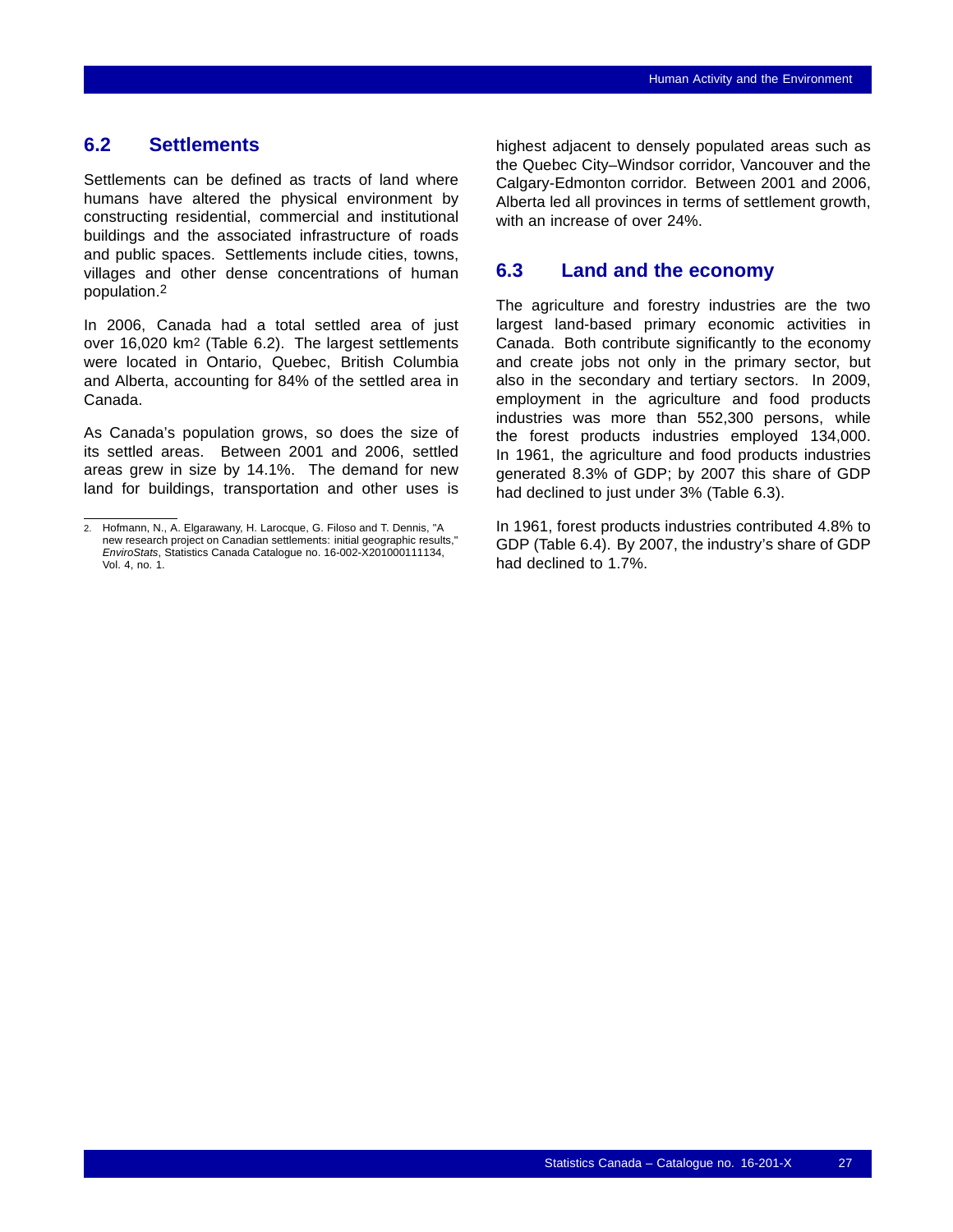#### <span id="page-29-0"></span>**Table 6.2 Settlement area by province, 2001 and 2006**

|                                                                                                                                     | Total 2001                                                 | <b>Total 2006</b>                                          | Change 2001<br>to 2006                      | Change 2001<br>to 2006                               |
|-------------------------------------------------------------------------------------------------------------------------------------|------------------------------------------------------------|------------------------------------------------------------|---------------------------------------------|------------------------------------------------------|
|                                                                                                                                     |                                                            | square kilometres                                          |                                             | percentage                                           |
| Canada<br>Newfoundland and Labrador<br>Prince Edward Island<br>Nova Scotia<br><b>New Brunswick</b><br>Quebec<br>Ontario             | 14,040<br>279<br>54<br>444<br>364<br>2,831<br>4,901        | 16,020<br>311<br>67<br>516<br>425<br>3,190<br>5,556        | 1,980<br>33<br>12<br>72<br>62<br>359<br>655 | 14.1<br>11.7<br>22.5<br>16.2<br>17.0<br>12.7<br>13.4 |
| Manitoba<br>Saskatchewan<br>Alberta<br><b>British Columbia</b><br><b>Yukon Territory</b><br><b>Northwest Territories</b><br>Nunavut | 577<br>534<br>1,789<br>2,223<br>23<br>20<br>$\overline{2}$ | 643<br>605<br>2,220<br>2,437<br>26<br>22<br>$\overline{2}$ | 65<br>71<br>430<br>214                      | 11.3<br>13.3<br>24.0<br>9.6<br>14.2<br>15.0<br>30.2  |

**Note(s):** Figures may not add up to totals due to rounding.

**Source(s):** Statistics Canada, Environment Accounts and Statistics Division, 2010, special tabulation.

### **Table 6.3 Gross domestic product of agriculture and food industries**

|                                                                                      | Total gross                                                                                                                       |                                                                                                          |                                                                                                         | Agriculture and food industries                                                             |                                                                                                          |                                                                                      |
|--------------------------------------------------------------------------------------|-----------------------------------------------------------------------------------------------------------------------------------|----------------------------------------------------------------------------------------------------------|---------------------------------------------------------------------------------------------------------|---------------------------------------------------------------------------------------------|----------------------------------------------------------------------------------------------------------|--------------------------------------------------------------------------------------|
|                                                                                      | domestic<br>product                                                                                                               | Crop<br>and animal<br>production                                                                         | Food<br>manufacturing                                                                                   | Beverage and<br>tobacco product<br>manufacturing                                            | Total                                                                                                    | Share of<br>total gross<br>domestic<br>product                                       |
|                                                                                      |                                                                                                                                   |                                                                                                          | millions of current dollars                                                                             |                                                                                             |                                                                                                          | percent                                                                              |
| 1961<br>1971<br>1981<br>1991<br>2001<br>2002<br>2003<br>2004<br>2005<br>2006<br>2007 | 38,301<br>90,792<br>338,521<br>636.082<br>1,032,172<br>1.068.765<br>1,128,796<br>1.201.306<br>1,280,550<br>1,354,353<br>1,430,770 | 1,743<br>2,913<br>10,668<br>11.981<br>15,186<br>14,630<br>15,349<br>17.101<br>14,629<br>13,904<br>15,802 | 1,002<br>1,901<br>5,628<br>11.600<br>16,434<br>16,345<br>17,297<br>17,718<br>18,512<br>19,291<br>20,014 | 431<br>871<br>2,209<br>4,091<br>5,472<br>5,878<br>6,258<br>6,688<br>6,773<br>7,089<br>6,500 | 3,176<br>5,685<br>18,505<br>27,672<br>37,092<br>36,853<br>38,904<br>41,507<br>39,914<br>40,284<br>42,316 | 8.29<br>6.26<br>5.47<br>4.35<br>3.59<br>3.45<br>3.45<br>3.46<br>3.12<br>2.97<br>2.96 |

1. Food manufacturing excludes seafood product preparation and packaging.

**Source(s):** Statistics Canada, CANSIM tables 379-0023 and 379-0024 (accessed March 14, 2011).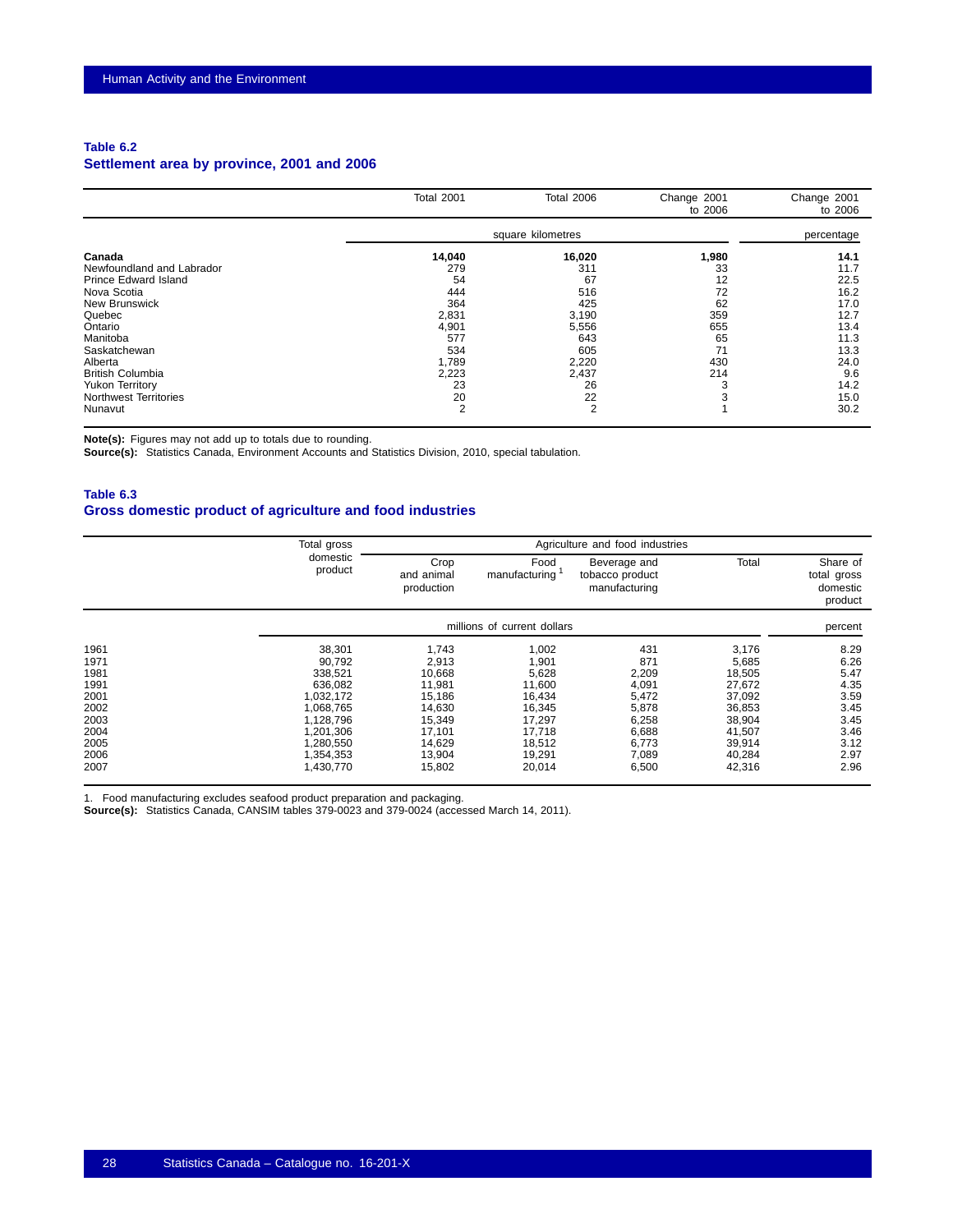## <span id="page-30-0"></span>**Table 6.4 Gross domestic product of forestry and forest products industries**

|      | Total gross         |                            | Forest products industries       |                        |        |                                                |
|------|---------------------|----------------------------|----------------------------------|------------------------|--------|------------------------------------------------|
|      | domestic<br>product | Forestry<br>and<br>logging | Wood<br>product<br>manufacturing | Paper<br>manufacturing | Total  | Share of<br>total gross<br>domestic<br>product |
|      |                     |                            | millions of current dollars      |                        |        | percent                                        |
| 1961 | 38,301              | 500                        | 390                              | 939                    | 1,829  | 4.78                                           |
| 1971 | 90,792              | 841                        | 854                              | 1,527                  | 3,222  | 3.55                                           |
| 1981 | 338,521             | 2,366                      | 2,642                            | 5,716                  | 10,724 | 3.17                                           |
| 1991 | 636,082             | 3,017                      | 3,674                            | 6,551                  | 13,242 | 2.08                                           |
| 2001 | 1,032,172           | 5,226                      | 11,300                           | 13,554                 | 30,080 | 2.91                                           |
| 2002 | 1,068,765           | 5,893                      | 12,079                           | 11,865                 | 29,837 | 2.79                                           |
| 2003 | 1,128,796           | 5,429                      | 11,599                           | 10,706                 | 27,734 | 2.46                                           |
| 2004 | 1,201,306           | 6,047                      | 14,140                           | 11,034                 | 31,221 | 2.60                                           |
| 2005 | 1,280,550           | 6,055                      | 12,774                           | 11,110                 | 29,939 | 2.34                                           |
| 2006 | 1,354,353           | 5,780                      | 11,104                           | 10,632                 | 27,516 | 2.03                                           |
| 2007 | 1,430,770           | 5,387                      | 9,457                            | 9,850                  | 24,694 | 1.73                                           |

**Source(s):** Statistics Canada, CANSIM tables 379-0023 and 379-0024 (accessed March 14, 2011).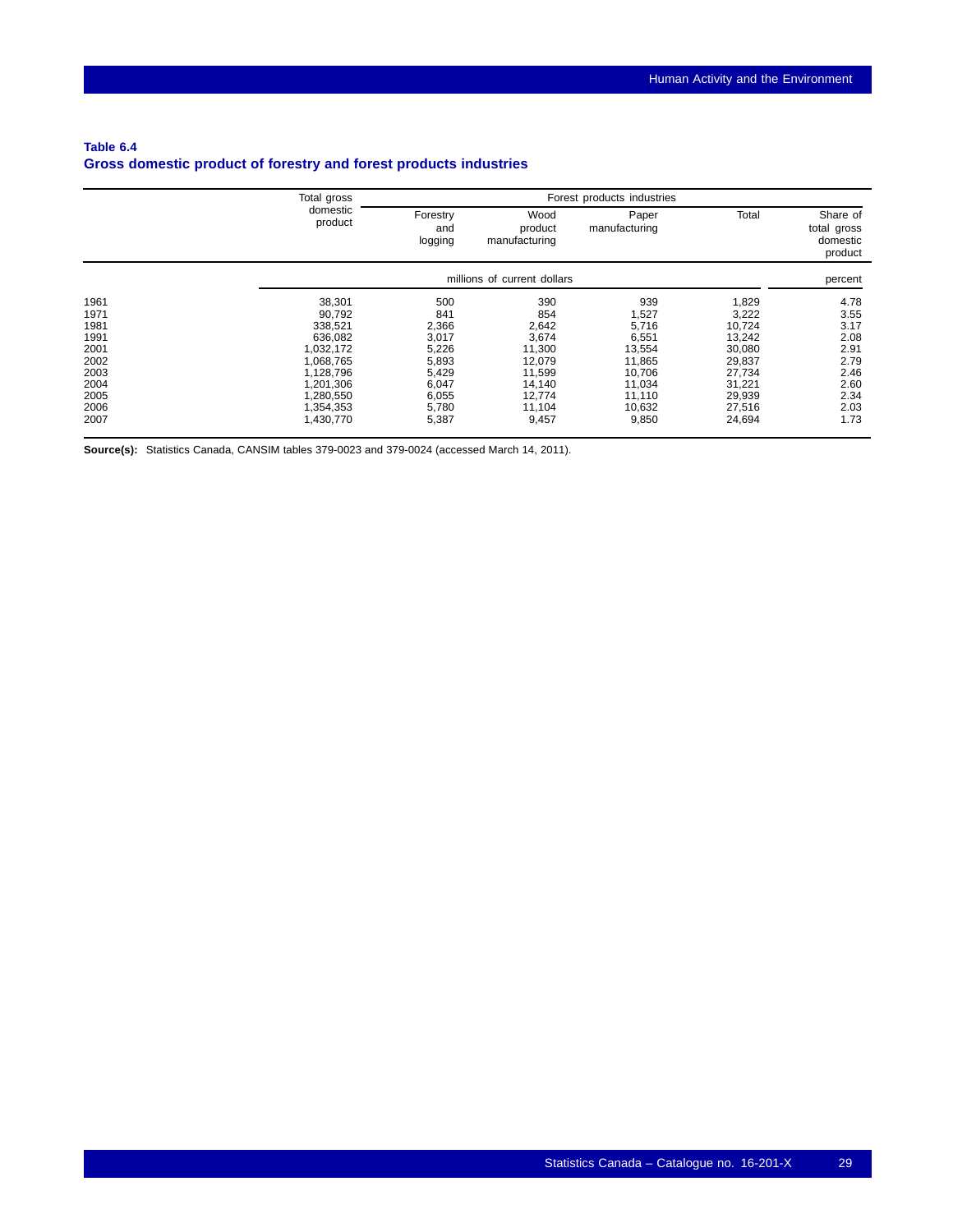## <span id="page-31-0"></span>Section 7

## *Energy use and greenhouse gas emissions*

Economic activities use energy, resulting in the emission of greenhouse gases (GHGs). Analyzing data on material and energy flows makes it possible to describe the environmental impacts of many different economic activities. Questions such as the following can be addressed: what is the energy intensity of industrial production over time? And what proportion of Canadian greenhouse gas emissions comes from the production of different goods and services?

## **7.1 Household greenhouse gas emissions and energy use**

A significant portion of the Canadian economy is devoted to the production of goods and services for households. Household environmental impacts can thus be very significant, both directly when using the goods and services they buy and in terms of the indirect impacts they create as industries generate wastes and use resources to meet households' demand for consumption.

In 2007, direct greenhouse gas emissions from the combustion of fuels for heating and transportation purposes represented about 115 megatonnes, or 27% of the total emissions attributable to households (Table 7.1). Indirect household emissions in 2007 amounted to 317 megatonnes, or 73% of the total emissions attributable to households (Table 7.1). Electricity purchases, food and non-alcoholic beverage purchases, restaurant and accommodations services and fuel and lubricant purchases were responsible for over half of the indirect household emissions produced in Canada (Table [7.2](#page-32-0)).

#### **Table 7.1**

**Direct and indirect household greenhouse gas emissions**

|      | Direct | Indirect   | Total <sup>1</sup> | Emissions<br>per unit of<br>expenditure |
|------|--------|------------|--------------------|-----------------------------------------|
|      |        | megatonnes |                    | 1990=100                                |
| 1990 | 95     | 280        | 375                | 100.0                                   |
| 1991 | 92     | 278        | 371                | 100.3                                   |
| 1992 | 95     | 297        | 392                | 104.5                                   |
| 1993 | 99     | 287        | 386                | 101.2                                   |
| 1994 | 102    | 287        | 389                | 98.9                                    |
| 1995 | 101    | 286        | 387                | 96.4                                    |
| 1996 | 106    | 288        | 394                | 95.6                                    |
| 1997 | 104    | 299        | 403                | 93.6                                    |
| 1998 | 100    | 310        | 410                | 92.7                                    |
| 1999 | 103    | 309        | 412                | 89.6                                    |
| 2000 | 105    | 306        | 411                | 86.0                                    |
| 2001 | 103    | 307        | 410                | 83.9                                    |
| 2002 | 108    | 316        | 424                | 83.7                                    |
| 2003 | 111    | 322        | 432                | 82.9                                    |
| 2004 | 110    | 313        | 424                | 78.6                                    |
| 2005 | 111    | 305        | 415                | 74.4                                    |
| 2006 | 109    | 303        | 412                | 70.7                                    |
| 2007 | 115    | 317        | 432                | 71.0                                    |

1. Total emissions are the sum of direct plus indirect emissions.

**Note(s):** Figures may not add up to total due to rounding. Direct emissions include all greenhouse gas emissions due to energy use in the home and for private motor vehicles. Indirect emissions are those business-sector emissions due to the production of the goods and services purchased by households. An estimate of the emissions from foreign companies due to the production of the imported goods purchased by Canadian households is included. **Source(s):** Statistics Canada, Cansim table 153-0046 (accessed March 28, 2011).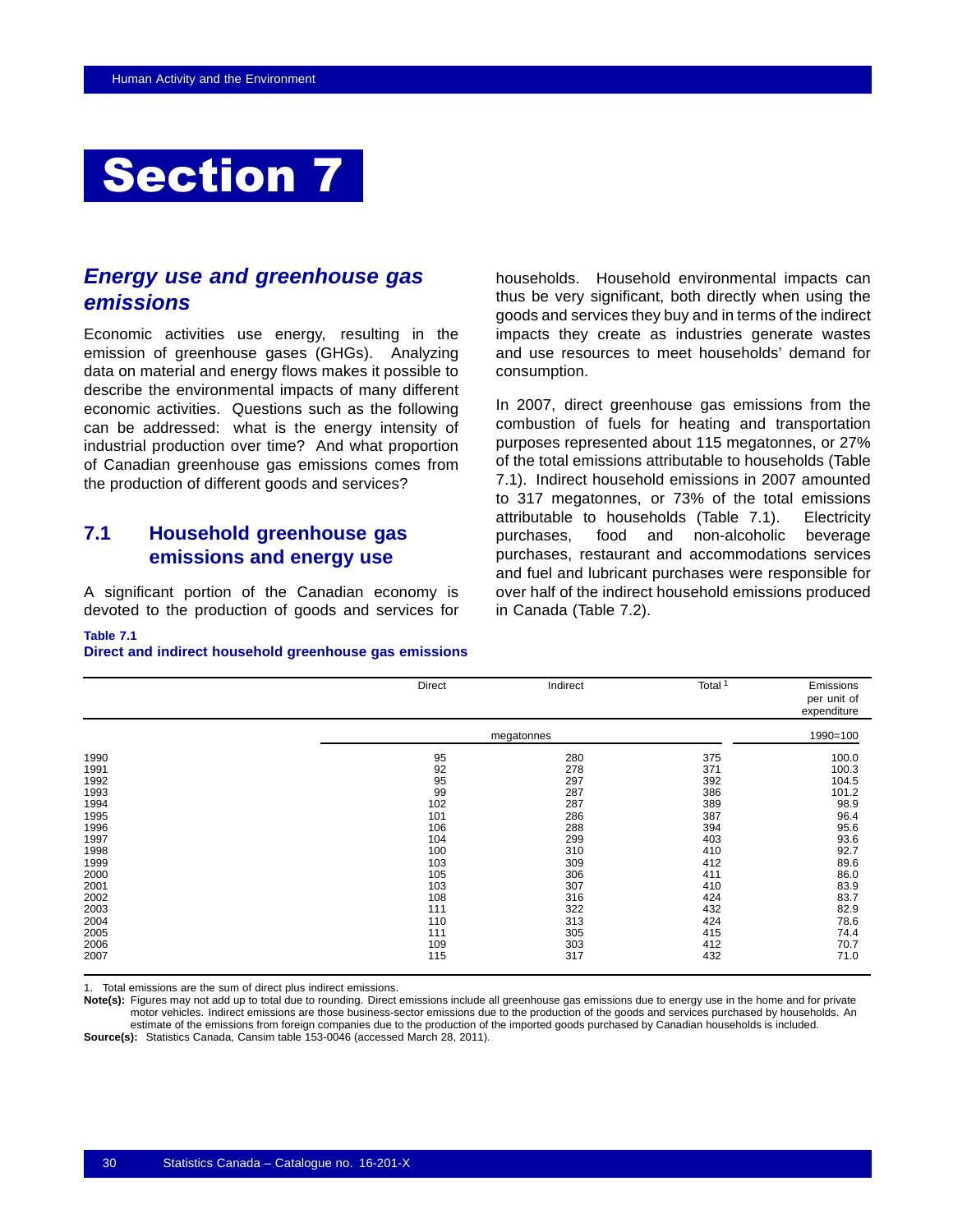#### <span id="page-32-0"></span>**Table 7.2 Largest components of indirect household greenhouse gas emissions, 2007**

|                                                                                                                                                     | Emissions                            | Contribution to<br>total household<br>indirect<br>emissions | Personal<br>expenditure <sup>2</sup> | Percent<br>contribution<br>to total<br>spending | <b>Emissions</b><br>intensity $3$    |
|-----------------------------------------------------------------------------------------------------------------------------------------------------|--------------------------------------|-------------------------------------------------------------|--------------------------------------|-------------------------------------------------|--------------------------------------|
|                                                                                                                                                     | kilotonnes                           | percent                                                     | million of dollars                   | percent                                         | kilotonnes per<br>million of dollars |
| Electricity purchases<br>Food and non-alcoholic beverage purchases<br>Restaurants and accommodation services<br>Motor fuels and lubricant purchases | 40,850<br>39,345<br>15.451<br>15.411 | 19<br>18                                                    | 15.240<br>75,238<br>56,603<br>32,034 | 9<br>4                                          | 2.680<br>0.523<br>0.273<br>0.481     |

1. Domestic industrial emissions associated with producing goods and services to meet household demand.

2. Household spending on consumer goods and services, plus the operating expenses of private non-profit organizations serving households.

3. Domestic industrial emissions per unit of total personal expenditure.

**Source(s):** Statistics Canada, CANSIM table 380-0009 (accessed March 28, 2011) and Environment Accounts and Statistics Division, Material and Energy Flow Accounts, 2011, special tabulation.

#### **Table 7.3 Direct and indirect household energy use**

|                                                                                                                                              | Direct                                                                                                                                                         | Indirect                                                                                                                                                       | Total <sup>1</sup>                                                                                                                                             | Use<br>per unit of<br>expenditure                                                                                                                |
|----------------------------------------------------------------------------------------------------------------------------------------------|----------------------------------------------------------------------------------------------------------------------------------------------------------------|----------------------------------------------------------------------------------------------------------------------------------------------------------------|----------------------------------------------------------------------------------------------------------------------------------------------------------------|--------------------------------------------------------------------------------------------------------------------------------------------------|
|                                                                                                                                              |                                                                                                                                                                | petajoules                                                                                                                                                     |                                                                                                                                                                | 1990=100                                                                                                                                         |
| 1990<br>1991<br>1992<br>1993<br>1994<br>1995<br>1996<br>1997<br>1998<br>1999<br>2000<br>2001<br>2002<br>2003<br>2004<br>2005<br>2006<br>2007 | 1,976<br>1,939<br>1,993<br>2,061<br>2,120<br>2,091<br>2,190<br>2,149<br>2,067<br>2,134<br>2,188<br>2,168<br>2,256<br>2,328<br>2,329<br>2,342<br>2,289<br>2,425 | 3,552<br>3,538<br>3,697<br>3,635<br>3,606<br>3,593<br>3,671<br>3,829<br>4,052<br>4,094<br>4,071<br>4,083<br>4,217<br>4,287<br>4,126<br>4,028<br>4,018<br>4,314 | 5,528<br>5,477<br>5,690<br>5,696<br>5,726<br>5,684<br>5,861<br>5,979<br>6,119<br>6,228<br>6,258<br>6,251<br>6,473<br>6,615<br>6,456<br>6,370<br>6,307<br>6,739 | 100.0<br>100.7<br>103.0<br>101.3<br>98.8<br>96.1<br>96.6<br>94.2<br>93.8<br>92.0<br>88.9<br>86.8<br>86.8<br>86.1<br>81.3<br>77.4<br>73.6<br>75.2 |

1. Total use is the sum of direct plus indirect use.

**Note(s):** Figures may not add up to total due to rounding. Direct use includes all energy used in the home and for private transportation. Indirect use measures the energy required by businesses to produce goods and services purchased by households. An estimate of the energy used by foreign companies in the production of imported goods purchased by Canadian households is included.

**Source(s):** Statistics Canada, Cansim table 153-0046 (accessed March 28, 2011).

Over time, the emissions intensity of household consumption has declined. In 2007 each dollar of household expenditure resulted in 29% fewer greenhouse gas emissions than in 1990 (Table [7.1\)](#page-31-0). From a household energy consumption perspective, 25% less energy was used per dollar spent in 2007 than in 1990. (Table 7.3)

One reason for this decline in emissions intensity is the shift towards cleaner burning fuels like natural gas in both households and industry—this shift helps explain

why the energy intensity of household consumption has not declined to the same extent as the emissions intensity. The breakdown of total household GHG emissions is shown in table [7.4](#page-33-0).

The declining intensities of both emissions per dollar and energy use per dollar have been matched by an increase in household spending. This has led to a fairly stable level of emissions per capita over time (Chart [7.1\)](#page-33-0).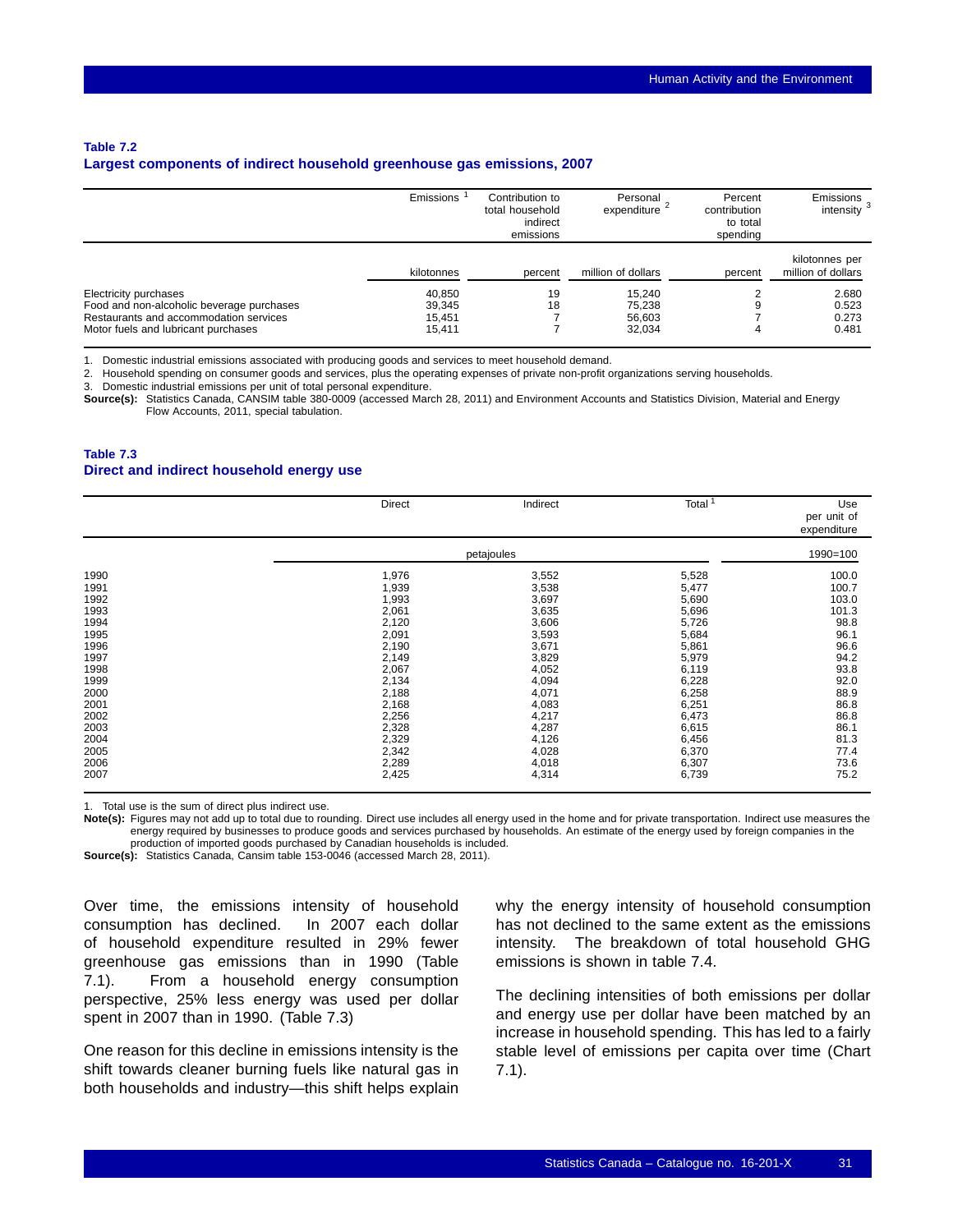#### <span id="page-33-0"></span>**Table 7.4**

### **Breakdown of total greenhouse gas emissions attributable to households, 1990 and 2007**

|                                                                                                                          | 1990                         |                       | 2007                         |                       |
|--------------------------------------------------------------------------------------------------------------------------|------------------------------|-----------------------|------------------------------|-----------------------|
|                                                                                                                          | Emissions                    | Share of<br>emissions | Emissions                    | Share of<br>emissions |
|                                                                                                                          | kilotonnes                   | percentage            | kilotonnes                   | percentage            |
| Indirect emissions<br>Goods<br><b>Services</b><br>Sub total, indirect emissions                                          | 137,094<br>54.010<br>191,104 | 47.9<br>18.9<br>66.8  | 138,049<br>75.723<br>213,772 | 48.3<br>23.0<br>65.0  |
| <b>Direct emissions</b><br>Heating, lighting and appliances<br>Motor fuels and lubricants<br>Sub total, direct emissions | 40.457<br>54,410<br>94,867   | 14.1<br>19.0<br>33.2  | 40.753<br>74.541<br>115,295  | 12.4<br>22.7<br>35.0  |
| Total domestic grennhouse gas emissions emissions<br>attributable to households                                          | 285,971                      | 100.0                 | 329,067                      | 100.0                 |

**Source(s):** Statistics Canada, Environment Accounts and Statistics Division, Material and Energy Flow Accounts, 2011, special tabulation.

## **Chart 7.1 Greenhouse gas emissions intensities per capita and per unit of spending**



**Note(s):** These intensity measures include an estimate of the greenhouse gas emissions from foreign companies due to the production of imported goods purchased by Canadian households. This is done to ensure consistency with total household spending that is used in the calculation. **Source(s):** CANSIM tables 153-0046, 380-0017 and 051-0001 (accessed March 28, 2011).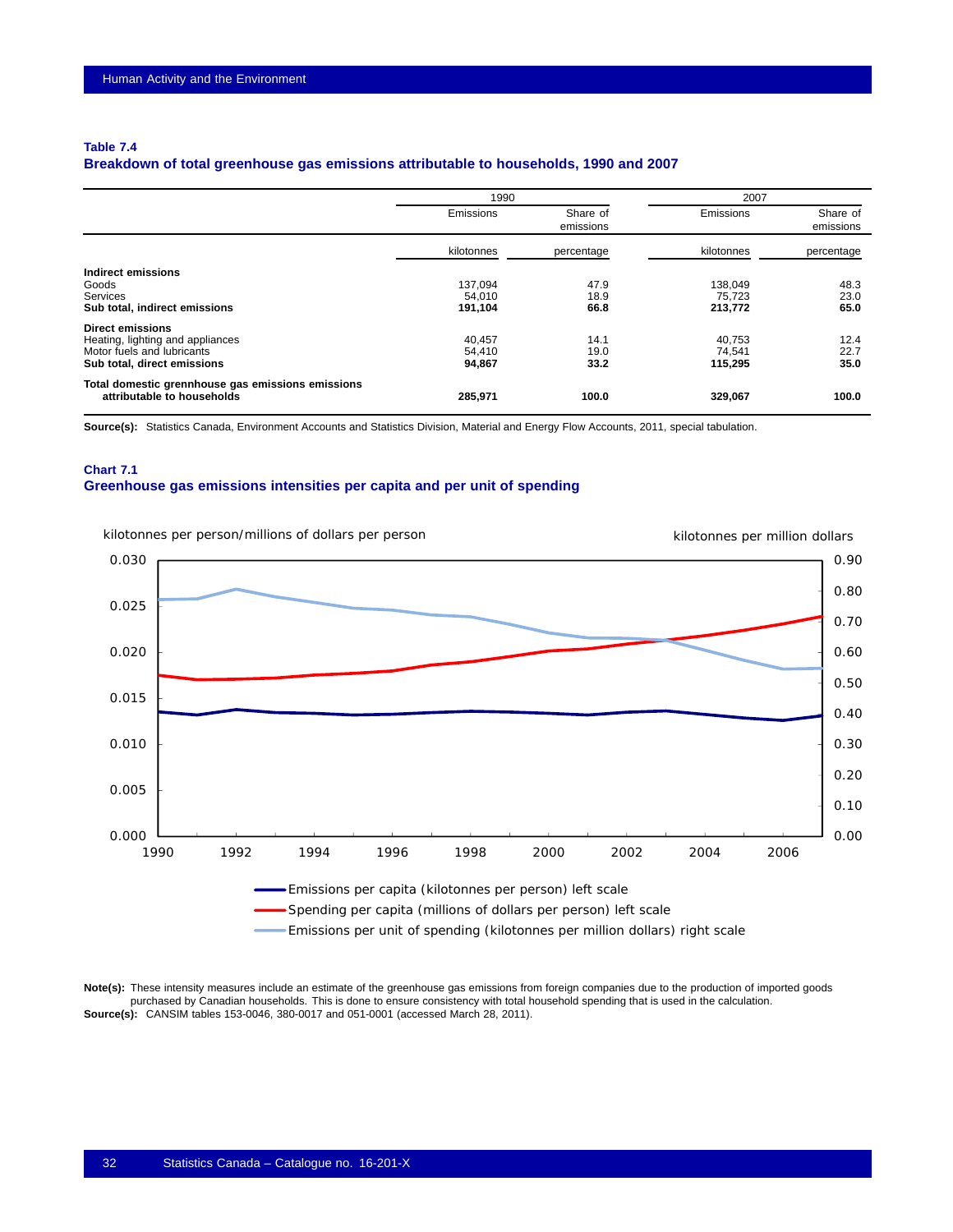## <span id="page-34-0"></span>**7.2 Industrial greenhouse gas emissions and energy use**

Industries can be examined in much the same way as households. Table [A](#page-44-0) (see Appendix [A\)](#page-44-0) shows a summary of greenhouse gas emissions and energy use associated with each detailed industrial sector for 1990 and 2007. Comparing the industries over time points to industries where emissions and energy use are changing. The general pattern shows that service industries require less energy and produce fewer emissions per dollar of output. Broad declines in energy use or emissions per dollar of output across many industries are apparent. Some industries that are heavily reliant on energy to yield their output do show increases in their emissions and energy use intensities over time (for example, air transportation).

Table 7.5 shows the distribution of industrial emissions by final demand category. It explains what category of consumers created the demand that triggered the emissions produced by industries. Most of the increase in industrial GHG emissions between 1990 and 2007 can be attributed to the production of goods and services for export. Forty-five percent of the industrial GHG emissions generated in Canada in 2007 were created to produce exports.

### **Table 7.5**

#### **Industrial greenhouse gas emissions by category of final demand, 1990 and 2007**

|                           | 1990       |                       | 2007       |                       |
|---------------------------|------------|-----------------------|------------|-----------------------|
|                           | Emissions  | Share of<br>emissions | Emissions  | Share of<br>emissions |
|                           | megatonnes | percent               | megatonnes | percent               |
| <b>Total final demand</b> | 478.2      |                       | 609.7      | $\cdot$ .             |
| Personal expenditure      | 191.1      | 40                    | 213.8      | 35                    |
| Machinery and equipment   | 11.0       |                       | 12.8       |                       |
| Construction              | 43.6       |                       | 55.6       | g                     |
| Inventories               | 13.9       |                       | 8.9        |                       |
| Government expenditure    | 42.5       |                       | 47.3       |                       |
| Exports                   | 176.1      | 37                    | 271.3      | 45                    |

**Source(s):** Statistics Canada, Environment Accounts and Statistics Division, Material and Energy Flow Accounts, 2011, special tabulation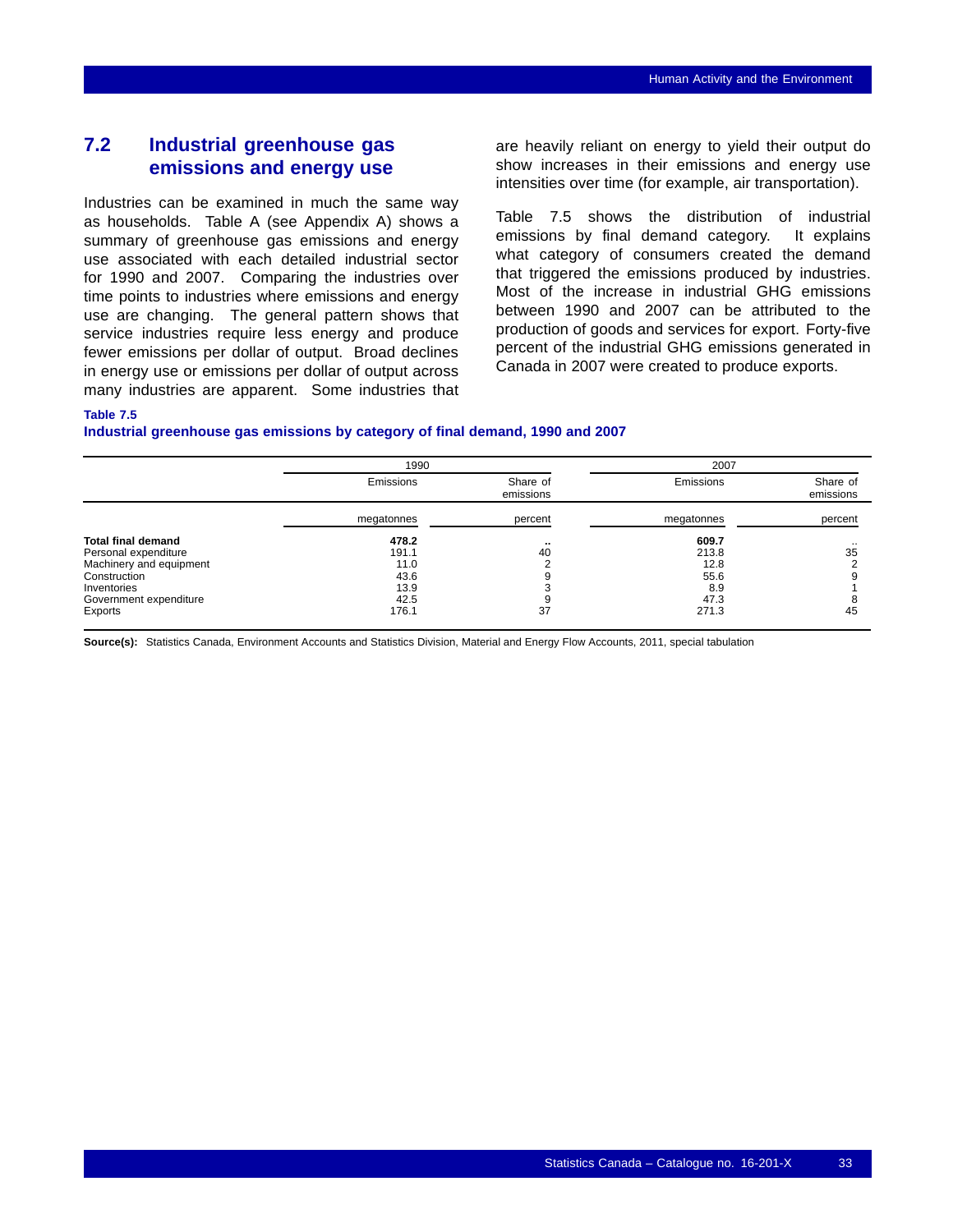## <span id="page-35-0"></span>Section 8

## *Environmental protection efforts*

## **8.1 Protecting ecosystems**

In 2011, 9.8% of Canada's land and freshwater areas were protected (Table 8.1). The share of area protected varied from 2.7% in Prince Edward Island to 14.4% in British Columbia.

The distribution of protected land relative to Canada's 15 broad terrestrial ecozones is presented in Chart [8.1.](#page-36-0)

In northern ecozones, where population densities are lower and where economic activities are isolated, percentages of protected area tend to be higher. The Arctic Cordillera had the highest proportion of protected land in 2009, at 24% and had only 0.6 persons per 100 km2. Canada's most densely populated ecozone, the Mixed Wood Plains (15,522 people per 100 km2), had the lowest proportion of land protected at just under 2% (Chart [8.1\)](#page-36-0).

Globally, Canada ranked 111th out of 201 countries reporting proportions of their land territory protected in 2008.Venezuela had proportionately more protected land area than any other country in the world, reporting 71.3% of its area protected.1 Of the countries depicted in Table [8.2](#page-36-0), Brazil protected the greatest proportion of its area at 29.6%, while the United States followed closely at 27.1%.

1. The World Bank, 2011*, Indicators - Data*, *http://data.worldbank.org/indicator* (accessed January 12, 2011)

#### **Table 8.1**

#### **Terrestrial and marine protected areas by province and territory, 2011**

|                              | Protected<br>areas | Area<br>protected   |                    | Total area<br>of land and | Percentage<br>of land and |
|------------------------------|--------------------|---------------------|--------------------|---------------------------|---------------------------|
|                              |                    | Marine <sup>2</sup> | <b>Terrestrial</b> | freshwater                | freshwater<br>protected   |
|                              | number             |                     | square kilometres  |                           | percent                   |
| Canada                       | 5,384              | 49,265              | 981,511            | 9,976,182                 | 9.8                       |
| Newfoundland and Labrador    | 65                 | 230                 | 18,535             | 406,135                   | 4.6                       |
| Prince Edward Island         | 119                | 16                  | 156                | 5,955                     | 2.6                       |
| Nova Scotia                  | 73                 | 22                  | 4,598              | 55,386                    | 8.3                       |
| <b>New Brunswick</b>         | 74                 | 63                  | 2,233              | 73,024                    | 3.1                       |
| Quebec                       | 2,399              | 5,039               | 131,035            | 1,510,840                 | 8.7                       |
| Ontario                      | 666                | 5                   | 106.456            | 1,077,368                 | 9.9                       |
| Manitoba                     | 305                | 885                 | 63,951             | 649,741                   | 9.8                       |
| Saskatchewan                 | 323                |                     | 50,399             | 652,429                   | 7.7                       |
| Alberta                      | 263                |                     | 82,130             | 663,242                   | 12.4                      |
| <b>British Columbia</b>      | 1,011              | 6,345               | 135,989            | 947,009                   | 14.4                      |
| Yukon                        | 22                 | 78                  | 57,295             | 483,779                   | 11.8                      |
| <b>Northwest Territories</b> | 33                 | 3,002               | 120.415            | 1,352,234                 | 8.9                       |
| Nunavut                      | 29                 | 24,992              | 208,588            | 2,099,041                 | 9.9                       |

1. Includes protected areas administered federally, provincially and territorially, as well as Aboriginal or privately held conservation lands that are recognized by protected area agencies as being part of their network.

2. Some marine protected areas managed by Fisheries and Oceans Canada are not included in this provincial breakdown, but are included in the Canada total. **Source(s):** Canadian Council on Ecological Areas, 2011, *CARTS Reports*, *www.ccea.org/en\_cartsreports.html* (accessed May 10, 2011). Statistics Canada, Environmental Accounts and Statistics Division, 2011, special tabulation.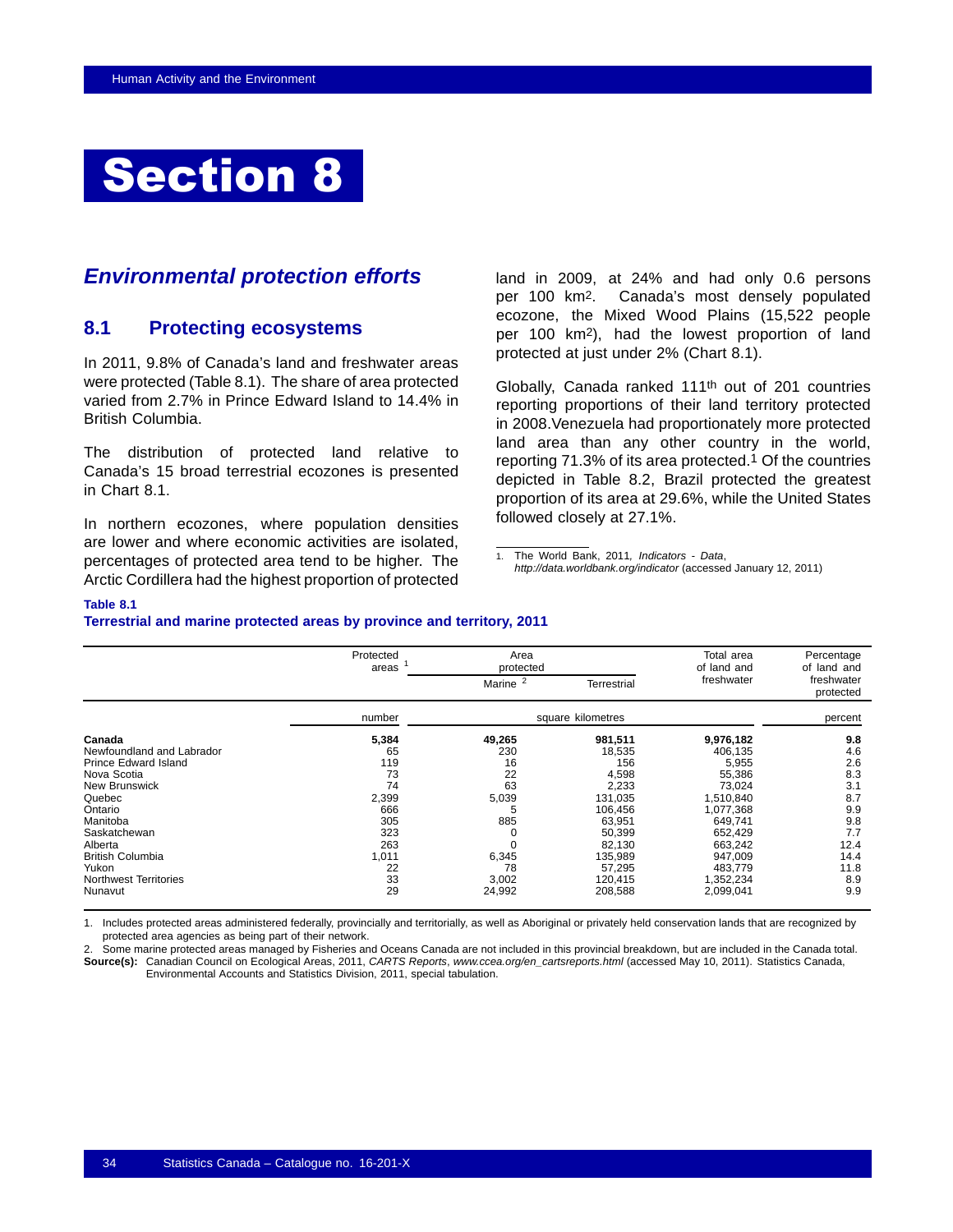#### <span id="page-36-0"></span>**Chart 8.1 Protected land by ecozone, 2009**



**Note(s):** The Montane Cordillera ecozone estimates are not adjusted to account for the Western Interior Basin. **Source(s):** Environment Canada, 2010, Canadian Environmental Sustainability Indicators, Protected areas data, *http://www.ec.gc.ca/indicateurs-indicators/default.asp?lang=enamp;n=2F9B17BE-1* (accessed February 12, 2011).

#### **Table 8.2 Terrestrial protected areas for selected countries, 2008**

|                           | Land<br>area    | Protected land area     |             |
|---------------------------|-----------------|-------------------------|-------------|
|                           | km <sup>2</sup> | percentage of land area | global rank |
| <b>Brazil</b>             | 8,514,880       | 29.64                   | 20          |
| India                     | 3,287,260       | 4.77                    | 145         |
| France                    | 549,190         | 15.37                   | 74          |
| Canada                    | 9,976,182       | 8.23                    | 111         |
| <b>United States</b>      | 9,632,030       | 27.07                   | 26          |
| China                     | 9,598,090       | 15.13                   | 75          |
| <b>Russian Federation</b> | 17.098.240      | 9.03                    | 105         |
| Mexico                    | 1,964,380       | 7.97                    | 114         |
| Australia                 | 7,741,220       | 12.80                   | 85          |
| South Africa              | 1,219,090       | 6.05                    | 133         |

**Note(s):** Figures in this table are for 2008 so that international comparisons can be made. Terrestrial protected areas are those officially documented by national authorities.

**Source(s):** United Nations Environmental Program and the World Conservation Monitoring Centre, as compiled by the World Resources Institute, based on data from national authorities, national legislation and international agreements. The World Bank, 2011, *Indicators - Data*, *http://data.worldbank.org/indicator* (accessed January 12, 2011).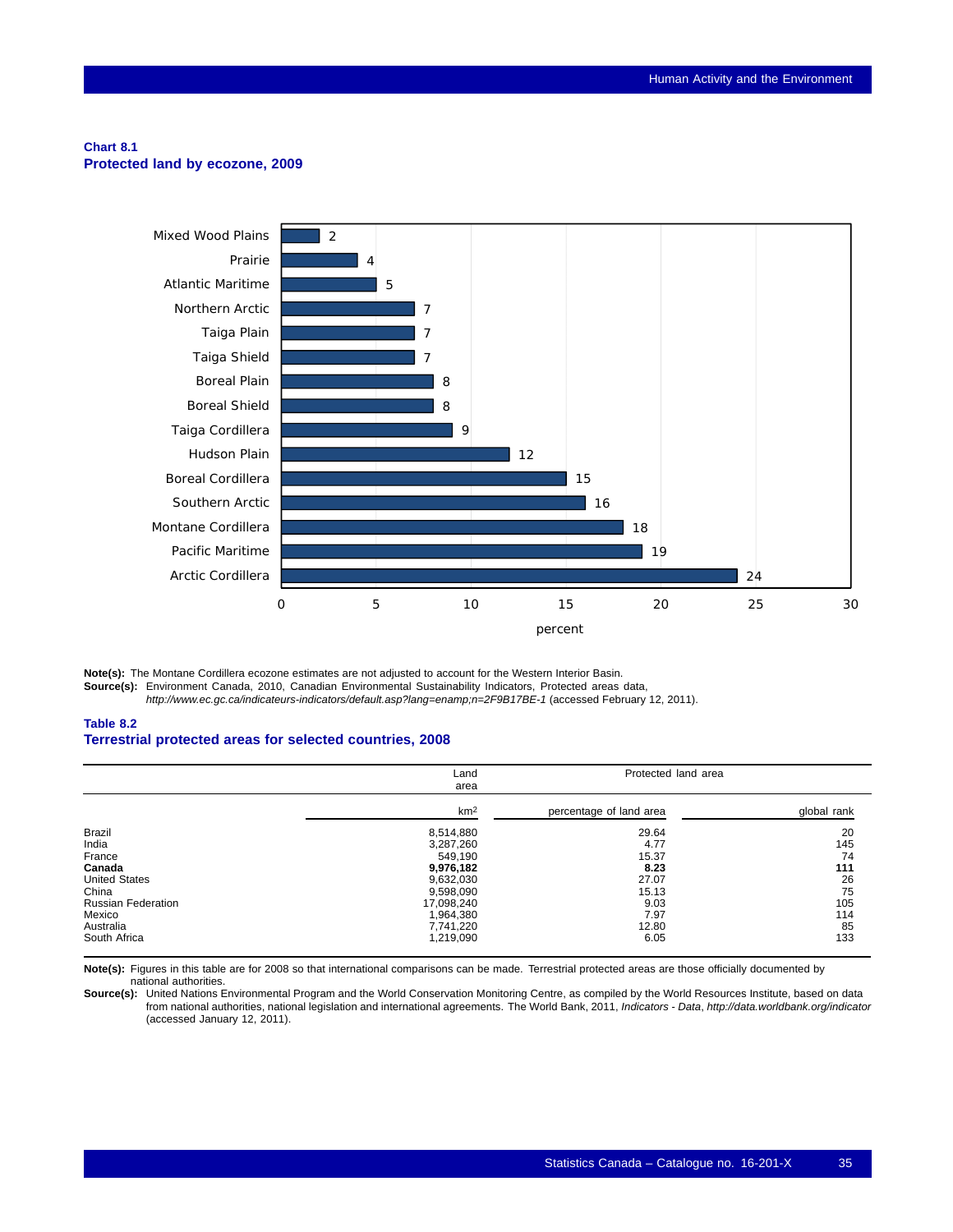## <span id="page-37-0"></span>**8.2 Managing solid wastes**

Solid wastes are produced by nearly every kind of business or household activity, from large scale manufacturing processes to simple day-to-day living. Waste can either be disposed—buried in landfills or incinerated or recycled or composted. Recycling can reduce the demand for energy and new resources by re-using materials that have already been brought into the economy (for example, aluminum, glass, plastics and food).

In 2008, Canadians sent 777 kg of waste per capita for disposal on average, representing a rise of 1.1% over 2002. Another 254 kg of waste per capita were diverted from landfill or incineration, representing a 20.1 % increase in per capita diversion rates over 2002 (Table 8.3).

In 2008, Nova Scotia had the lowest per capita disposal at 378 kg, followed by British Columbia (641 kg) and

New Brunswick (642 kg). Alberta had the highest quantity of waste disposed per person (1,122 kg).

Nova Scotia also had the highest waste diversion rate in 2008, with 45.0% of waste diverted from landfill or incineration. New Brunswick and British Columbia followed with 35.8% and 34.9% of waste diverted respectively.

Waste diversion and recycling activities have been on the rise in Canada. Nationally, diversion rates rose from 21.6% in 2002 to 24.7% in 2008 (Table 8.3). A wide variety of materials were diverted from landfills and incinerators in 2008 (Chart [8.2\)](#page-38-0). In total, approximately 8.5 million tonnes of materials were diverted, with organic materials representing 28.8% of the total, followed by cardboard (16.5%), newsprint (13.4%) and mixed paper (11.0%).

### **Table 8.3**

#### **Disposal and diversion of waste, by province and territory**

|                                        | Waste disposed<br>per capita 1 |         | Change 2002<br>to 2008 | Diverted materials<br>per capita 2 |       | Change 2002<br>to 2008 | Diversion rate |      |  |
|----------------------------------------|--------------------------------|---------|------------------------|------------------------------------|-------|------------------------|----------------|------|--|
|                                        | 2002                           | 2008    |                        | 2002                               | 2008  |                        | 2002           | 2008 |  |
|                                        | kilograms per capita           |         | percent                | kilograms per capita               |       |                        | percent        |      |  |
| Canada                                 | 768.1                          | 776.5   | 1.1                    | 211.8                              | 254.3 | 20.1                   | 21.6           | 24.7 |  |
| Newfoundland and Labrador              | 724.9                          | 811.1   | 11.9                   | 58.5                               | x     | X                      | 7.5            | X    |  |
| <b>Prince Edward Island</b>            | x                              | x       | X                      | x                                  | X     | X                      | X              | X    |  |
| Nova Scotia                            | 416.2                          | 378.2   | $-9.2$                 | 205.4                              | 309.5 | 50.7                   | 33.0           | 45.0 |  |
| New Brunswick                          | 552.0                          | 641.9   | 16.3                   | 174.5                              | 358.1 | 105.3                  | 24.0           | 35.8 |  |
| Quebec 3                               | 785.7r                         | 794.5   | 1.1                    | 234.3                              | 317.8 | 35.7                   | 23.0           | 28.6 |  |
| Ontario                                | 797.8                          | 744.8   | $-6.6$                 | 187.4                              | 217.4 | 16.0                   | 19.0           | 22.6 |  |
| Manitoba                               | 775.2                          | 801.5   | 3.4                    | 186.6                              | 141.3 | $-24.3$                | 19.4           | 15.0 |  |
| Saskatchewan                           | 797.7                          | 890.7   | 11.7                   | 116.7                              | 147.6 | 26.5                   | 12.8           | 14.2 |  |
| Alberta                                | 923.9                          | 1.122.0 | 21.4                   | 220.7                              | 202.9 | $-8.1$                 | 19.3           | 15.3 |  |
| <b>British Columbia</b>                | 655.9                          | 641.3   | $-2.2$                 | 297.3                              | 343.3 | 15.5                   | 31.2           | 34.9 |  |
| Yukon Territory, Northwest Territories |                                |         |                        |                                    |       |                        |                |      |  |
| and Nunavut                            | x                              | x       | x                      | x                                  | X     | X                      | x              | x    |  |

1. Total amount of non-hazardous waste disposed of in public and private waste disposal facilities includes waste that is exported out of the source province or out of the country for disposal. This does not include wastes disposed in hazardous waste disposal facilities or wastes managed by the waste generator on site.

2. This information covers only those companies and local waste management organizations that reported non-hazardous recyclable material preparation activities and refers only to that material entering the waste stream and does not cover any waste that may be managed on-site by a company or household. Additionally, these data do not include those materials transported by the generator directly to secondary processors, such as, pulp and paper mills while bypassing entirely any firm or local government involved in waste management activities.

3. Waste diversion data are derived from a survey administered by RECYC-QUÉBEC.

**Note(s):** Figures may not add up to totals due to rounding.

**Source(s):** Statistics Canada, CANSIM tables 051-0001, 153-0041 and 153-0043 (accessed February 9, 2011) and *Waste Management Industry Survey: Business and Government Sectors, 2008*, Catalogue no.16F0023X.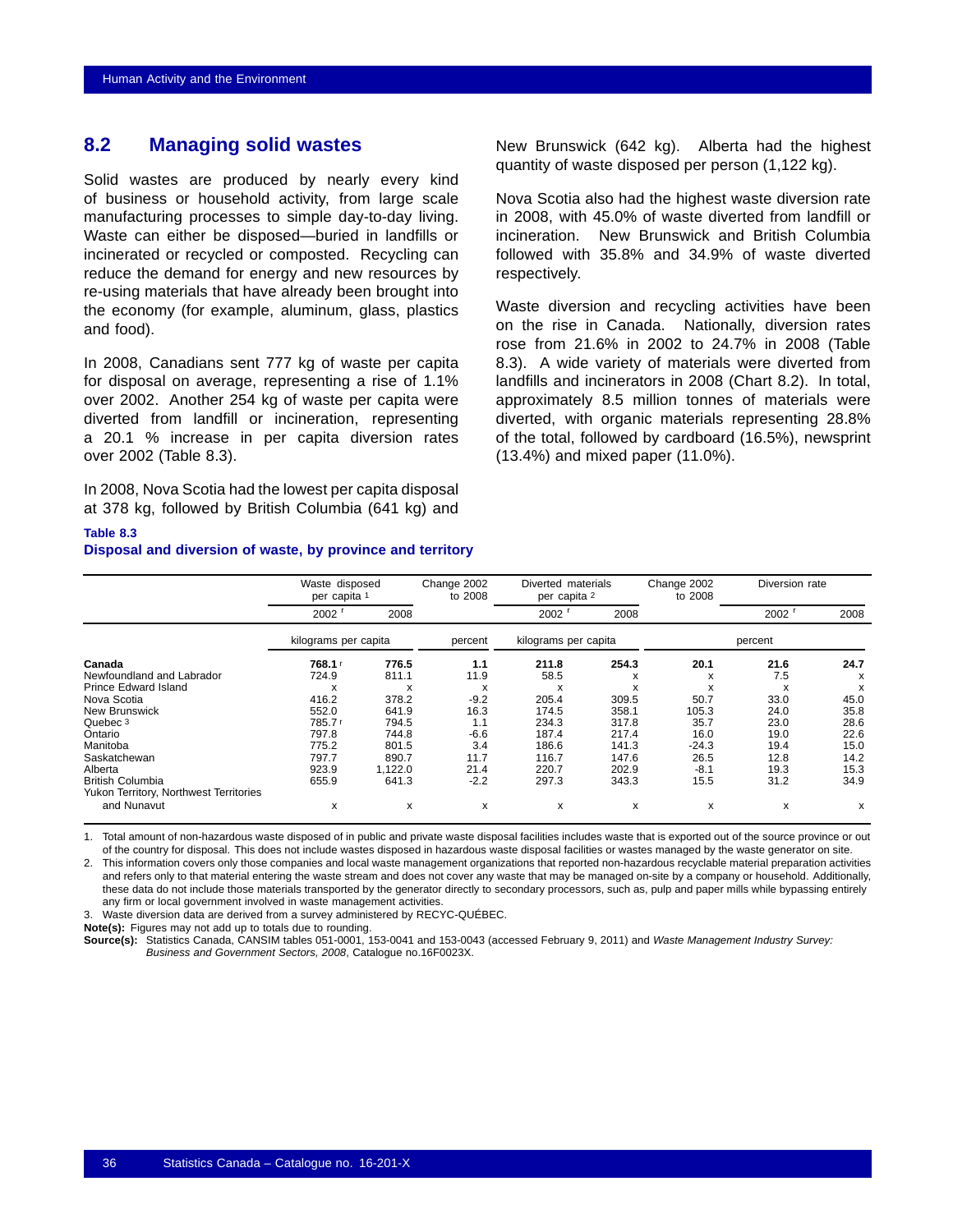#### <span id="page-38-0"></span>**Chart 8.2 Materials prepared for recycling, 2008**



**Note(s):** This information covers only those companies and local waste management organizations that reported non-hazardous recyclable material preparation activities and refers only to that material entering the waste stream and does not cover any waste that may be managed on-site by a company or household. Additionally, these data do not include those materials transported by the generator directly to secondary processors, such as, pulp and paper mills while bypassing entirely any firm or local government involved in waste management activities. **Source(s):** Statistics Canada, CANSIM table 153-0043 (accessed February 13, 2011).

**8.3 Spending to control industrial impacts**

Businesses spent \$9.1 billion in 2008 to protect the environment, up 5.3% from 2006 (Table [8.4\)](#page-39-0). The Oil and Gas Extraction industry spent close to \$2.9 billion, or 31.7%, of the total expenditure, followed by the Electric Power Generation and Transmission industry (\$1.3 billion or 14.2%) and the Primary Metals industry (\$1.2 billion or 12.9%).

Looking at the same data by province shows that the bulk of environmental protection expenditures occurred in Alberta (34.3% of total), most of it in the Oil and Gas Extraction industry. Ontario and Quebec followed with 23.8% and 15.9% of total expenditures respectively, mainly in the Electric Power Generation, Transmission and Distribution; Primary Metals; and Other Manufacturing industries.

Capital investments by industry in pollution prevention, abatement and control2 totalled \$2.6 billion in 2008, or 69% of total capital expenditures on environmental protection. The majority of these capital investments were targeted at reducing air pollutants. Almost \$1.4 billion was invested in abatement and control of air pollution, while expenditures on air

<sup>2.</sup> Pollution prevention is the minimization or elimination of pollution and waste before they are created. Pollution abatement and control is the treatment of pollution and waste after they are created.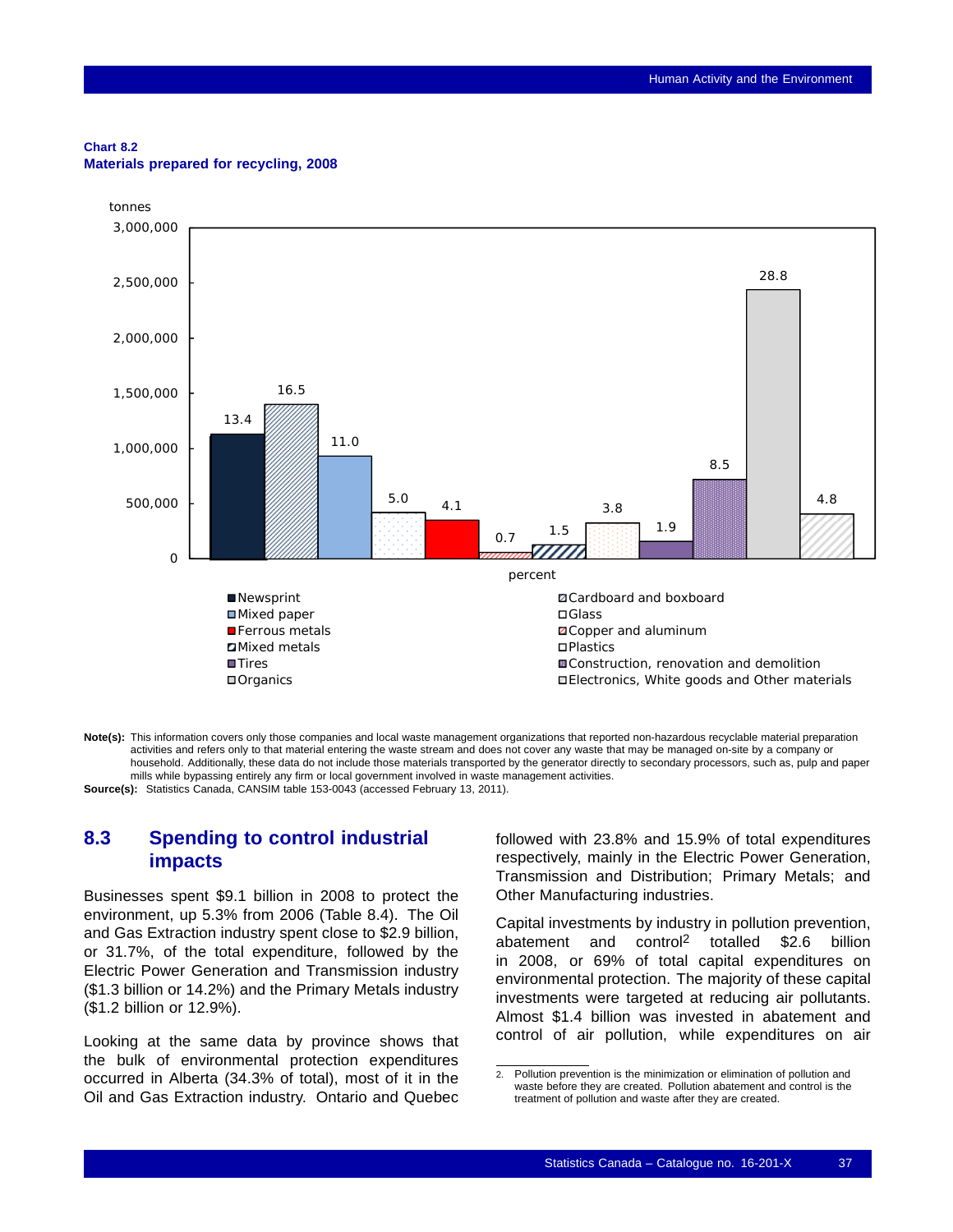<span id="page-39-0"></span>pollution prevention totalled \$422.2 million (Tables [8.5](#page-40-0) and [8.6\)](#page-41-0).

The largest investments for air pollution abatement and control were made by the Oil and Gas Extraction industry (\$711.4 million) followed by the Primary Metals Manufacturing industry (\$272.9 million).

Among industry groups, the Electric Power Generation, Transmission and Distribution industry reported the highest capital expenditures targeted at pollution prevention (\$276.3 million), with just over half of this directed towards the on-site containment of solid and liquid waste.

## **Table 8.4**

#### **Operating and capital expenditures on environmental protection, by industry, province or territory, 2008**

|                                                          | Operating | Capital             | Total | Share of<br>total |
|----------------------------------------------------------|-----------|---------------------|-------|-------------------|
|                                                          |           | millions of dollars |       | percent           |
| <b>Total, all industries</b>                             | 5,241     | 3,829               | 9,070 | 100.0             |
| Logging                                                  | 30        |                     | 30    | 0.3               |
| Oil and gas extraction                                   | 1,236     | 1,640               | 2,876 | 31.7              |
| Mining                                                   | 402       | 352                 | 754   | 8.3               |
| Electric power generation, transmission and distribution | 647       | 641                 | 1,288 | 14.2              |
| Natural gas distribution                                 | 21        | 53                  | 73    | 0.8               |
| Food                                                     | 357       | 92                  | 450   | 5.0               |
| Beverage and tobacco products                            | 19        | 14                  | 33    | 0.4               |
| Wood products                                            | 93        | 18                  | 111   | 1.2               |
| Paper manufacturing                                      | 440       | 60                  | 500   | 5.5               |
| Petroleum and coal products                              | 339       | 206                 | 545   | 6.0               |
| Chemicals                                                | 287       | 116                 | 402   | 4.4               |
| Non-metallic mineral products                            | 83        | 93                  | 176   | 1.9               |
| Primary metals                                           | 797       | 375                 | 1,172 | 12.9              |
| Fabricated metal products                                | 133       | 30                  | 162   | 1.8               |
| Transportation equipment                                 | 119       | 43                  | 162   | 1.8               |
| Other manufacturing                                      | 240       | 85                  | 325   | 3.6               |
| Canada                                                   | 5,241     | 3,829               | 9,070 | 100.0             |
| Atlantic provinces 1                                     | 453       | 155                 | 608   | 6.7               |
| Quebec                                                   | 1,003     | 439                 | 1,442 | 15.9              |
| Ontario                                                  | 1,581     | 580                 | 2,160 | 23.8              |
| Manitoba                                                 | 83        | 364                 | 448   | 4.9               |
| Saskatchewan                                             | 232       | 348                 | 579   | 6.4               |
| Alberta                                                  | 1,430     | 1,677               | 3,108 | 34.3              |
| British Columbia and the territories 2                   | 460       | 266                 | 726   | 8.0               |

1. Includes Newfoundland and Labrador, Prince Edward Island, Nova Scotia and New Brunswick.

2. Includes British Columbia, Yukon, Northwest Territories and Nunavut.

**Note(s):** Figures may not add up to totals due to rounding.

**Source(s):** Statistics Canada, Environment Accounts and Statistics Division, CANSIM tables 153-0054 and 153-0055 (accessed February 9, 2011) and *Environmental Protection Expenditures in the Business Sector, 2008*, Catalogue no. 16F0006X.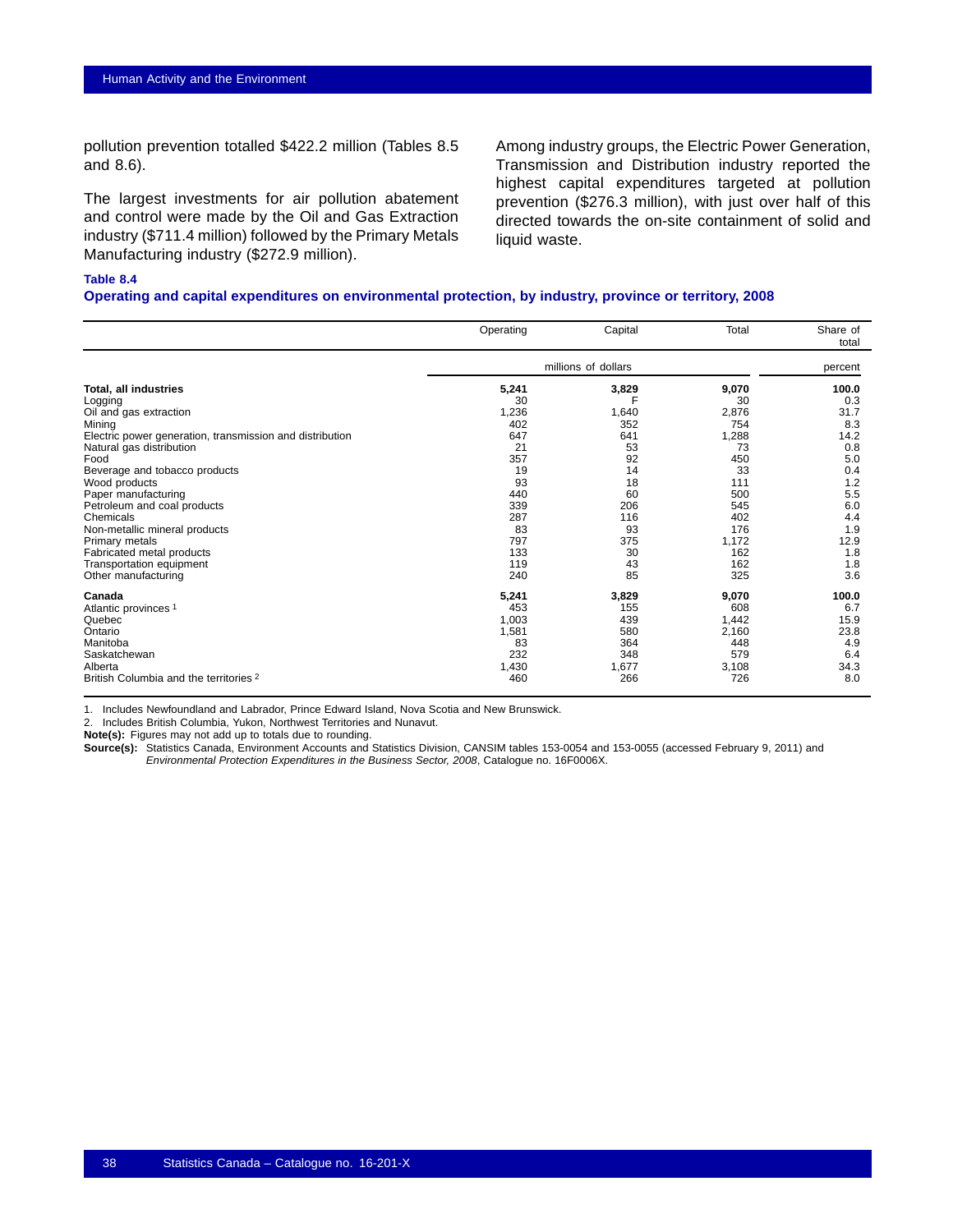### <span id="page-40-0"></span>**Table 8.5**

## **Distribution of capital expenditures on pollution prevention by medium and industry, province or territory, 2008**

|                                                          | Air                 | Surface<br>water | On-site<br>contained solid<br>and liquid waste | Noise.<br>radiation and<br>vibration | Other | Total                     |  |  |  |
|----------------------------------------------------------|---------------------|------------------|------------------------------------------------|--------------------------------------|-------|---------------------------|--|--|--|
|                                                          | millions of dollars |                  |                                                |                                      |       |                           |  |  |  |
| Total, all industries                                    | 422.2               | 178.8            | 232.8                                          | F                                    | 100.6 | 959.1                     |  |  |  |
| Logging                                                  |                     |                  |                                                | F                                    |       |                           |  |  |  |
| Oil and gas extraction                                   | F                   | F                | 19.4                                           | F                                    | 0.9   | 118.1                     |  |  |  |
| Mining                                                   | 18.9                | 83.6             | 30.7                                           | х                                    | х     | 134.2                     |  |  |  |
| Electric power generation, transmission and distribution | 81.3                | 21.3             | 142.3                                          | F                                    | F     | 276.3                     |  |  |  |
| Natural gas distribution                                 | X                   | 0.1              | 1.1                                            | 0.0                                  | 0.0   | x                         |  |  |  |
| Food                                                     | 10.8                | 8.3              | F                                              | F                                    | 16.2  | 42.3                      |  |  |  |
| Beverage and tobacco products                            | 1.4                 | 1.4              | 0.0                                            | F                                    | 1.5   | $\boldsymbol{\mathsf{x}}$ |  |  |  |
| Wood products                                            | 3.1                 | 0.6              | 1.6                                            | 0.0                                  | 1.6   | 6.8                       |  |  |  |
| Paper manufacturing                                      | 20.9                | X                | 2.9                                            | X                                    | 3.9   | 30.5                      |  |  |  |
| Petroleum and coal products                              | 26.8                | X                | 4.6                                            | x                                    | х     | 42.5                      |  |  |  |
| Chemicals                                                | 23.9                | 4.0              | 8.3                                            | F                                    | F     | 47.4                      |  |  |  |
| Non-metallic mineral products                            | 30.9                | 2.7              | X                                              | F                                    | 4.2   | 38.2                      |  |  |  |
| Primary metals                                           | 60.5                | 5.7              | 5.4                                            | X                                    | X     | 72.6                      |  |  |  |
| Fabricated metal products                                | 7.5                 | 1.7              | 2.0                                            | 0.2                                  | 2.9   | 14.3                      |  |  |  |
| Transportation equipment                                 | х                   | F                | х                                              | 0.0                                  | 4.6   | 14.6                      |  |  |  |
| Other manufacturing                                      | F                   | F                | F                                              | 0.2                                  | 12.0  | F                         |  |  |  |
| Canada                                                   | 422.2               | 178.8            | 232.8                                          | F                                    | 100.6 | 959.1                     |  |  |  |
| Atlantic provinces 1                                     | 41.2                | X                | X                                              | 0.0                                  | 2.5   | 66.5                      |  |  |  |
| Quebec                                                   | 98.1                | 16.1             | 19.6                                           | 1.1                                  | 20.0  | 155.0                     |  |  |  |
| Ontario                                                  | 132.9               | 36.6             | 29.7                                           | 0.6                                  | 63.0  | 262.7                     |  |  |  |
| Manitoba                                                 | X                   | 6.5              | X                                              | 0.0                                  | 2.7   | $\boldsymbol{\mathsf{x}}$ |  |  |  |
| Saskatchewan                                             | X                   | X                | 25.7                                           | F                                    | 0.4   | 93.2                      |  |  |  |
| Alberta                                                  | 100.5               | F                | x                                              |                                      | х     | 183.8                     |  |  |  |
| British Columbia and the territories 2                   | 22.6                | F                | X                                              | F                                    | F     | X                         |  |  |  |

1. Includes Newfoundland and Labrador, Prince Edward Island, Nova Scotia and New Brunswick.

2. Includes British Columbia, Yukon, Northwest Territories and Nunavut.<br>**Note(s):** Figures may not add up to totals due to rounding.<br>**Source(s):** Statistics Canada, Environment Accounts and Statistics Division, CANSIM tabl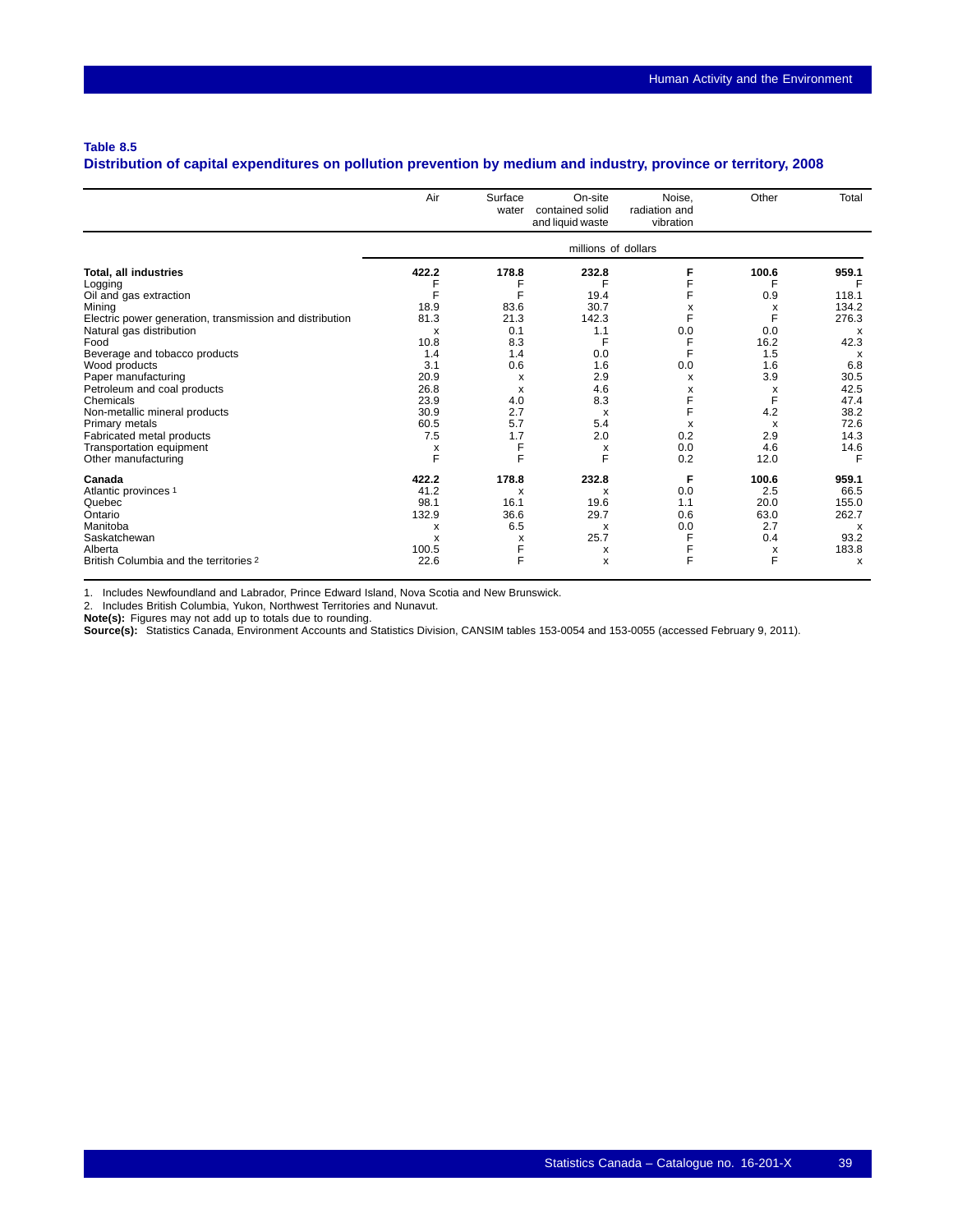#### <span id="page-41-0"></span>**Table 8.6**

**Distribution of capital expenditures on pollution abatement and control (end-of-pipe) by medium and industry, province or territory, 2008**

|                                                          | Air     | Surface<br>water | On-site<br>contained solid<br>and liquid waste | Noise.<br>radiation and<br>vibration | Total                     |
|----------------------------------------------------------|---------|------------------|------------------------------------------------|--------------------------------------|---------------------------|
|                                                          |         |                  | millions of dollars                            |                                      |                           |
| <b>Total, all industries</b>                             | 1,361.0 | 114.7            | 190.2                                          | 16.2                                 | 1,682.2                   |
| Logging                                                  |         | F                | 0.0                                            | F                                    |                           |
| Oil and gas extraction                                   | 711.4   | 18.3             | 58.5                                           | 1.7                                  | 790.0                     |
| Mining                                                   | F       | X                | 67.5                                           | F                                    | 119.1                     |
| Electric power generation, transmission and distribution | 149.7   | 20.9             | X                                              | F                                    | 197.6                     |
| Natural gas distribution                                 | X       | 0.0              | 0.0                                            | 0.0                                  | $\boldsymbol{\mathsf{x}}$ |
| Food                                                     | 9.9     | 3.6              | F                                              | F                                    | 19.2                      |
| Beverage and tobacco products                            | 0.7     | х                | x                                              | х                                    | х                         |
| Wood products                                            | 3.0     | F                | 0.2                                            | 0.0                                  | 3.4                       |
| Paper manufacturing                                      | 8.0     | 4.4              | X                                              | х                                    | 13.0                      |
| Petroleum and coal products                              | 96.9    | X                | X                                              | F                                    | 122.9                     |
| Chemicals                                                | 11.7    | 4.6              | 10.1                                           | 1.4                                  | 27.8                      |
| Non-metallic mineral products                            | 37.9    | 0.5              | F                                              | 0.7                                  | 39.2                      |
| Primary metals                                           | 272.9   | 8.3              | X                                              | F                                    | 290.5                     |
| Fabricated metal products                                | F       | 0.1              | 0.1                                            | F                                    | F                         |
| Transportation equipment                                 | 15.3    | х                | х                                              | x                                    | 26.3                      |
| Other manufacturing                                      | 16.8    | F                | F                                              | X                                    | 19.5                      |
| Canada                                                   | 1,361.0 | 114.7            | 190.2                                          | 16.2                                 | 1,682.2                   |
| Atlantic provinces 1                                     | 49.9    | х                | x                                              | 0.0                                  | 65.7                      |
| Quebec                                                   | F       | 14.8             | X                                              | F                                    | F                         |
| Ontario                                                  | 162.5   | 35.0             | 22.0                                           | 6.9                                  | 226.3                     |
| Manitoba                                                 |         | 7.5              | F                                              | F                                    | x                         |
| Saskatchewan                                             | 55.5    | x                | 41.7                                           | х                                    | 116.3                     |
| Alberta                                                  | 764.8   | 21.1             | 69.4                                           | 2.1                                  | 857.3                     |
| British Columbia and the territories 2                   | 47.4    | X                | X                                              | 0.3                                  | 62.3                      |

1. Includes Newfoundland and Labrador, Prince Edward Island, Nova Scotia and New Brunswick.

2. Includes British Columbia, Yukon, Northwest Territories and Nunavut.

**Note(s):** Figures may not add up to totals due to rounding.

**Source(s):** Statistics Canada, Environment Accounts and Statistics Division, CANSIM tables 153-0054 and 153-0055 (accessed February 9, 2011).

## **8.4 Households actions to protect the environment**

Winters in Canada are generally long and cold, with the heating season lasting up to nine or ten months in some parts of the country. Lowering indoor air temperatures at certain times of the day is one way households reduce their energy consumption and heating expenses. More than nine out of ten (91%) Canadian households reported having a thermostat in their dwelling in 2009 (Table [8.7](#page-42-0)). Forty-nine percent of these households had programmable thermostats. Regardless of the type of thermostat, 61% of households with thermostats lowered the temperature while they slept during the winter. Households in Prince Edward Island were most likely to turn the temperature down (66%), while those in Manitoba and New Brunswick were the least likely (58%).

Lowering the temperature at night was much more prevalent in households with a programmable thermostat that had been programmed (74%) than in households with a non-programmable thermostat or a programmable thermostat that was not programmed (53%).

Among those households that had programmed their programmable thermostats, those in Saskatchewan were most likely to have programmed them to lower the temperature when the household was asleep (82%), while those in Nova Scotia were the least likely (57%) to have done so. For non-programmable thermostats and programmable thermostats that were not programmed, households in Nova Scotia were most likely to have lowered the temperature when asleep (64%) while those in Ontario were least likely (46%) to have done so.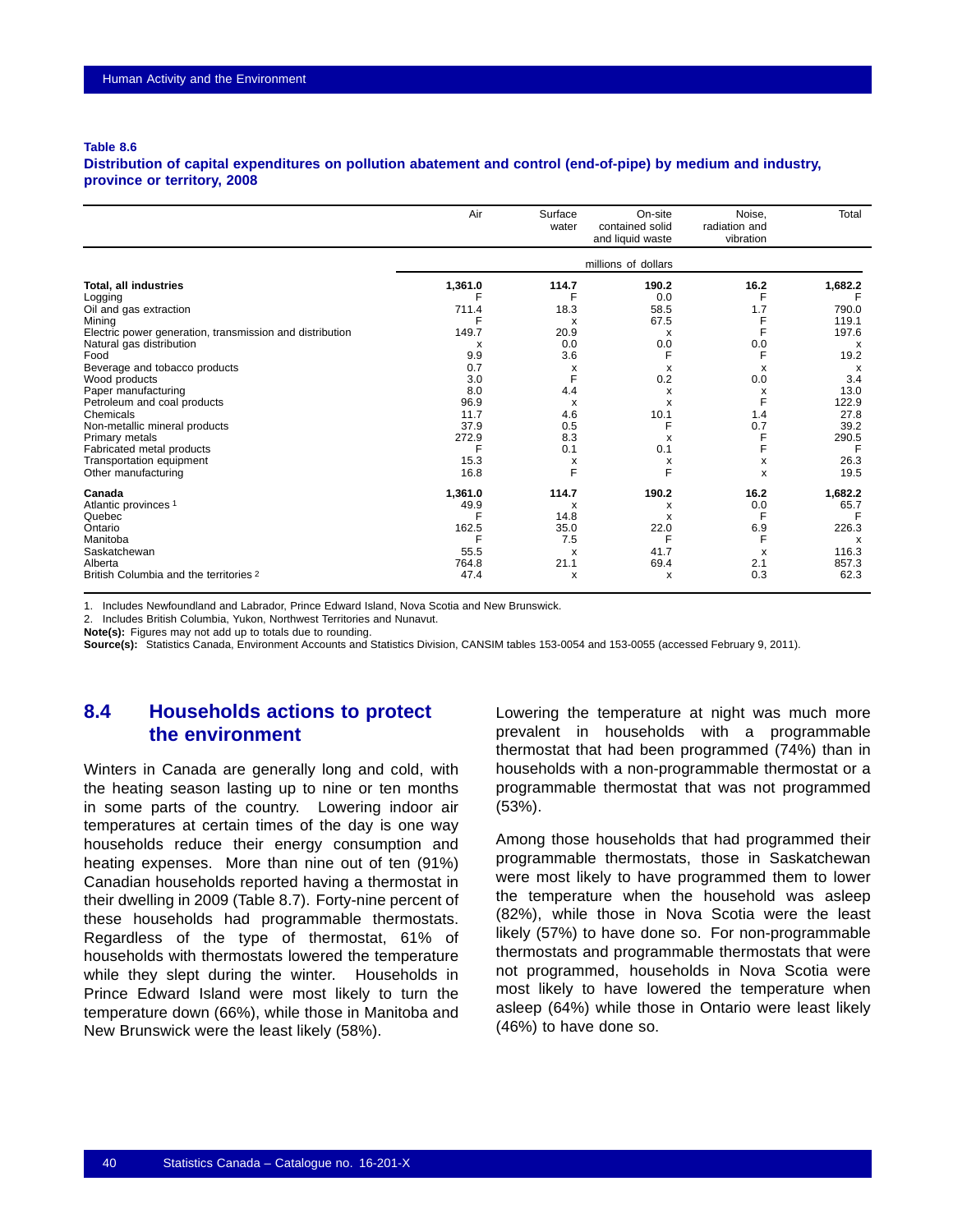### <span id="page-42-0"></span>**Table 8.7 Thermostat use by households during the winter, by province, 2009**

|                                                                                                                                                                                           | Households<br>reporting at least<br>one                        | Winter<br>temperature<br>lowered when                          | Main<br>thermostat,<br>programmable                            |                                                                | Programmable thermostat                                        |                                                                |  |
|-------------------------------------------------------------------------------------------------------------------------------------------------------------------------------------------|----------------------------------------------------------------|----------------------------------------------------------------|----------------------------------------------------------------|----------------------------------------------------------------|----------------------------------------------------------------|----------------------------------------------------------------|--|
|                                                                                                                                                                                           | thermostat                                                     | asleep                                                         |                                                                | Programmed<br>thermostat <sup>2</sup>                          | Winter<br>temperature<br>lowered when<br>asleep $3$            | Winter<br>temperature<br>lowered when<br>asleep $4$            |  |
|                                                                                                                                                                                           |                                                                |                                                                | percent                                                        |                                                                |                                                                |                                                                |  |
| Canada<br>Newfoundland and Labrador<br><b>Prince Edward Island</b><br>Nova Scotia<br>New Brunswick<br>Quebec<br>Ontario<br>Manitoba<br>Saskatchewan<br>Alberta<br><b>British Columbia</b> | 91<br>92<br>97<br>96<br>95<br>92<br>88<br>92<br>96<br>97<br>92 | 61<br>60<br>66<br>63<br>58<br>62<br>59<br>58<br>65<br>63<br>64 | 49<br>20<br>25<br>25<br>28<br>46<br>61<br>45<br>49<br>47<br>38 | 84<br>74<br>86<br>77<br>72<br>81<br>87<br>75<br>83<br>85<br>86 | 74<br>75<br>76<br>57<br>60<br>76<br>70<br>81<br>82<br>79<br>78 | 53<br>59<br>63<br>64<br>57<br>54<br>46<br>47<br>53<br>52<br>58 |  |

1. As a percentage of all households that had a thermostat.

2. As a percentage of all households that had a programmable thermostat.

3. As a percentage of all households that had a programmable thermostat that was programmed.

4. As a percentage of all households that had an unprogrammed or non-programmable thermostat.

**Source(s):** Statistics Canada, Environment Accounts and Statistics Division, CANSIM table 153-0060.

#### **Table 8.8 Indoor water conservation practices, by province, 2009**

|                             | Had a                | Had a                   | Municipal water supply        |                                               | Non-municipal water supply    |                                      |
|-----------------------------|----------------------|-------------------------|-------------------------------|-----------------------------------------------|-------------------------------|--------------------------------------|
|                             | low-volume<br>toilet | low-flow<br>shower head | Had a<br>low-volume<br>toilet | Had a<br>low-flow<br>shower head <sup>2</sup> | Had a<br>low-volume<br>toilet | Had a<br>low-flow<br>shower head $3$ |
|                             |                      |                         | percent                       |                                               |                               |                                      |
| Canada                      | 42                   | 63                      | 42                            | 62                                            | 48                            | 65                                   |
| Newfoundland and Labrador   | 30                   | 59                      | 30                            | 56                                            |                               | 79                                   |
| <b>Prince Edward Island</b> | 31                   | 60                      | 29                            | 59                                            | 35                            | 62                                   |
| Nova Scotia                 | 39                   | 66                      | 37                            | 61                                            | 43                            | 75                                   |
| New Brunswick               | 38                   | 67                      | 36                            | 66                                            | 40                            | 69                                   |
| Quebec                      | 34                   | 64                      | 33                            | 65                                            | 45                            | 61                                   |
| Ontario                     | 48                   | 65                      | 48                            | 65                                            | 54                            | 67                                   |
| Manitoba                    | 39                   | 49                      | 39                            | 48                                            | 44                            | 61                                   |
| Saskatchewan                | 42                   | 51                      | 42                            | 51                                            | 43 E                          | 48                                   |
| Alberta                     | 46                   | 58                      | 46                            | 59                                            | 46                            | 57                                   |
| <b>British Columbia</b>     | 40                   | 60                      | 39                            | 59                                            | 54                            | 67                                   |

1. As a percentage of all households.

2. As a percentage of households that had a municipal water supply.

3. As a percentage of households that had a non-municipal water supply.

**Source(s):** Statistics Canada, Environment Accounts and Statistics Division, Households and the Environment Survey, 2009 (survey no. 3881).

Another way households protect the environment is by employing water conservation practices around the home. Low-flow shower heads use up to 70% less water than standard shower heads and can save approximately 15% on the cost of heating water. In 2009, 63% of Canadian households reported they had a low-flow shower head. Households in New Brunswick (67%) were most likely to have had a

low-flow shower head while those in Manitoba (49%) were least likely to have had one (Table 8.8).

The volume of water a toilet uses per flush can be reduced either through design, as in a low-volume toilet, or by adding a brick or weighted plastic bottle to reduce the amount of water in the toilet tank. New low-volume toilets typically use less than 6 litres of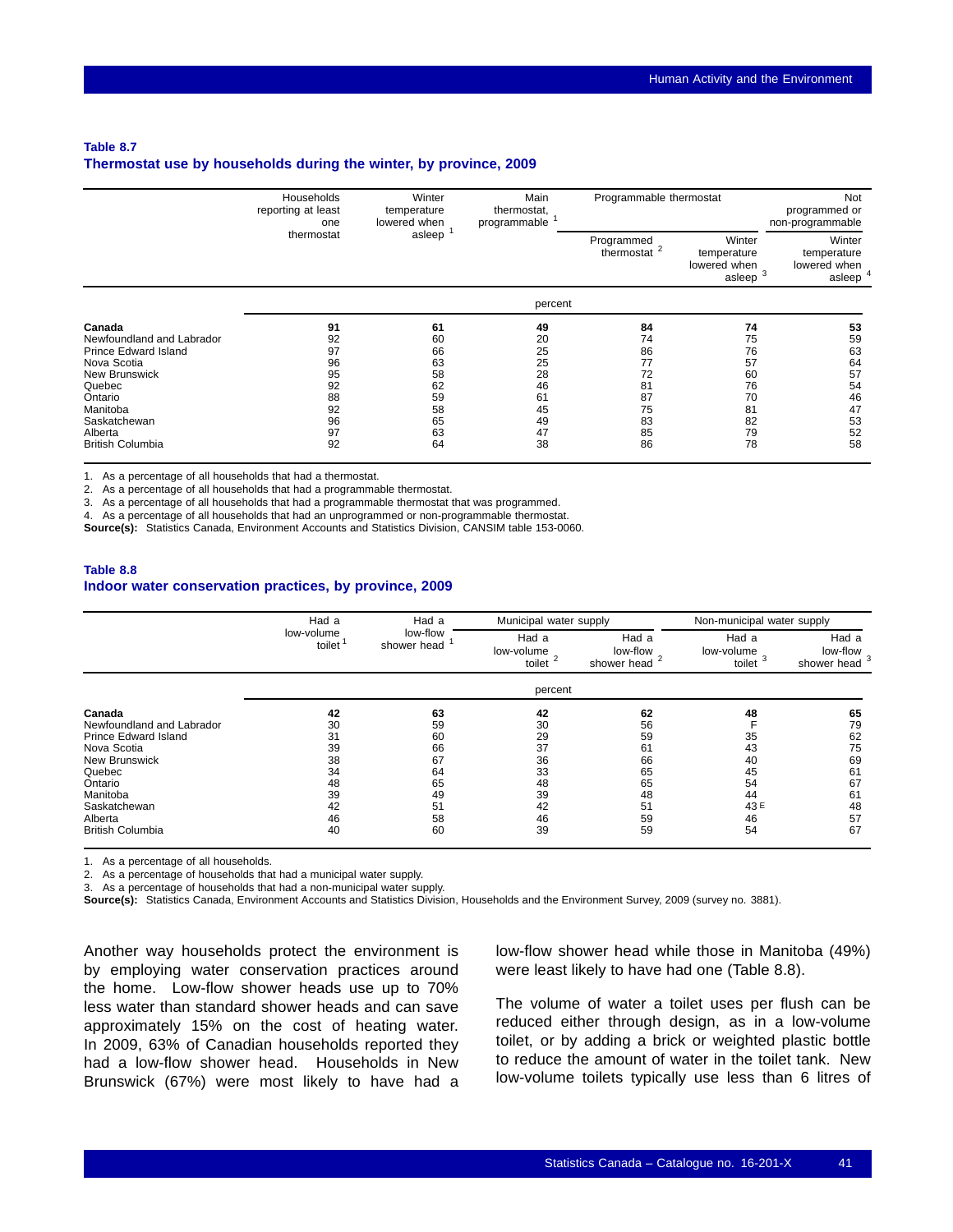water per flush, compared to older toilets that can use more than twice that amount.

Forty-two percent of Canadian households reported that they had a low-volume toilet in 2009 (Table [8.8\)](#page-42-0). Provincially, 48% of households in Ontario

reported having one of these toilets, while those in Newfoundland and Labrador and Prince Edward Island reported the fewest low-volume toilets (30% and 31% respectively).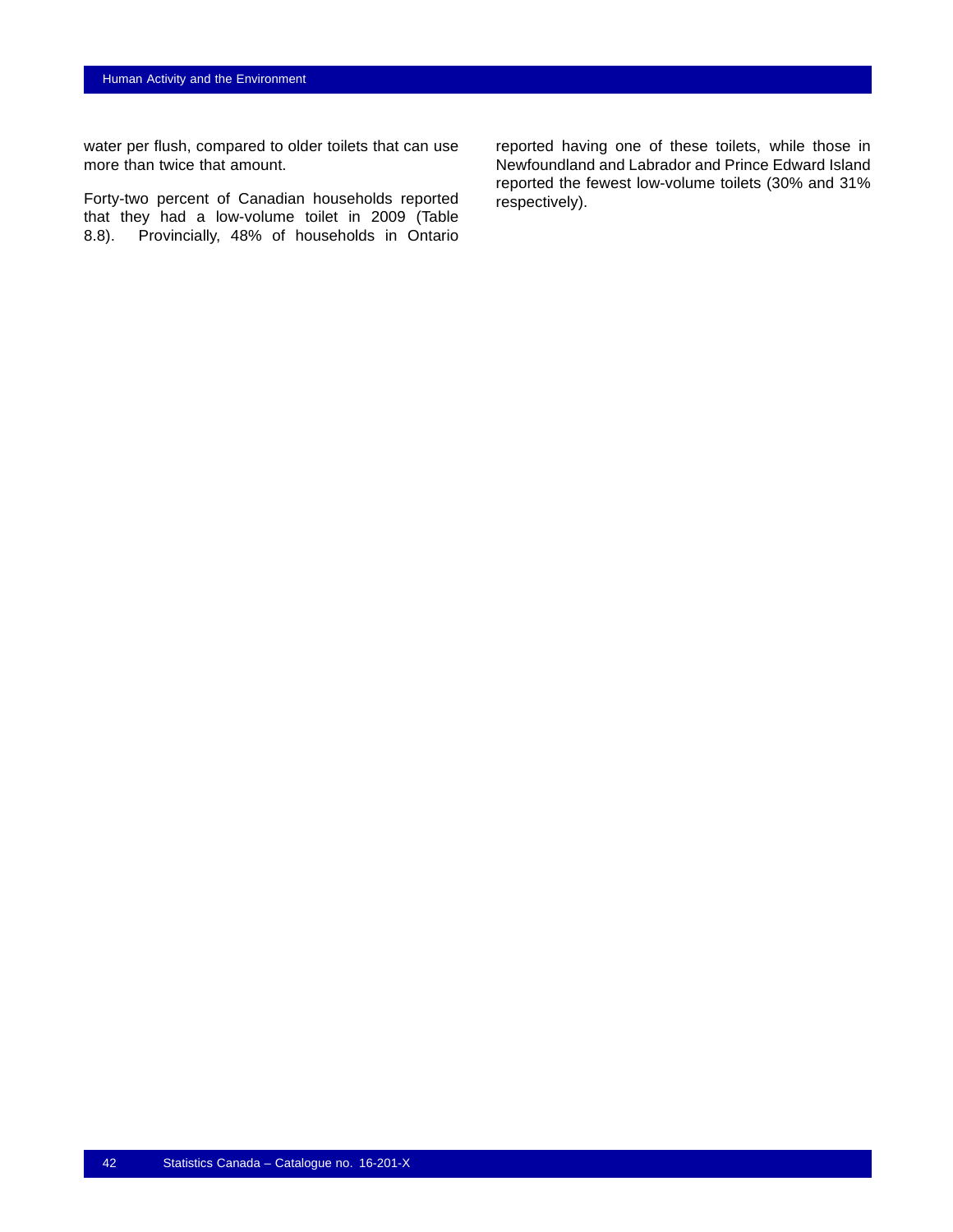# <span id="page-44-0"></span>Appendix A

## **Energy and greenhouse gas emissions**

**Table A**

**Energy use and greenhouse gas emissions (carbon dioxide equivalents) and intensities by industry**

|                                                                                                    | Industrial     |                 |                                | Greenhouse gas emissions 1 |                   |                                                         |                   |                                | Energy use 2      |                   |                                                         |
|----------------------------------------------------------------------------------------------------|----------------|-----------------|--------------------------------|----------------------------|-------------------|---------------------------------------------------------|-------------------|--------------------------------|-------------------|-------------------|---------------------------------------------------------|
|                                                                                                    | sector         | 1990            |                                |                            | 2007              |                                                         | 1990              |                                |                   | 2007              |                                                         |
|                                                                                                    |                | kilotonnes      | current<br>dollar<br>intensity | kilotonnes                 | current<br>dollar | constant<br>dollar<br>intensity<br>intensity (1990=100) | terajoules        | current<br>dollar<br>intensity | terajoules        | current<br>dollar | constant<br>dollar<br>intensity<br>intensity (1990=100) |
| Crop and animal production                                                                         | 1              | 58.446          | 3.94                           | 70.607                     | 2.71              | 89.7                                                    | 174.297           | 18.70                          | 178,070           | 12.02             | 93.8                                                    |
| Forestry and logging                                                                               | $\overline{2}$ | 3,044           | 0.97                           | 3,273                      | 0.61              | 97.5                                                    | 32,545            | 11.80                          | 31,262            | 7.28              | 95.1                                                    |
| Fishing, hunting and trapping                                                                      | 3              | 653             | 0.88                           | 823                        | 0.72              | 143.2                                                   | 9,087             | 11.81                          | 11,252            | 10.00             | 145.8                                                   |
| Support activities for agriculture and forestry                                                    | 4              | 374             | 0.84                           | 1,121                      | 0.75              | 157.7                                                   | 5,534             | 11.78                          | 15,398            | 10.27             | 151.7                                                   |
| Oil and gas extraction                                                                             | 5              | 66,495          | 3.36                           | 111,141                    | 1.09              | 86.3                                                    | 616,262           | 32.49                          | 1,104,925         | 11.35             | 90.8                                                    |
| Coal mining                                                                                        | 6              | 3.164           | 2.24                           | 1.613                      | 0.93              | 74.1                                                    | 20.379            | 18.18                          | 14.233            | 9.49              | 93.1                                                    |
| Metal ore mining                                                                                   | 7              | 4.230           | 0.97                           | 3,320                      | 0.33              | 74.0                                                    | 104.172           | 17.78                          | 67.994            | 5.67              | 68.8                                                    |
| Non-metallic mineral mining and quarrying<br>Support activities for mining and oil and gas         | 8              | 1,981           | 1.27                           | 2,467                      | 0.56              | 71.9                                                    | 45,216            | 22.87                          | 53,210            | 10.01             | 68.5                                                    |
| extraction<br>Electric power generation, transmission and                                          | 9              | 1,516           | 1.00                           | 3,842                      | 0.48              | 80.9                                                    | 25,329            | 14.87                          | 64,041            | 7.45              | 81.5                                                    |
| distribution                                                                                       | 10             | 92.629          | 4.87                           | 119.264                    | 3.15              | 95.9                                                    | 1,198,437         | 62.63                          | 1.666.582         | 43.64             | 103.1                                                   |
| Natural gas distribution, water and other systems                                                  | 11             | 3,941           | 1.82                           | 4,750                      | 0.98              | 78.1                                                    | 24,176            | 12.34                          | 21.114            | 5.66              | 69.1                                                    |
| Residential building construction                                                                  | 12             | 1,187           | 0.70                           | 2,185                      | 0.40              | 89.2                                                    | 17,536            | 8.94                           | 30,724            | 5.26              | 91.3                                                    |
| Non-residential building construction                                                              | 13             | 1,040           | 0.61                           | 1.454                      | 0.35              | 91.2                                                    | 15,248            | 7.87                           | 20.604            | 4.66              | 92.4                                                    |
| Transportation engineering construction                                                            | 14             | 2,780           | 1.46                           | 4,377                      | 0.72              | 84.8                                                    | 37,671            | 18.63                          | 58,346            | 9.09              | 83.5                                                    |
| Oil and gas engineering construction                                                               | 15             | 561             | 0.74                           | 2,279                      | 0.36              | 80.2                                                    | 7,699             | 11.59                          | 30,706            | 5.54              | 77.8                                                    |
| Electric power engineering construction                                                            | 16             | 390             | 0.52                           | 178                        | 0.21              | 65.2                                                    | 5,479             | 6.97                           | 2,489             | 3.06              | 69.4                                                    |
| Communication engineering construction                                                             | 17             | 66              | 0.49                           | 33                         | 0.31              | 99.9                                                    | 956               | 7.58                           | 482               | 4.83              | 98.2                                                    |
| Other engineering construction                                                                     | 18             | 135             | 0.62                           | 101                        | 0.28              | 72.0                                                    | 2,289             | 8.17                           | 1,817             | 3.84              | 73.2                                                    |
| Repair construction                                                                                | 19             | 1,093           | 0.61                           | 1,437                      | 0.31              | 83.2                                                    | 15,105            | 8.06                           | 19,869            | 4.26              | 84.4                                                    |
| Other activities of the construction industry                                                      | 20             | 257             | 0.65                           | 530                        | 0.46              | 111.8                                                   | 4.115             | 9.53                           | 9.127             | 7.36              | 115.6                                                   |
| Animal food manufacturing                                                                          | 21             | 347             | 1.79                           | 265                        | 1.06              | 80.4                                                    | 8,162             | 15.57                          | 7,438             | 8.52              | 78.5                                                    |
| Sugar and confectionery product manufacturing<br>Fruit and vegetable preserving and specialty food | 22             | 329             | 0.70                           | 301                        | 0.44              | 92.0                                                    | 6,829             | 9.74                           | 7,078             | 6.05              | 89.8                                                    |
| manufacturing                                                                                      | 23             | 481             | 1.15                           | 682                        | 0.73              | 88.4                                                    | 10,245            | 13.12                          | 15,470            | 7.92              | 85.4                                                    |
| Dairy product manufacturing                                                                        | 24             | 647             | 2.30                           | 411                        | 1.53              | 88.8                                                    | 14.364            | 15.46                          | 10.840            | 9.35              | 89.5                                                    |
| Meat product manufacturing                                                                         | 25             | 745             | 2.64                           | 728                        | 1.43              | 71.8                                                    | 17,773            | 15.87                          | 20,331            | 8.51              | 77.1                                                    |
| Seafood product preparation and packaging                                                          | 26             | 143             | 0.85                           | 102                        | 0.59              | 108.2                                                   | 3,854             | 10.45                          | 3,316             | 7.78              | 117.1                                                   |
| Miscellaneous food manufacturing                                                                   | 27             | 1,518           | 1.18                           | 1,393                      | 0.80              | 94.0                                                    | 34,827            | 12.04                          | 37,618            | 7.66              | 92.1                                                    |
| Soft-drink and ice manufacturing                                                                   | 28             | 101             | 0.74                           | 182                        | 0.36              | 72.3                                                    | 2,196             | 10.73                          | 3,882             | 5.59              | 75.6                                                    |
| <b>Breweries</b>                                                                                   | 29             | 363             | 0.57                           | 212                        | 0.22              | 61.8                                                    | 7,999             | 8.95                           | 4,845             | 3.55              | 62.3                                                    |
| Wineries                                                                                           | 30             | 13              | 0.88                           | 15                         | 0.36              | 58.5                                                    | 340               | 10.84                          | 446               | 4.18              | 56.6                                                    |
| <b>Distilleries</b>                                                                                | 31<br>32       | 309<br>54       | 1.08<br>0.98                   | 204<br>19                  | 0.60<br>0.27      | 79.0<br>41.8                                            | 6,578             | 16.30<br>8.35                  | 4,010<br>558      | 9.66<br>3.15      | 80.7<br>60.1                                            |
| Tobacco manufacturing                                                                              | 33             | 937             |                                | 331                        |                   |                                                         | 1,487             | 16.12                          |                   | 8.76              |                                                         |
| Textile and textile product mills                                                                  | 34             | 238             | 1.53<br>0.79                   | 63                         | 0.56<br>0.30      | 55.8                                                    | 22,362            |                                | 10,277            | 4.68              | 80.5<br>75.3                                            |
| Clothing manufacturing                                                                             | 35             | 59              |                                |                            |                   | 56.3                                                    | 6,761             | 9.15                           | 1,954<br>336      |                   |                                                         |
| Leather and allied product manufacturing                                                           | 36             |                 | 0.75                           | 11                         | 0.34              | 69.6                                                    | 1,588             | 9.20                           |                   | 4.93              | 81.0                                                    |
| Wood product manufacturing<br>Pulp, paper and paperboard mills                                     | 37             | 1,437<br>14,114 | 0.87<br>1.83                   | 2,222<br>6,095             | 0.51<br>0.98      | 89.0<br>74.4                                            | 41,925<br>393,175 | 12.84<br>36.08                 | 69,289<br>284,746 | 8.26<br>23.22     | 93.3<br>79.7                                            |
| Converted paper products manufacturing                                                             | 38             | 505             | 1.18                           | 638                        | 0.54              | 66.6                                                    | 11,656            | 20.46                          | 18,844            | 11.26             | 73.3                                                    |
|                                                                                                    | 39             | 422             | 0.75                           | 282                        | 0.36              | 72.8                                                    | 11,707            | 13.49                          | 9,675             | 7.32              | 73.5                                                    |
| Printing and related support activities<br>Petroleum and coal products manufacturing               | 40             | 21.769          | 4.05                           | 26,385                     | 1.37              | 86.6                                                    | 352,874           | 47.81                          | 409,291           | 16.76             | 88.5                                                    |
| Basic chemical manufacturing                                                                       | 41             | 10,307          | 2.84                           | 11,171                     | 1.68              | 113.0                                                   | 159,876           | 39.17                          | 133,746           | 20.10             | 96.3                                                    |
| Resin, synthetic rubber, and artificial and                                                        |                |                 |                                |                            |                   |                                                         |                   |                                |                   |                   |                                                         |
| synthetic fibres and filaments manufacturing                                                       | 42             | 11,782          | 4.59                           | 2,656                      | 1.35              | 45.8                                                    | 25,185            | 26.11                          | 31,319            | 16.37             | 103.8                                                   |

See notes at the end of the table.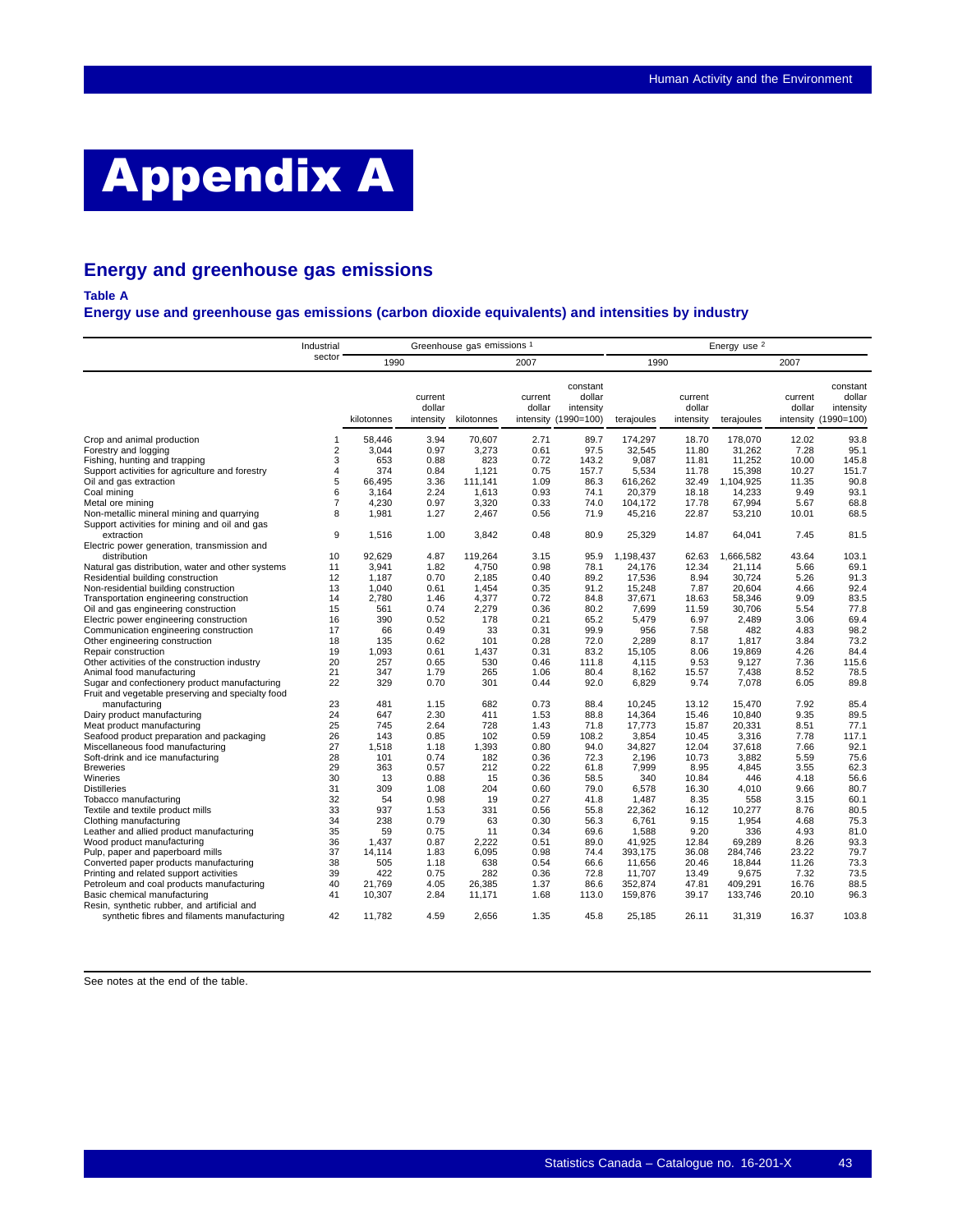## **Table A** – continued

## **Energy use and greenhouse gas emissions (carbon dioxide equivalents) and intensities by industry**

|                                                                        | Industrial |                 |                                | Greenhouse gas emissions 1 |                   |                                                         |                   |                                | Energy use 2      |                   |                                                         |
|------------------------------------------------------------------------|------------|-----------------|--------------------------------|----------------------------|-------------------|---------------------------------------------------------|-------------------|--------------------------------|-------------------|-------------------|---------------------------------------------------------|
|                                                                        | sector     | 1990            |                                |                            | 2007              |                                                         | 1990              |                                |                   | 2007              |                                                         |
|                                                                        |            | kilotonnes      | current<br>dollar<br>intensity | kilotonnes                 | current<br>dollar | constant<br>dollar<br>intensity<br>intensity (1990=100) | terajoules        | current<br>dollar<br>intensity | terajoules        | current<br>dollar | constant<br>dollar<br>intensity<br>intensity (1990=100) |
| Pesticides, fertilizer and other agricultural                          |            |                 |                                |                            |                   |                                                         |                   |                                |                   |                   |                                                         |
| chemical manufacturing                                                 | 43         | 7,675           | 7.49                           | 9,809                      | 3.26              | 81.9                                                    | 36,846            | 45.75                          | 54,634            | 22.20             | 90.0                                                    |
| Pharmaceutical and medicine manufacturing                              | 44         | 308             | 0.47                           | 187                        | 0.26              | 85.3                                                    | 4,245             | 6.07                           | 5,862             | 3.86              | 96.2                                                    |
| Miscellaneous chemical product manufacturing                           | 45         | 915             | 1.12                           | 385                        | 0.65              | 98.2                                                    | 18,099            | 14.34                          | 10,182            | 8.79              | 101.3                                                   |
| Plastics product manufacturing                                         | 46         | 643             | 1.67                           | 667                        | 0.61              | 56.7                                                    | 20,401            | 16.45                          | 29,170            | 8.87              | 84.2                                                    |
| Rubber product manufacturing                                           | 47         | 390             | 1.01                           | 331                        | 0.58              | 92.6                                                    | 9,922             | 14.46                          | 10,341            | 8.97              | 95.1                                                    |
| Cement and concrete product manufacturing                              | 48         | 10,014          | 3.58                           | 12,461                     | 1.97              | 79.3                                                    | 73,249            | 30.98                          | 77,376            | 15.14             | 71.3                                                    |
| Miscellaneous non-metallic mineral product                             |            |                 |                                |                            |                   |                                                         |                   |                                |                   |                   |                                                         |
| manufacturing                                                          | 49         | 4.913           | 2.34                           | 4.871                      | 1.31              | 77.8                                                    | 55,288            | 28.03                          | 58,766            | 16.67             | 81.7                                                    |
| Primary metal manufacturing                                            | 50         | 22,191          | 2.11                           | 24,316                     | 0.90              | 72.7                                                    | 464,216           | 38.20                          | 521,215           | 16.79             | 74.1                                                    |
| Fabricated metal product manufacturing                                 | 51<br>52   | 1,798<br>923    | 1.01<br>0.70                   | 1,779<br>856               | 0.45<br>0.33      | 71.4<br>77.4                                            | 42,711            | 17.79<br>12.00                 | 47,041            | 8.05<br>5.79      | 71.7<br>76.9                                            |
| Machinery manufacturing<br>Computer and peripheral equipment           |            |                 |                                |                            |                   |                                                         | 23,055            |                                | 22,760            |                   |                                                         |
| manufacturing                                                          | 53         | 22              | 0.39                           | 11                         | 0.20              | 66.1                                                    | 1.006             | 6.28                           | 368               | 3.22              | 48.6                                                    |
| Electronic product manufacturing                                       | 54         | 258             | 0.39                           | 116                        | 0.22              | 85.3                                                    | 8,155             | 6.27                           | 6,226             | 3.72              | 83.9                                                    |
| Household appliance manufacturing                                      | 55         | 134             | 0.83                           | 39                         | 0.44              | 82.4                                                    | 3.271             | 13.44                          | 1.091             | 7.25              | 80.3                                                    |
| Electrical equipment and component                                     |            |                 |                                |                            |                   |                                                         |                   |                                |                   |                   |                                                         |
| manufacturing                                                          | 56         | 558             | 0.92                           | 192                        | 0.41              | 72.6                                                    | 13,346            | 14.69                          | 6,128             | 7.19              | 78.5                                                    |
| Motor vehicle manufacturing                                            | 57         | 950             | 0.85                           | 863                        | 0.42              | 77.5                                                    | 21.849            | 13.66                          | 21,445            | 7.10              | 79.6                                                    |
| Motor vehicle body and trailer manufacturing                           | 58         | 90              | 0.82                           | 124                        | 0.41              | 82.2                                                    | 2,104             | 13.42                          | 3,235             | 7.22              | 86.1                                                    |
| Motor vehicle parts manufacturing                                      | 59         | 838             | 0.96                           | 547                        | 0.44              | 73.6                                                    | 23,305            | 16.27                          | 20,367            | 7.85              | 74.9                                                    |
| Aerospace product and parts manufacturing                              | 60         | 426             | 0.56                           | 211                        | 0.20              | 58.1                                                    | 9.001             | 9.48                           | 7.409             | 3.61              | 59.1                                                    |
| Railroad rolling stock manufacturing                                   | 61         | 128             | 0.69                           | 40                         | 0.54              | 135.9                                                   | 3,107             | 12.09                          | 1,147             | 9.80              | 140.1                                                   |
| Ship and boat building                                                 | 62         | 85              | 0.64                           | 35                         | 0.38              | 96.4                                                    | 2.064             | 9.88                           | 1,324             | 6.40              | 99.5                                                    |
| Other transportation equipment manufacturing                           | 63         | 5               | 0.53                           | 20                         | 0.33              | 99.7                                                    | 144               | 8.47                           | 406               | 5.40              | 98.7                                                    |
| Furniture and related product manufacturing                            | 64         | 457             | 0.68                           | 357                        | 0.32              | 73.9                                                    | 11,908            | 10.50                          | 12,256            | 5.58              | 79.7                                                    |
| Miscellaneous manufacturing                                            | 65         | 296             | 0.86                           | 274                        | 0.37              | 67.7                                                    | 7,328             | 13.15                          | 7,298             | 6.06              | 71.2                                                    |
| Wholesale trade                                                        | 66         | 7.052           | 0.43                           | 13.281                     | 0.29              | 102.6                                                   | 120.219           | 6.46                           | 238.656           | 4.44              | 102.2                                                   |
| Retail trade                                                           | 67         | 7,406           | 0.45                           | 8,392                      | 0.23              | 78.5                                                    | 183,871           | 7.76                           | 208,657           | 4.00              | 75.7                                                    |
| Air transportation                                                     | 68<br>69   | 12,256<br>7,384 | 2.27<br>1.85                   | 15.689                     | 1.45<br>0.91      | 117.7<br>68.7                                           | 171.758           | 30.81                          | 227,013<br>85,032 | 20.38             | 119.4<br>67.2                                           |
| Rail transportation                                                    | 70         | 3,677           | 2.56                           | 6,676<br>4,844             | 1.82              | 123.8                                                   | 96,122            | 24.13<br>33.77                 |                   | 11.75<br>24.58    | 125.6                                                   |
| Water transportation<br>Truck transportation                           | 71         | 14,925          | 1.75                           | 29,068                     | 1.11              | 92.6                                                    | 48,760<br>210,792 | 24.07                          | 65,968<br>403,636 | 15.26             | 90.7                                                    |
| Transit and ground passenger transportation                            | 72         | 3.881           | 1.50                           | 3.334                      | 0.74              | 84.3                                                    | 60.499            | 21.89                          | 57,159            | 11.56             | 88.4                                                    |
| Pipeline transportation                                                | 73         | 11,320          | 4.12                           | 14,699                     | 2.15              | 68.3                                                    | 141,063           | 51.48                          | 186,964           | 27.59             | 70.0                                                    |
| Scenic and sightseeing transportation and                              |            |                 |                                |                            |                   |                                                         |                   |                                |                   |                   |                                                         |
| support activities for transport                                       | 74         | 990             | 0.71                           | 1,568                      | 0.36              | 80.8                                                    | 16,835            | 10.48                          | 30,607            | 5.63              | 83.4                                                    |
| Postal service and couriers and messengers                             | 75         | 735             | 0.48                           | 1,345                      | 0.38              | 133.0                                                   | 12,159            | 7.00                           | 22,001            | 5.57              | 130.2                                                   |
| Warehousing and storage                                                | 76         | 237             | 0.54                           | 257                        | 0.21              | 58.7                                                    | 4,465             | 8.31                           | 4,533             | 3.31              | 57.4                                                    |
| Motion picture and sound recording industries                          | 77         | 419             | 0.68                           | 516                        | 0.35              | 80.1                                                    | 9,223             | 11.42                          | 11,461            | 5.78              | 75.3                                                    |
| Radio and television broadcasting                                      | 78         | 50              | 0.30                           | 54                         | 0.22              | 116.8                                                   | 1,009             | 4.77                           | 1,636             | 3.59              | 116.3                                                   |
| Pay TV, specialty TV and program distribution                          |            |                 |                                |                            |                   |                                                         |                   |                                |                   |                   |                                                         |
| and telecommunications                                                 | 79         | 774             | 0.20                           | 623                        | 0.12              | 91.9                                                    | 15,870            | 3.20                           | 13,862            | 2.03              | 88.1                                                    |
| Publishing industries, information services and                        |            |                 |                                |                            |                   |                                                         |                   |                                |                   |                   |                                                         |
| data processing service                                                | 80         | 110             | 0.38                           | 115                        | 0.18              | 69.6                                                    | 3,316             | 6.80                           | 4,840             | 3.11              | 64.4                                                    |
| Monetary authorities and depository credit                             |            |                 |                                |                            |                   |                                                         |                   |                                |                   |                   |                                                         |
| intermediation                                                         | 81         | 901             | 0.20                           | 2,411                      | 0.13              | 98.8                                                    | 21,564            | 3.40                           | 58,709            | 2.31              | 100.0                                                   |
| Insurance carriers                                                     | 82         | 214             | 0.24                           | 170                        | 0.12              | 81.1                                                    | 5,553             | 3.85                           | 2,970             | 1.88              | 77.4                                                    |
| Lessors of real estate                                                 | 83<br>84   | 7,543           | 0.56<br>0.04                   | 12,647                     | 0.38<br>0.03      | 98.9                                                    | 188,172           | 10.11                          | 304,691           | 7.14<br>0.40      | 97.0<br>112.9                                           |
| Owner-occupied dwellings<br>Rental and leasing services and lessors of |            |                 |                                |                            |                   | 113.3                                                   |                   | 0.57                           |                   |                   |                                                         |
| non-financial intangible associations                                  | 85         | 1,984           | 0.62                           | 1,594                      | 0.25              | 62.2                                                    | 30,304            | 9.03                           | 26,883            | 3.88              | 64.0                                                    |
| Other finance, insurance and real estate and                           |            |                 |                                |                            |                   |                                                         |                   |                                |                   |                   |                                                         |
| management of companies                                                | 86         | 2,549           | 0.47                           | 3,653                      | 0.21              | 72.4                                                    | 54,909            | 7.44                           | 82,759            | 3.39              | 72.7                                                    |
|                                                                        |            |                 |                                |                            |                   |                                                         |                   |                                |                   |                   |                                                         |

See notes at the end of the table.